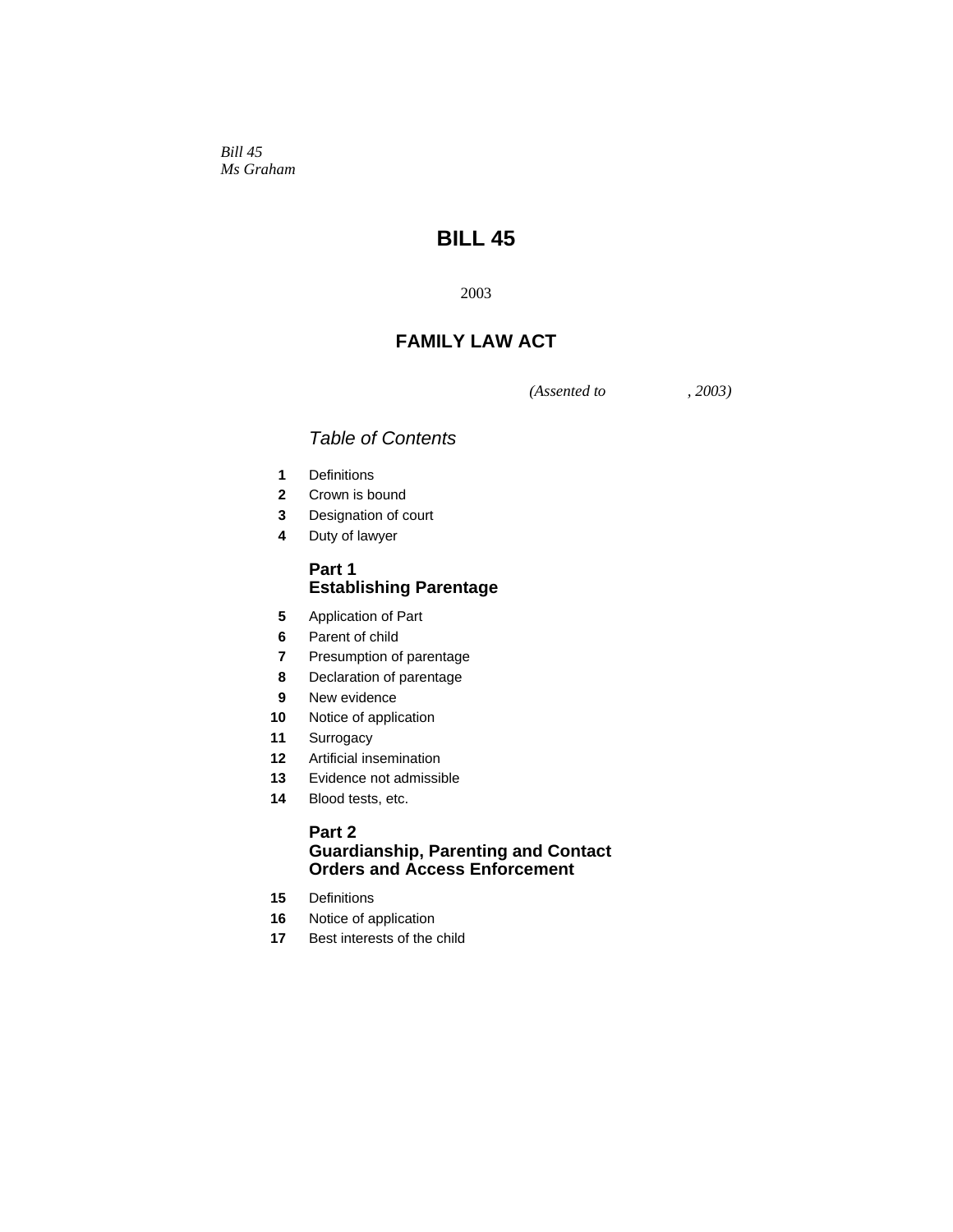### **Division 1 Guardianship**

- Children subject to guardianship
- Joint guardians
- Powers, responsibilities and entitlements of guardianship
- Testamentary appointment of guardian
- Guardianship order
- Consent to guardianship
- Termination of guardianship
- Duration of guardianship
- Trusteeship order
- Consent to trusteeship
- Termination of trusteeship
- Review of guardian's decision
- Referral of questions to court

### **Division 2 Parenting Orders**

- Definition
- Parenting order
- Terms and conditions
- Variation of parenting order

## **Division 3 Contact Orders**

- Contact order
- Terms and conditions
- Variation of contact order

## **Division 4**

# **Enforcement of Access to Child**

- Interpretation
- Application of Division
- Other rights not affected
- Access enforcement order
- Failure to exercise access
- Variation of access enforcement order
- Reasons must be given
- Assistance of enforcement officer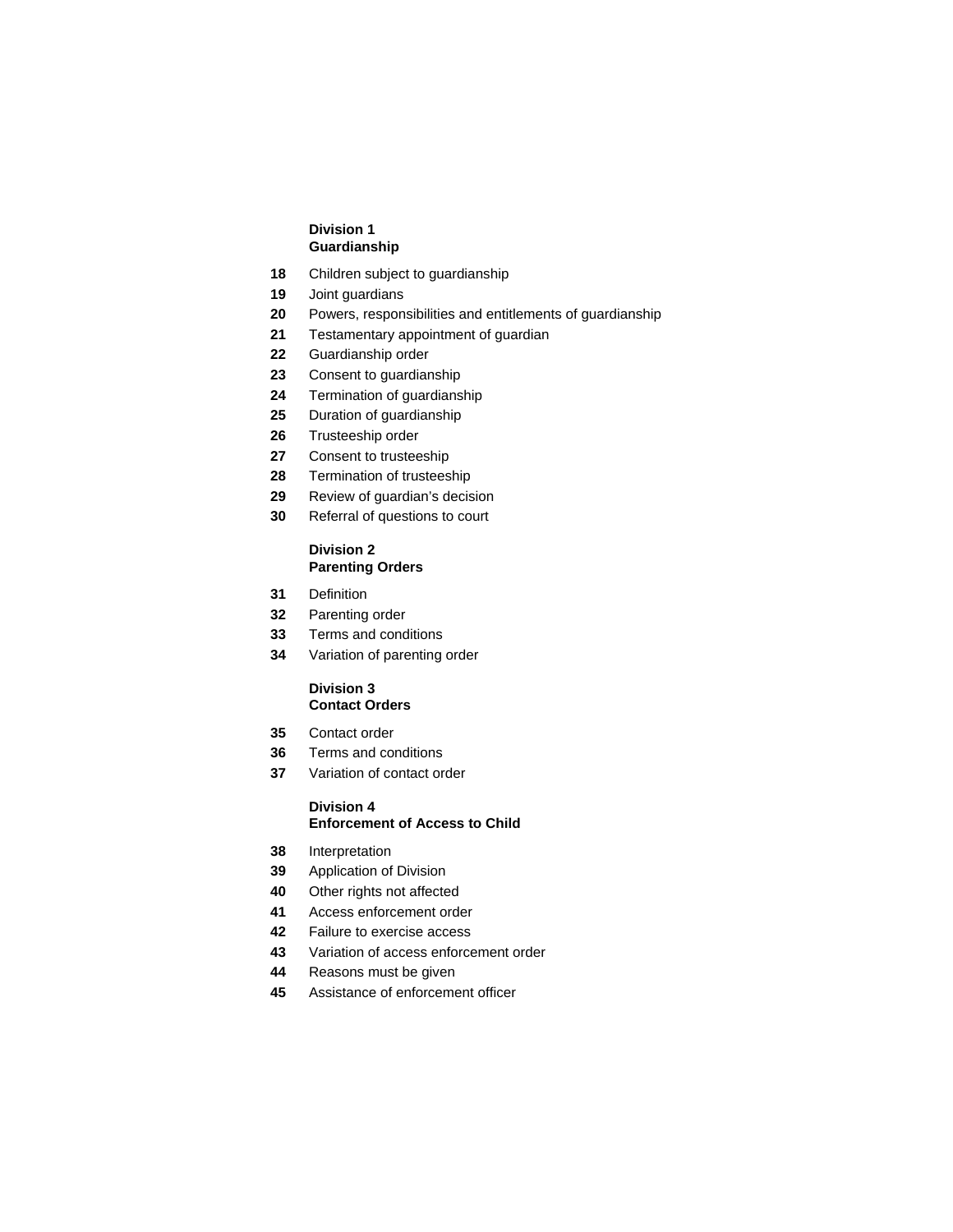Report by enforcement officer

## **Part 3 Support Obligations**

Definitions

## **Division 1 Support of Child**

- Definition
- Standing in the place of a parent
- Obligation to support child
- Child support order
- Calculating child support
- Objectives of child support order or agreement
- Change in care and control
- Child support agreement
- Suspension of child support order or agreement
- Termination of child support order

#### **Division 2 Support of Spouse or Adult Interdependent Partner**

- Obligation to support spouse or adult interdependent partner
- Spousal or adult interdependent partner support order
- Factors
- Misconduct
- Objectives of spousal or adult interdependent partner support order
- Priority of child support
- Spousal or adult interdependent partner support agreement
- Termination of spousal or adult interdependent partner support order

## **Division 3 Support for Person in Need**

- Definitions
- Obligation to support person in need
- Person in need support order
- Termination of person in need support order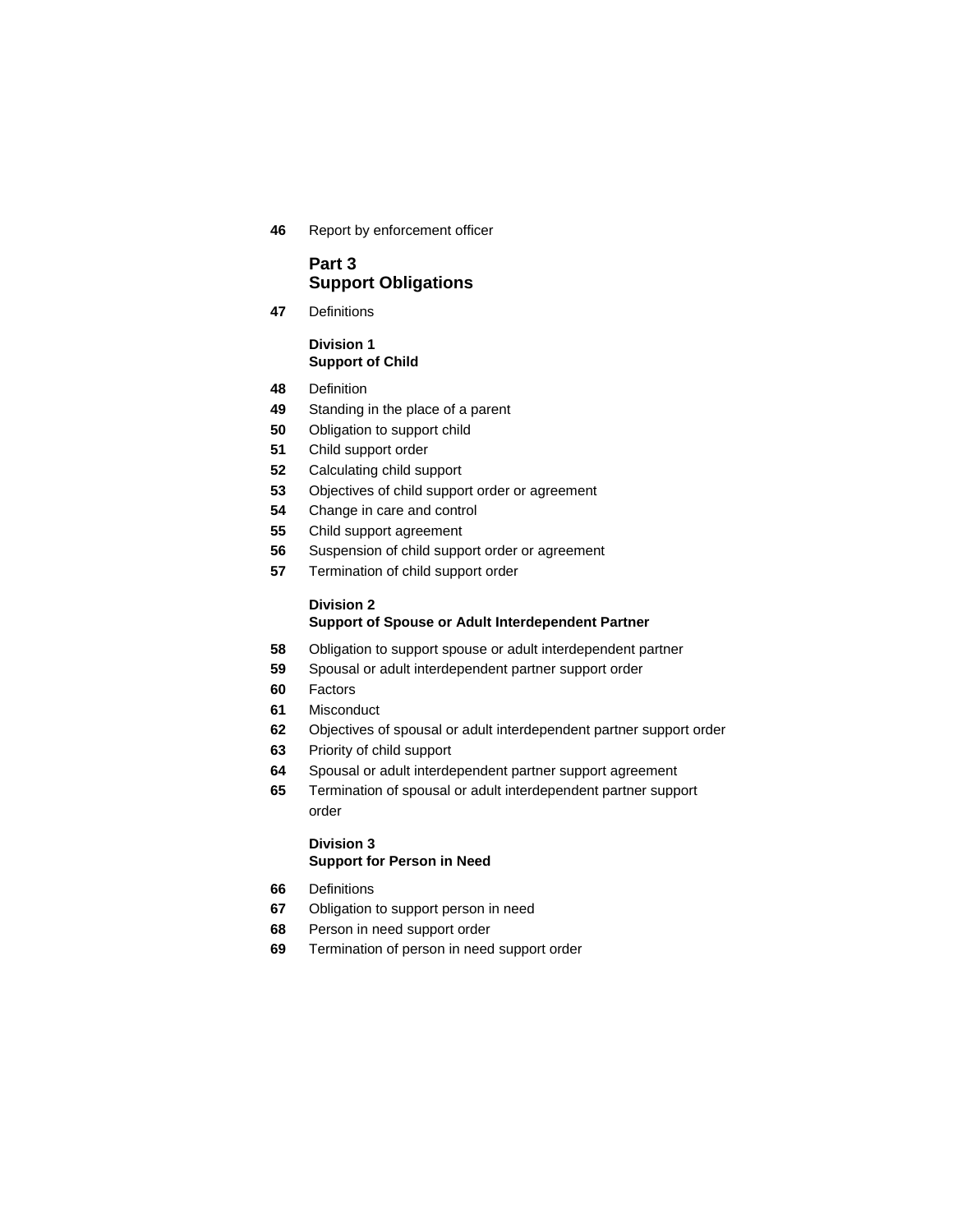## **Division 4 General Matters**

- Exclusive possession of primary residence
- Disclosure of financial information
- Terms and conditions of support order
- Variation of support order
- Competent and compellable witness
- Applications may not be combined
- Enforcement of support agreement
- Support order binds estate
- Effect of divorce proceedings
- Application for reimbursement of burial expenses

## **Part 4 General Powers of Court**

- Declaration of irreconcilability
- Interim order
- Consent order
- Incorporation of terms of agreement in court order
- Evidence admissible
- Failure to appear
- Appeal
- Order or judgment under appeal remains in force
- Frivolous or vexatious applications
- Costs of action
- Application before child is born
- Child as party
- Order for relief on behalf of child
- Spouse a compellable witness
- Dispute resolution
- Courses and programs
- Private hearing
- Publication and broadcast ban

## **Part 5 Other Actions**

- Loss of consortium through injury
- Breach of promise to marry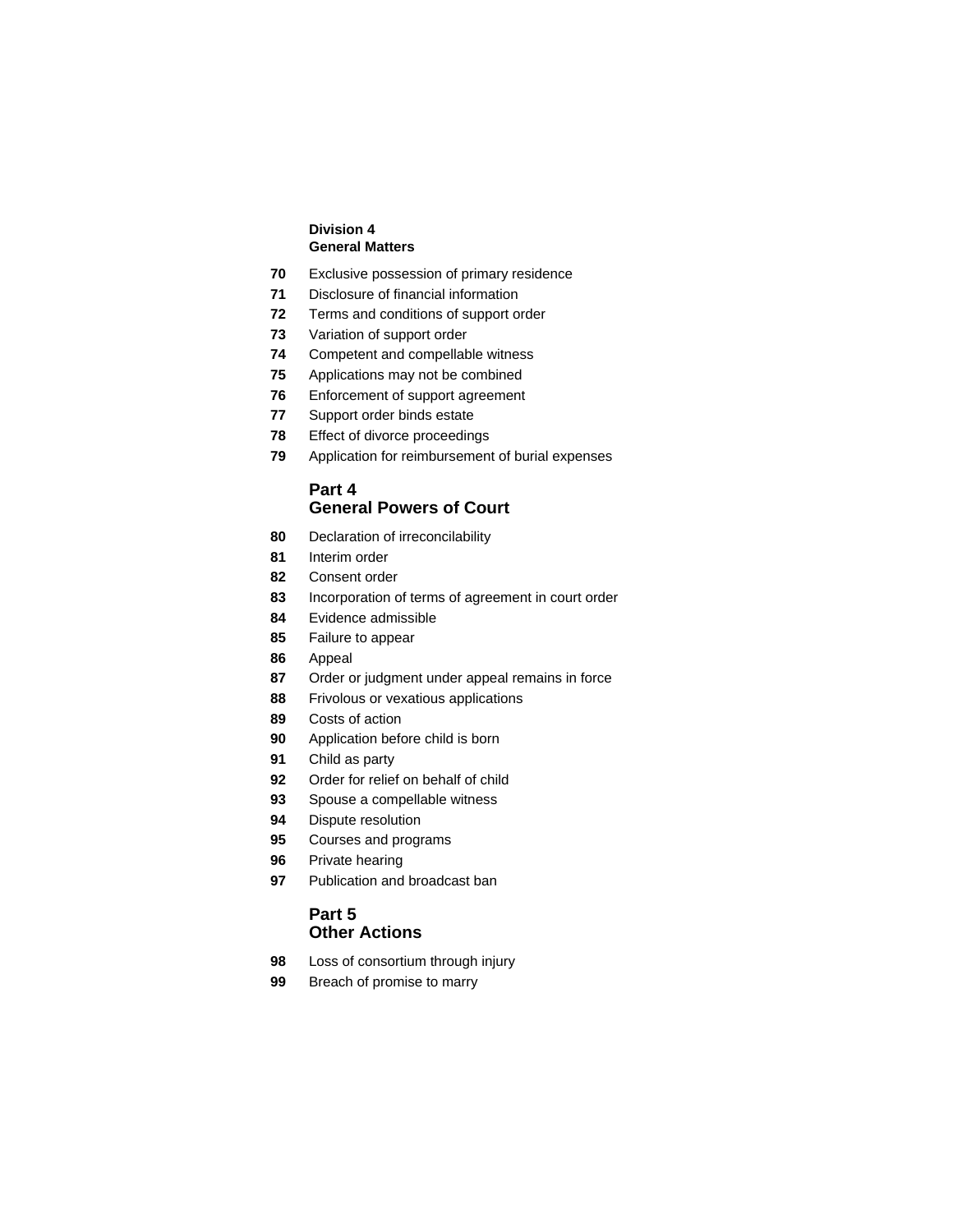- **100** Gifts in contemplation of marriage
- **101** Actions may not be brought or maintained
- **102** Unity of legal personality abolished
- **103** Right to pledge credit abolished
- **104** Implied agency abolished

## **Part 6 Regulations**

**105** Regulations

## **Part 7 Transitional Provisions, Consequential Amendments, Repeals and Coming into Force**

- **106** Transitional
- **107** Transitional regulations
- **108-119** Consequential amendments
	- **120** Repeals
	- **121** Coming into force

HER MAJESTY, by and with the advice and consent of the Legislative Assembly of Alberta, enacts as follows:

## **Definitions**

- **1** In this Act,
	- (a) "applicant" means a person who brings an application under this Act;
	- (b) "birth" means birth as defined in the *Vital Statistics Act*  and includes a stillbirth as defined in that Act;
	- (c) "child", except in Part 1 and Division 3 of Part 3, means a person who is under the age of 18 years;
	- (d) "contact order" means an order made under section 35;
	- (e) "court" means a court designated under section 3;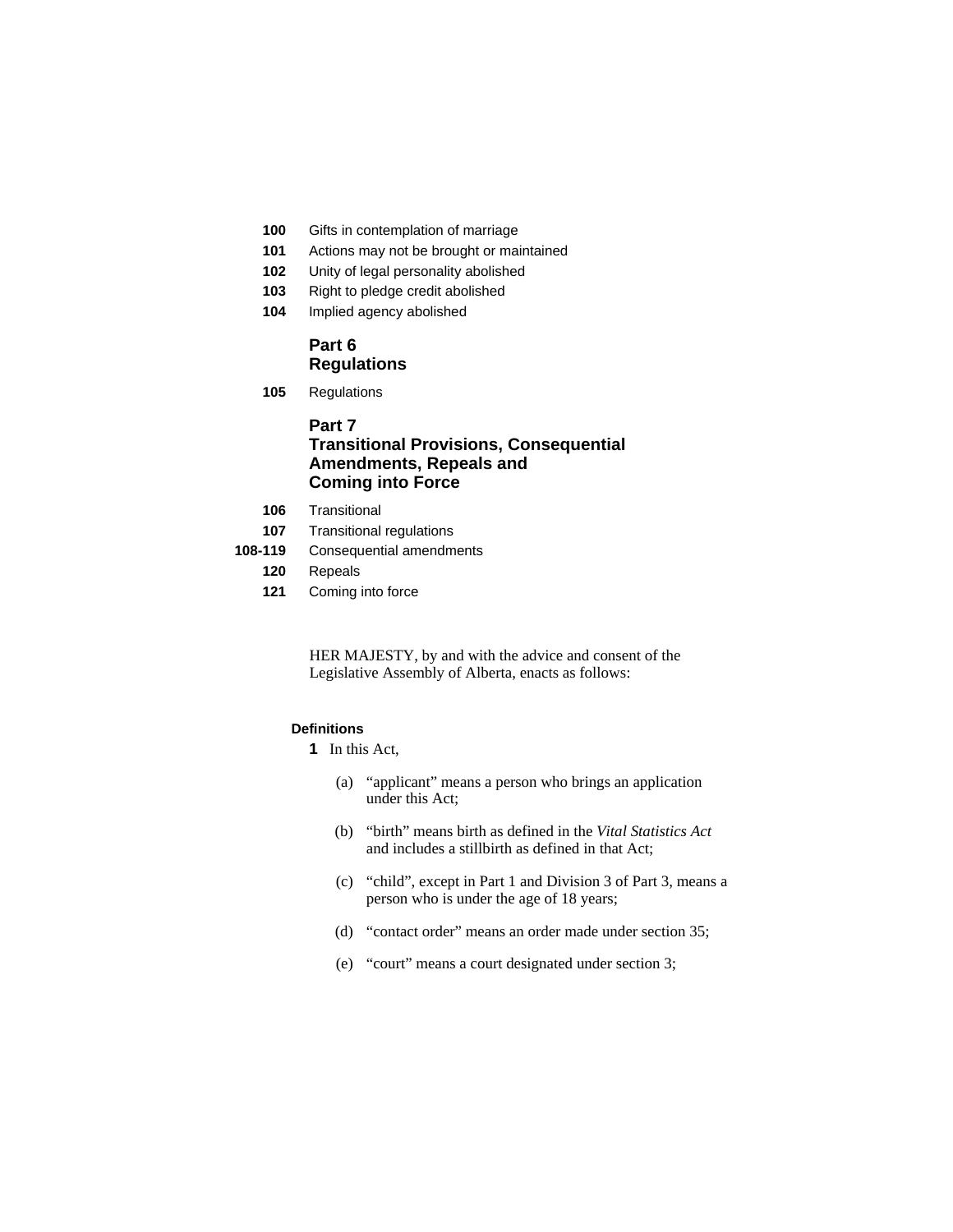- (f) "Director" means a Director appointed under the *Income and Employment Supports Act;*
- (g) "father" means
	- (i) unless subclause (ii) or (iii) applies, the biological father of a child, including a male person described in section 12(2),
	- (ii) in the case of an adopted child, a male person who adopts the child, or
	- (iii) a male person described in section  $12(3)$ ;
- (h) "grandparent" means the parent of a person's father or mother;
- (i) "Minister" means the Minister determined under section 16 of the *Government Organization Act* as the Minister responsible for this Act;
- (j) "mother" means
	- (i) unless subclause (ii) or (iii) applies, the person who gives birth to a child,
	- (ii) in the case of an adopted child, a female person who adopts the child, or
	- (iii) a female person described in section  $11(6)$ ;
- (k) "parent" means the father or mother of a child;
- (l) "parenting order" means an order made under section 32;
- (m) "party" means a party as defined in the regulations;
- (n) "person standing in the place of a parent" means a person described in section 49;
- (o) "relationship of interdependence" means a relationship of interdependence as defined in the *Adult Interdependent Relationships Act*;
- (p) "respondent" means a person against whom proceedings are brought under this Act.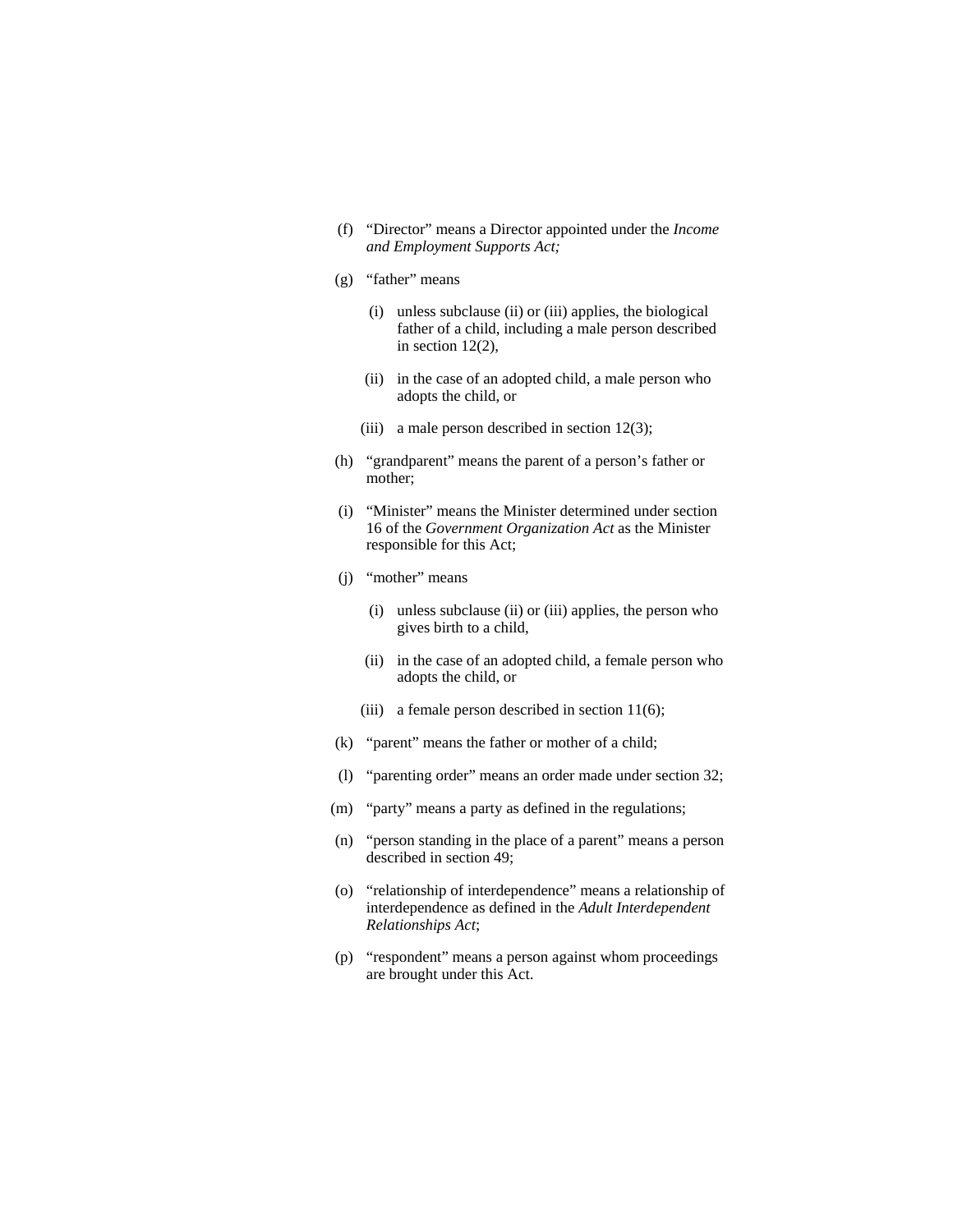#### **Crown is bound**

**2** The Crown is bound by this Act.

#### **Designation of court**

**3** The Minister may designate, generally or specifically, a court or courts in Alberta for the purposes of proceedings under this Act.

## **Duty of lawyer**

**4(1)** Every lawyer who acts on behalf of a party in an application under this Act has a duty

- (a) to discuss with the party alternative methods of resolving the matters that are the subject of the application, and
- (b) to inform the party of the mediation facilities and other family justice services known to the lawyer that might assist the parties in resolving those matters.

**(2)** Subject to the regulations, every application presented to the court by a lawyer pursuant to this Act must contain a statement signed by the lawyer certifying that the lawyer has complied with subsection  $(1)$ .

## **Part 1 Establishing Parentage**

#### **Application of Part**

**5** This Part does not apply to an application under section 13 of the *Child Welfare Act*.

## **Parent of child**

**6** Unless another enactment provides otherwise, a person who is a parent of a child under this Act is a parent of that child for all purposes of the law of Alberta.

#### **Presumption of parentage**

**7(1)** For all purposes of the law of Alberta, unless the contrary is proven on a balance of probabilities, a male person is presumed to be the biological father of a child in any of the following circumstances: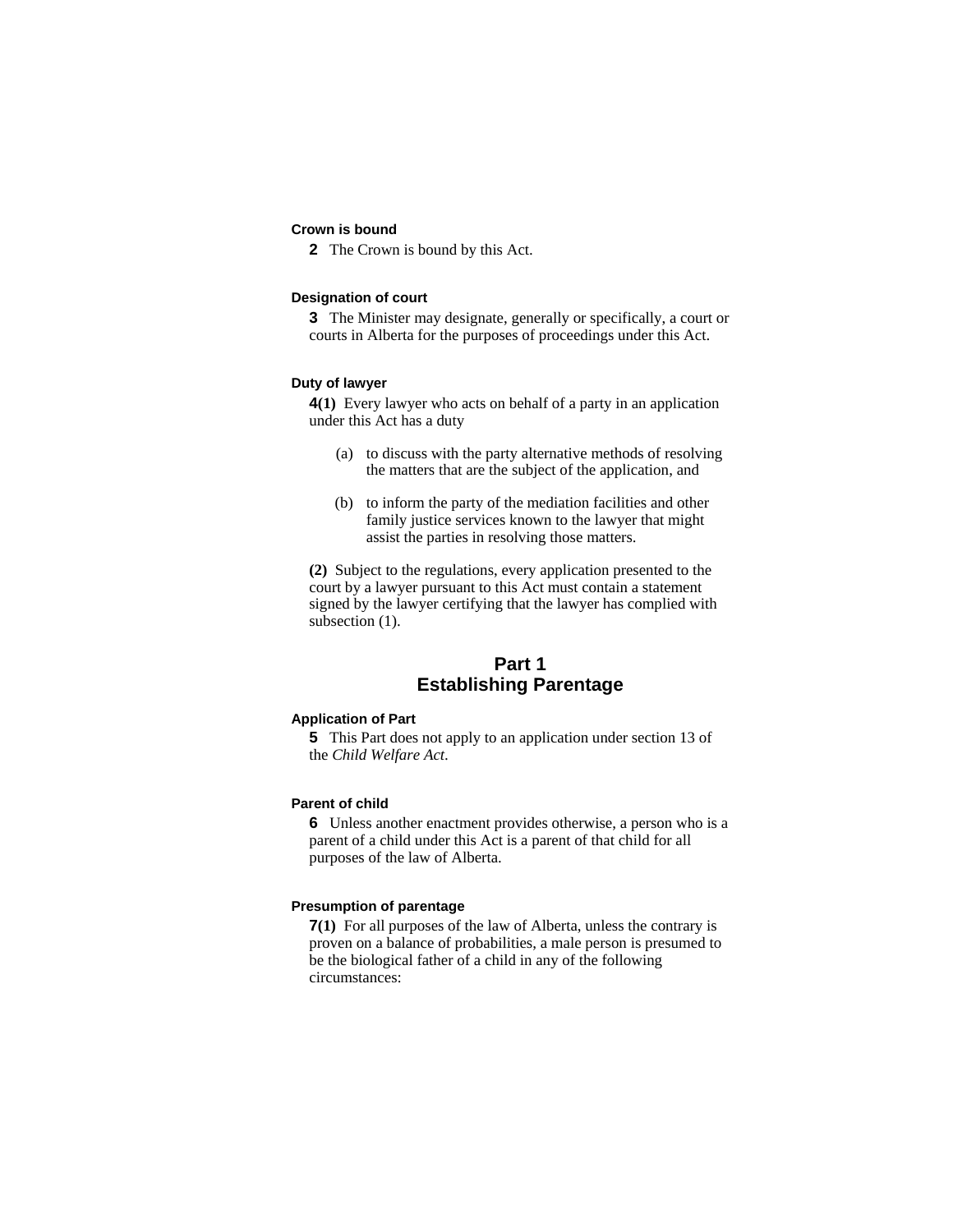- (a) the male person was the spouse of the mother of the child at the time of the birth of the child;
- (b) the male person was the spouse of the mother of the child and the marriage was terminated by
	- (i) a decree of nullity of marriage granted less than 300 days before the birth of the child, or
	- (ii) a judgment of divorce granted less than 300 days before the birth of the child;
- (c) the male person became the spouse of the mother of the child after the birth of the child and has acknowledged that he is the father of the child;
- (d) the male person cohabited with the mother of the child for at least 12 consecutive months
	- (i) immediately before the child was born, or
	- (ii) during which the child was born or immediately after the child was born and has acknowledged that he is the father of the child;
- (e) the male person cohabited with the mother of the child for at least 12 consecutive months and the period of cohabitation ended less than 300 days before the birth of the child;
- (f) the male person is registered as the father of the child at the joint request of himself and the mother of the child under the *Vital Statistics Act* or under similar legislation in a province or territory other than Alberta;
- (g) the male person has been found by a court of competent jurisdiction in Canada to be the father of the child for any purpose.

**(2)** Where circumstances exist that give rise to a presumption under subsection (1) that more than one male person might be the father of a child, no presumption as to parentage may be made.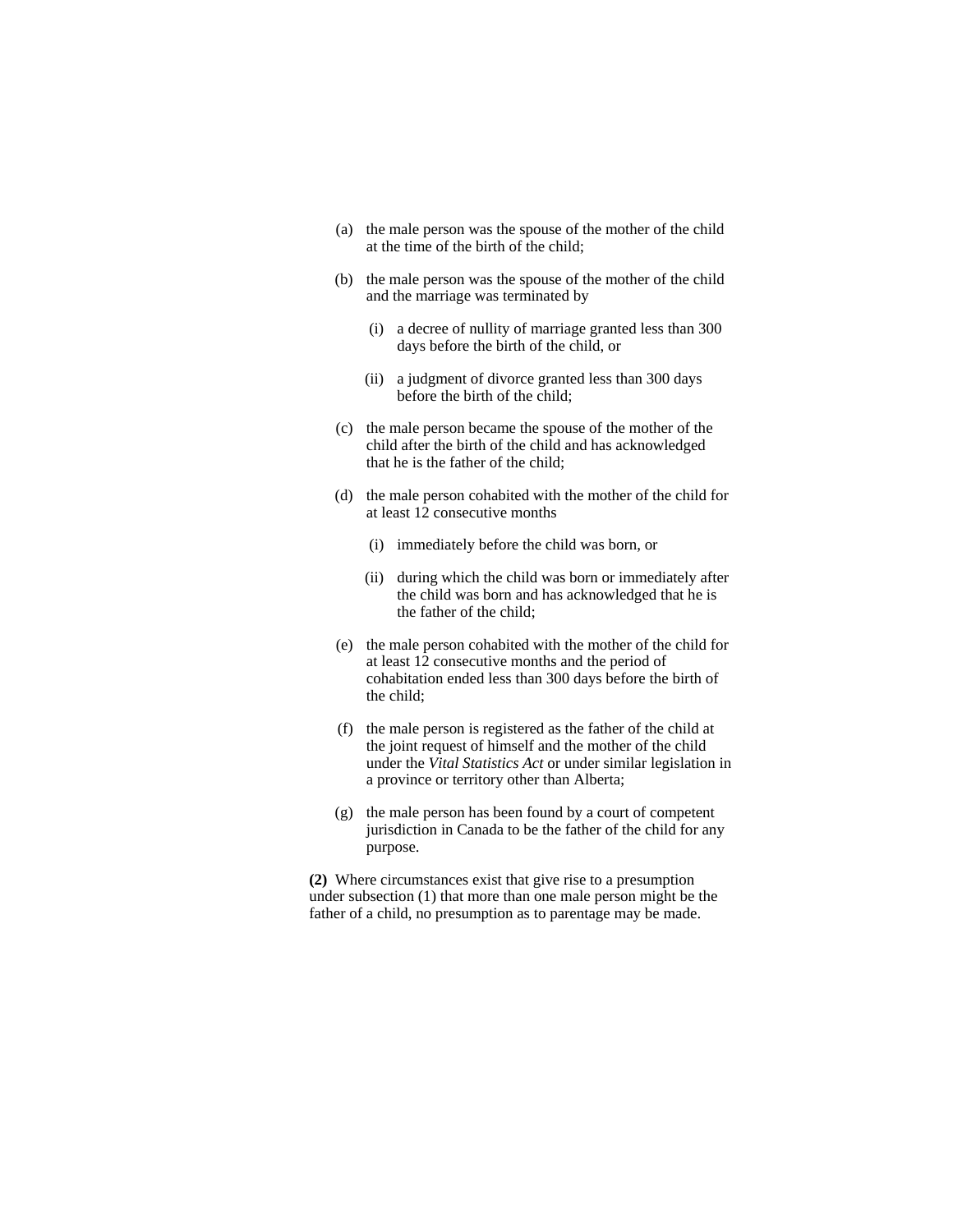#### **Declaration of parentage**

**8(1)** The following persons may apply to the court for a declaration that a female person named in the application is the mother of a child or a male person named in the application is the father of a child:

- (a) a person claiming to be the mother or father of the child;
- (b) the child;
- (c) a parent of the child, if the child is under the age of 18 years;
- (d) a guardian of the child;
- (e) a person who has the care and control of the child;
- (f) the Director.

**(2)** The court shall grant a declaration of parentage on being satisfied on a balance of probabilities that the alleged mother or alleged father is the mother or father of the child.

**(3)** In making a declaration of parentage, the court shall have regard to any subsisting presumption of parentage under section 7.

**(4)** The court has jurisdiction under this section if the child or an alleged parent against whom an application is brought resides in Alberta.

**(5)** Subject to the regulations, a declaration under this section applies for all purposes of the law of Alberta.

## **New evidence**

**9(1)** Where

- (a) a declaration of parentage has been made or an application for a declaration of parentage has been dismissed, and
- (b) evidence of a substantial nature becomes available that was not available at the previous hearing,

the court may, on application by a person referred to in section 8(1), confirm a declaration, set aside a declaration or make a new declaration of parentage.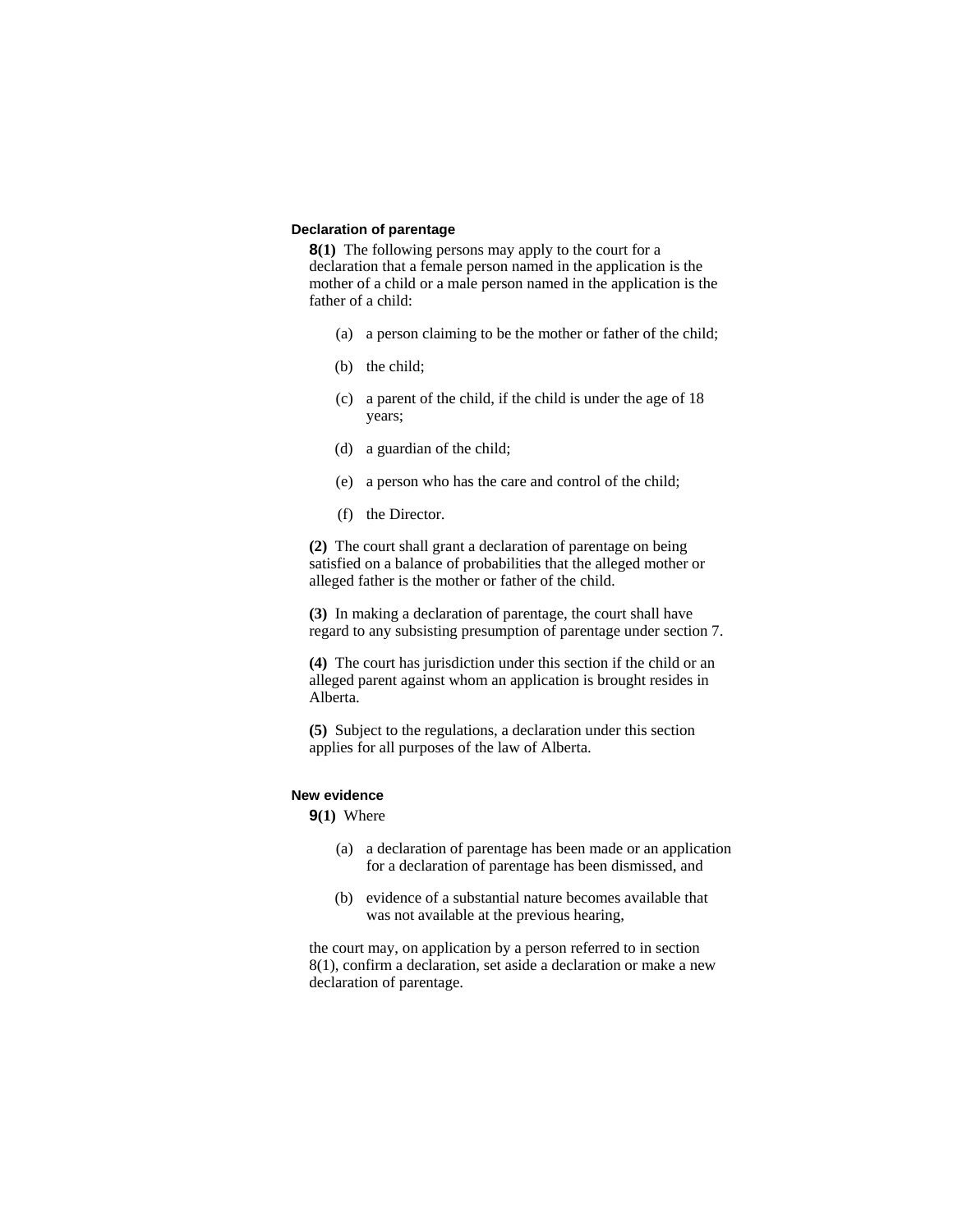**(2)** A person may not bring an application under this section without the leave of the court.

**(3)** Notice of an application under this section shall be given to the persons referred to in section 10.

**(4)** The setting aside of a declaration of parentage under subsection (1) does not affect

- (a) any rights and duties that have been exercised and observed, or
- (b) any interests in property that have been distributed as a result of the declaration before it is set aside.

### **Notice of application**

**10** Unless the court directs otherwise, the following persons must, in accordance with the regulations, be served with notice of an application for a declaration of parentage and are entitled to be heard on the application:

- (a) the person claimed to be the child, if the child is 12 years of age or older;
- (b) each guardian of the person claimed to be the child;
- (c) a person who has the care and control of the person claimed to be the child;
- (d) any person claiming or alleged to be a parent.

#### **Surrogacy**

**11(1)** In this section,

- (a) "genetic donor" means a female person who provides genetic material that is fertilized and implanted in the uterus of a gestational carrier;
- (b) "gestational carrier" means a female person in whose uterus the genetic material of a genetic donor is implanted.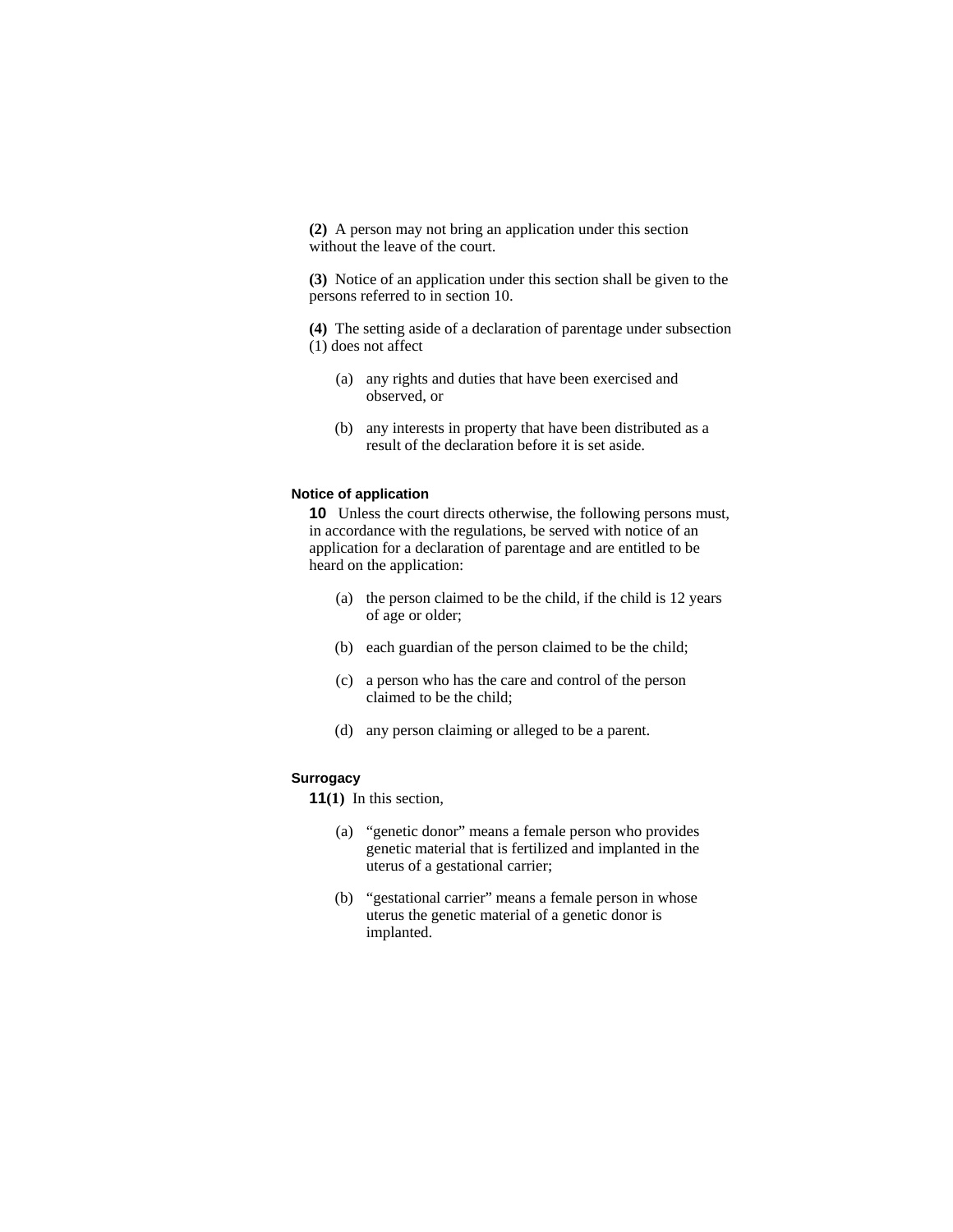**(2)** A genetic donor who resides in Alberta may apply to the court for an order declaring the genetic donor to be the mother of a child who is born to a gestational carrier.

**(3)** An application under subsection (2) may not be made more than 14 days after the date of the child's birth or such longer period as the court allows.

**(4)** The gestational carrier and any other guardian of the person claimed to be the child must, in accordance with the regulations, be served with notice of an application under subsection (2).

**(5)** If

- (a) the court is satisfied that the child resulted from the fertilization of the genetic donor's genetic material, and
- (b) the gestational carrier consents, in the form prescribed by the regulations, to the application,

the court shall make an order declaring the genetic donor to be the sole mother of the child.

**(6)** A genetic donor who is declared to be the sole mother of the child under subsection (5) is deemed to be the mother at and from the time of the birth of the child.

**(7)** Any agreement under which a gestational carrier agrees to give birth to a child for the purpose of relinquishing that child to a genetic donor

- (a) is not enforceable, and
- (b) may not be used as evidence of consent of the gestational carrier under subsection (5)(b).

#### **Artificial insemination**

**12(1)** In this section, "artificial insemination" includes the fertilization by a male person's semen of a female person's ovum outside of her uterus and subsequent implantation of the fertilized ovum in her uterus.

**(2)** A male person whose semen is used to artificially inseminate a female person is the father of the resulting child if he was the spouse of or in a relationship of interdependence of some permanence with the female person when she was inseminated,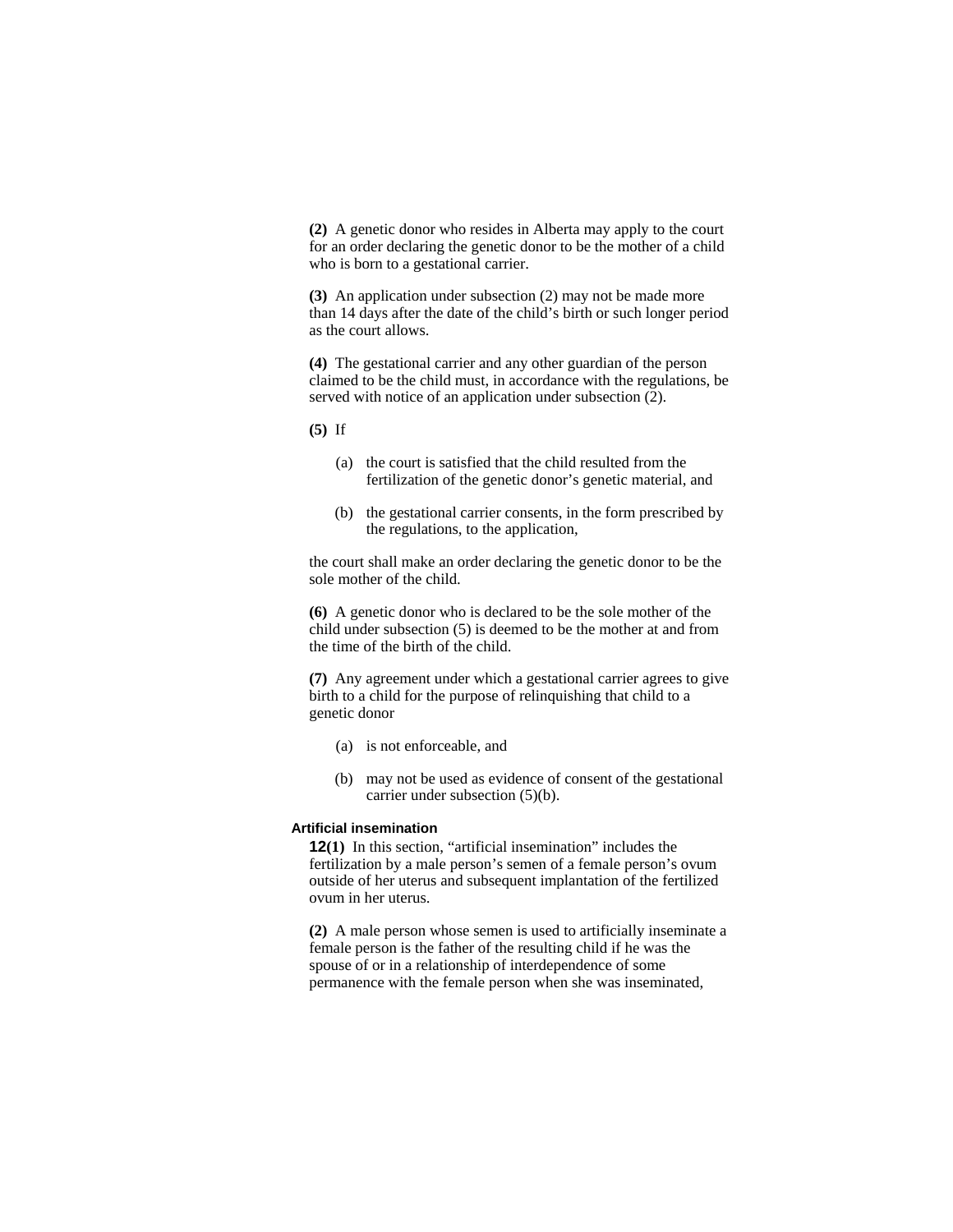even if his semen was mixed with the semen of another male person.

**(3)** A male person who was the spouse of or in a relationship of interdependence of some permanence with a female person at the time she was artificially inseminated with the semen of another male person is the father of the resulting child if he consented in advance of the insemination to being a parent of the resulting child.

**(4)** A male person whose semen is used to artificially inseminate a female person who is neither his spouse nor a person with whom he is in a relationship of interdependence of some permanence is not the father of the resulting child and acquires no parental or guardianship rights or responsibilities of any kind as a result of the use of his semen.

### **Evidence not admissible**

**13** Evidence given in an application under this Part or Part 3 that tends to show that the person giving evidence had sexual intercourse with any person is not admissible in evidence against the person giving evidence in any other action to which that person is a party.

### **Blood tests, etc.**

**14(1)** On the request of a party to an application under this Part or on its own motion, the court may make an order granting leave to obtain blood tests, DNA tests or any other tests that the court considers appropriate from any person named in the order and to submit the results in evidence.

**(2)** An order under subsection (1) may be made subject to any terms and conditions the court considers appropriate.

**(3)** No test shall be performed on a person without the person's consent.

**(4)** If a person named in an order under subsection (1) is not capable of giving consent because of age or incapacity, the consent may be given by the person's guardian.

**(5)** If a person named in an order under subsection (1) or the person's guardian, as the case may be, refuses to consent to a test referred to in the order, the court may draw any inference it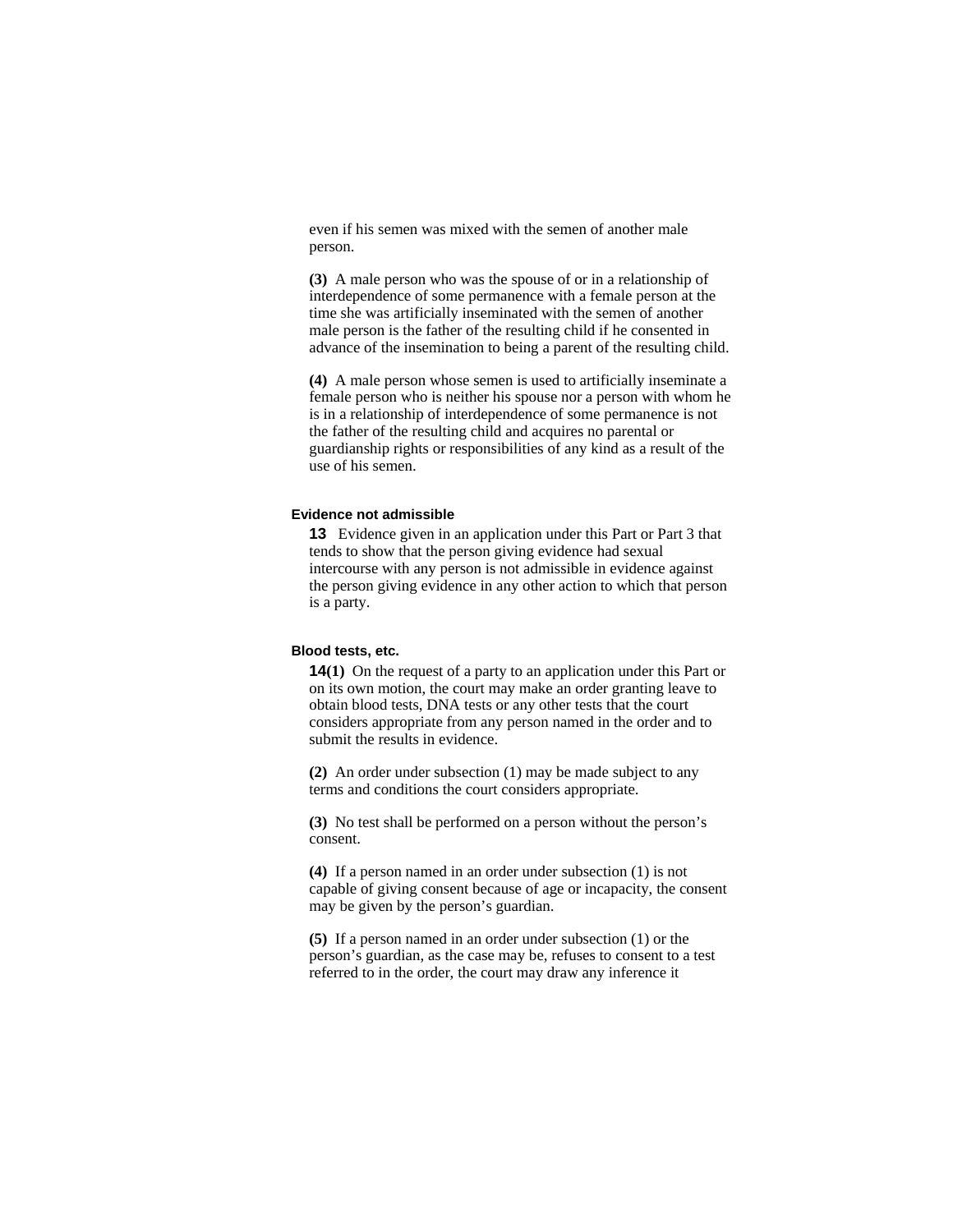considers appropriate on behalf of the child without prejudice to the child in future proceedings.

## **Part 2 Guardianship, Parenting and Contact Orders and Access Enforcement**

## **Definitions**

**15** In this Part,

- (a) "guardianship order" means an order made under section 22;
- (b) "place of residence", in respect of a child, means the place where a child is living, either temporarily or permanently;
- (c) "proposed guardian" means a person who applies or on whose behalf someone else applies for an order appointing the person as a guardian of a child;
- (d) "trusteeship order" means an order made under section 26.

### **Notice of application**

**16** Unless the court directs otherwise, the following persons must, in accordance with the regulations, be served with notice of an application under this Part and are entitled to be heard on the application:

- (a) each guardian of the child;
- (b) in the case of an application under Division 1 or 3, the child, if the child is 12 years of age or older;
- (c) in the case of an application for a guardianship order, each proposed guardian;
- (d) in the case of an application for a trusteeship order, the Public Trustee;
- (e) any other person whom the court considers appropriate.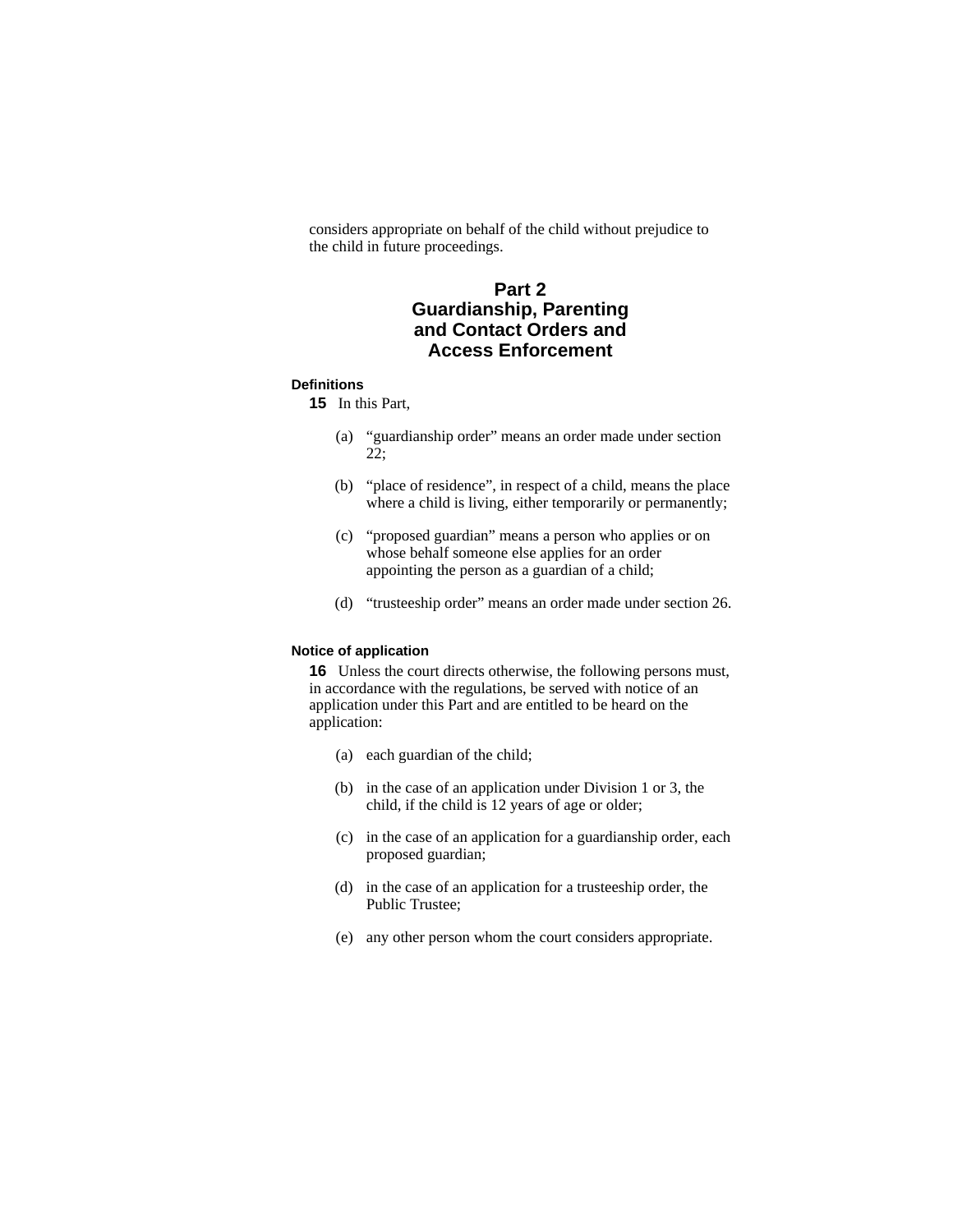#### **Best interests of the child**

**17(1)** In all proceedings under this Part, the court shall take into consideration only the best interests of the child.

**(2)** In determining what is in the best interests of a child, the court shall

- (a) ensure the greatest possible protection of the child's physical, psychological and emotional safety, and
- (b) consider all the child's needs and circumstances, including
	- (i) the child's physical, psychological and emotional needs, including the child's need for stability, taking into consideration the child's age and stage of development,
	- (ii) the history of care for the child,
	- (iii) the child's cultural, linguistic, religious and spiritual upbringing and heritage,
	- (iv) the child's views and preferences, to the extent that those can reasonably be ascertained,
	- (v) any plans proposed for the child's care and upbringing,
	- (vi) any family violence, including its impact on
		- (A) the safety of the child and other family members,
		- (B) the child's general well-being,
		- (C) the ability of the person who engaged in the family violence to care for and meet the needs of the child, and
		- (D) the appropriateness of making an order that would require the guardians to co-operate on issues affecting the child,
	- (vii) the nature, strength and stability of the relationship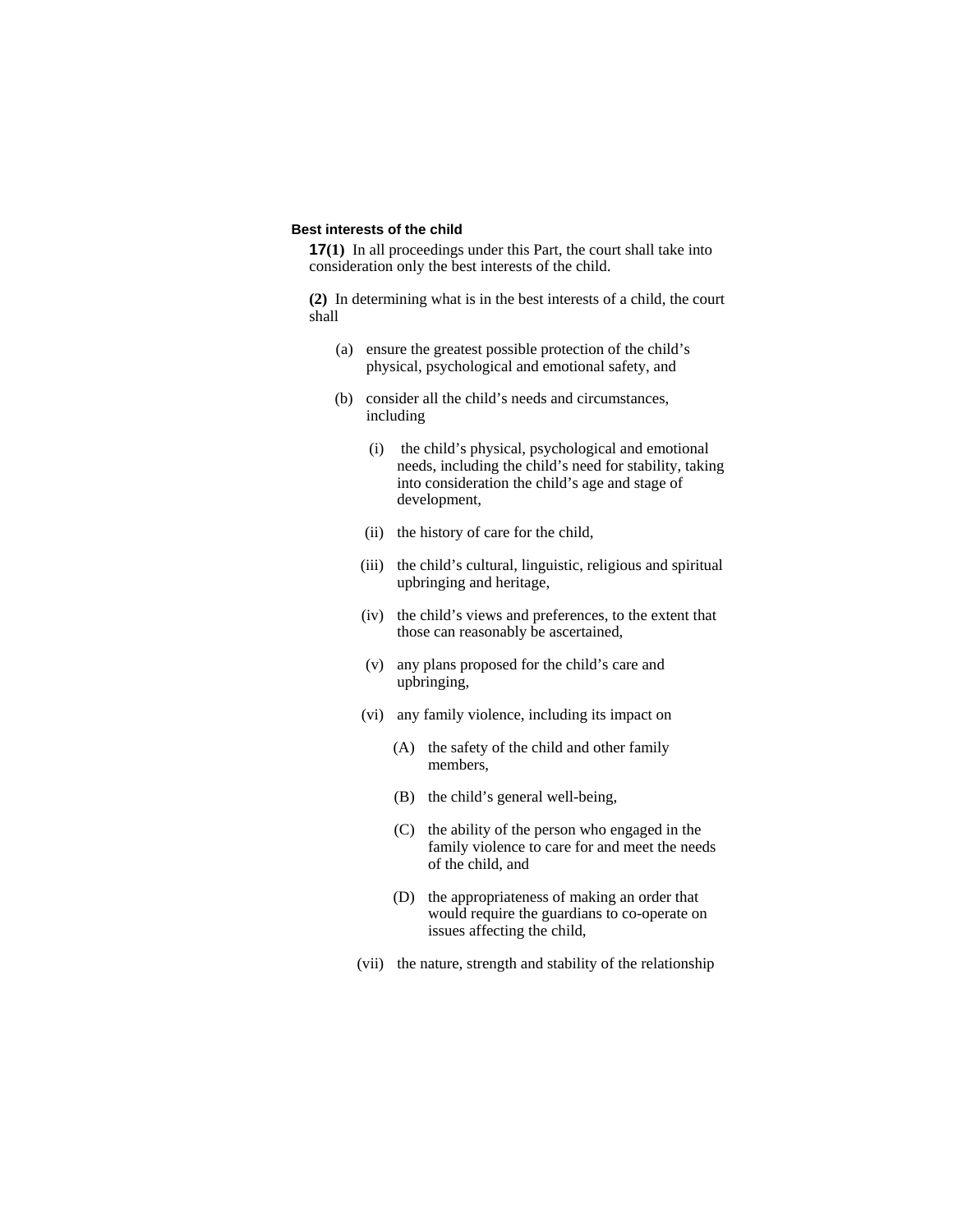- (A) between the child and each person residing in the child's household and any other significant person in the child's life, and
- (B) between the child and each person in respect of whom an order under this Part would apply,
- (viii) the ability and willingness of each person in respect of whom an order under this Part would apply
	- (A) to care for and meet the needs of the child, and
	- (B) to communicate and co-operate on issues affecting the child,
- (ix) the benefit to the child of developing and maintaining meaningful relationships with each guardian or proposed guardian,
- (x) the ability and willingness of each guardian or proposed guardian to exercise the powers, responsibilities and entitlements of guardianship, and
- (xi) any civil or criminal proceedings that are relevant to the safety or well-being of the child.

**(3)** In this section, "family violence" includes behaviour by a family member causing or attempting to cause physical harm to the child or another family member, or causing the child or another family member to reasonably fear for his or her safety or that of another person, but does not include acts of self-protection or protection of another person.

**(4)** For the purpose of subsection  $(2)(b)(vi)$ , the presence of family violence is established on a balance of probabilities.

## **Division 1 Guardianship**

#### **Children subject to guardianship**

**18** Every child is subject to guardianship except a child who becomes a spouse or adult interdependent partner.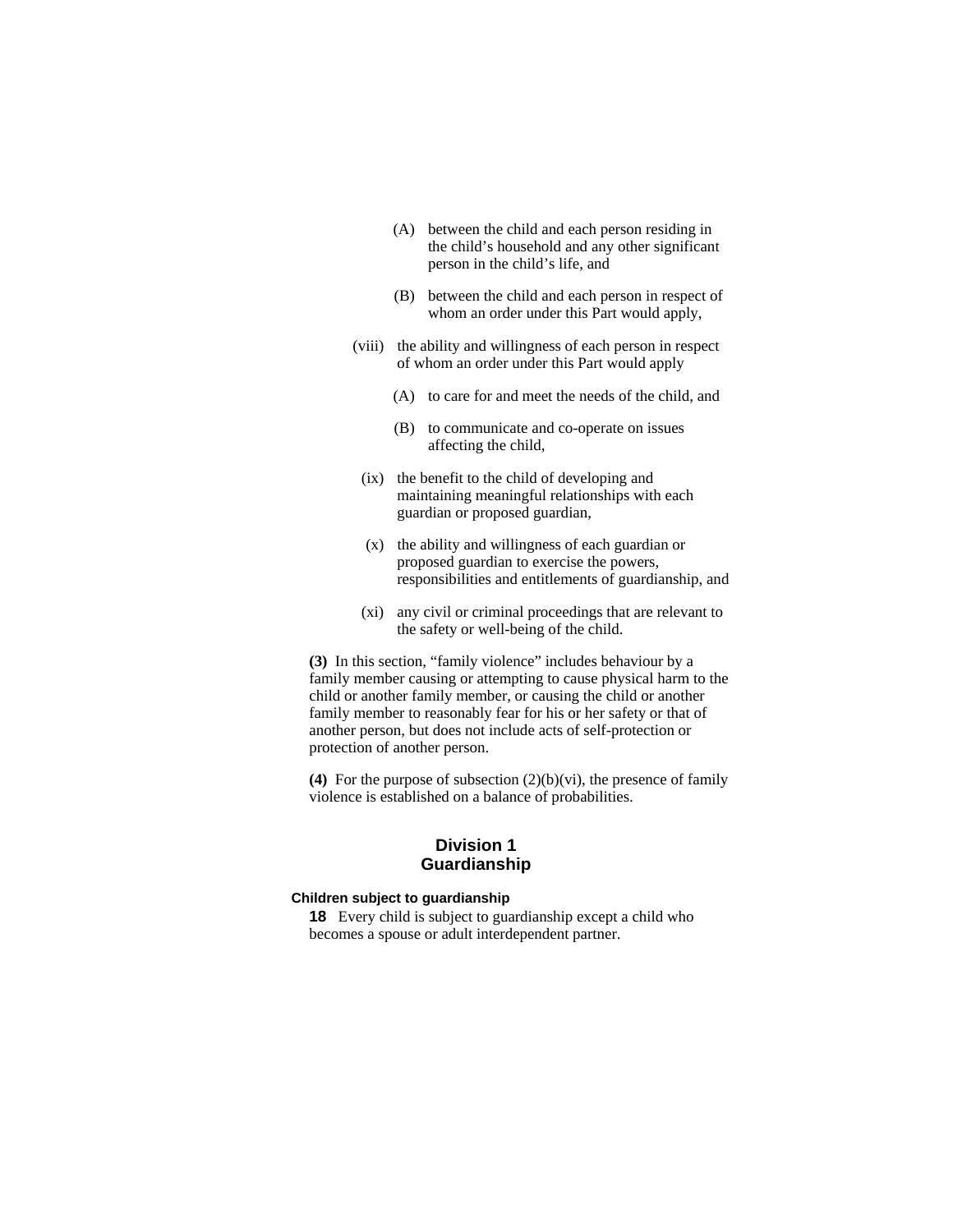#### **Joint guardians**

**19(1)** Unless the court orders otherwise, the joint guardians of a child are

- (a) the mother, and
- (b) subject to subsection (2), the father.

**(2)** A father referred to in section  $1(g)(i)$  or (iii) is a guardian of the child only if

- (a) the father was the spouse of the mother of the child at the time of the birth of the child,
- (b) the father was the spouse of the mother of the child and the marriage was terminated by
	- (i) a decree of nullity of marriage granted less than 300 days before the birth of the child, or
	- (ii) a judgment of divorce granted less than 300 days before the birth of the child,
- (c) the father became the spouse of the mother of the child after the birth of the child and has acknowledged that he is the father of the child,
- (d) the father cohabited with the mother of the child for at least 12 consecutive months
	- (i) immediately before the child was born, or
	- (ii) during which the child was born or immediately after the child was born and has acknowledged that he is the father of the child,

or

(e) the father cohabited with the mother of the child for at least 12 consecutive months and the period of cohabitation ended less than 300 days before the birth of the child.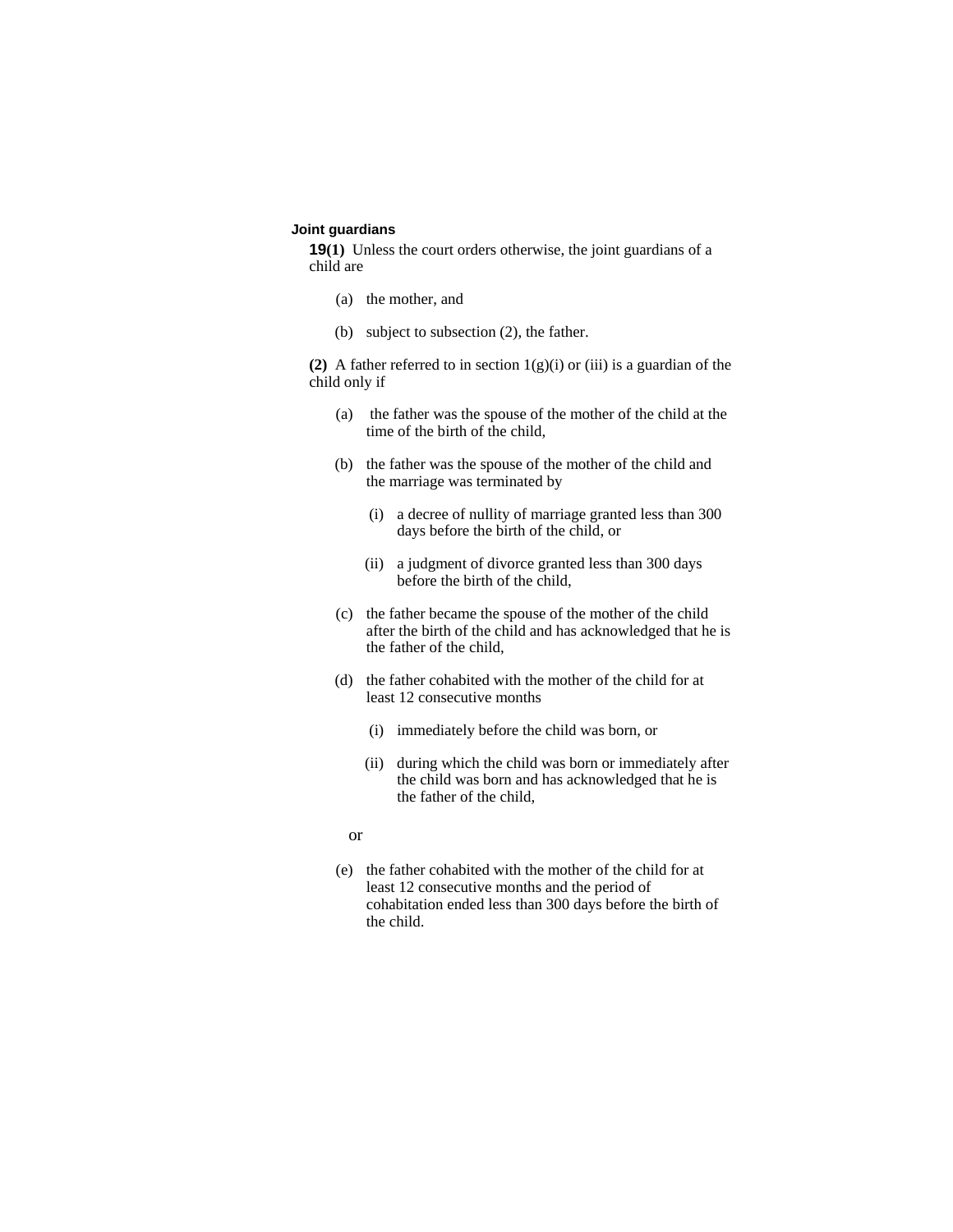#### **Powers, responsibilities and entitlements of guardianship**

**20(1)** A guardian shall exercise the powers, responsibilities and entitlements of guardianship in the best interests of the child.

- **(2)** Where a child has more than one guardian, the guardians
	- (a) shall use their best efforts to co-operate with one another in exercising their powers, responsibilities and entitlements of guardianship, and
	- (b) may enter into an agreement with respect to the allocation of those powers, responsibilities and entitlements among themselves.

**(3)** A guardian who is neither a parent of the child nor a person standing in the place of a parent has no legal duty to support the child from the guardian's own financial resources.

**(4)** Except where otherwise limited by a parenting order, each guardian is entitled

- (a) to be informed of and consulted about and to make all significant decisions affecting the child in the exercise of the powers and responsibilities of guardianship described in subsection (5), and
- (b) to have sufficient contact with the child to carry out those powers and responsibilities.

**(5)** Except where otherwise limited by a parenting order, each guardian has the following powers and responsibilities in respect of the child:

- (a) to nurture the child's physical, psychological and emotional development and to guide the child towards independent adulthood;
- (b) to ensure the child has the necessaries of life, including food, clothing and shelter;
- (c) to make day to day decisions affecting the child, including having the day to day care and control of the child and supervising the child's daily activities;
- (d) to decide the child's place of residence and to change the child's place of residence;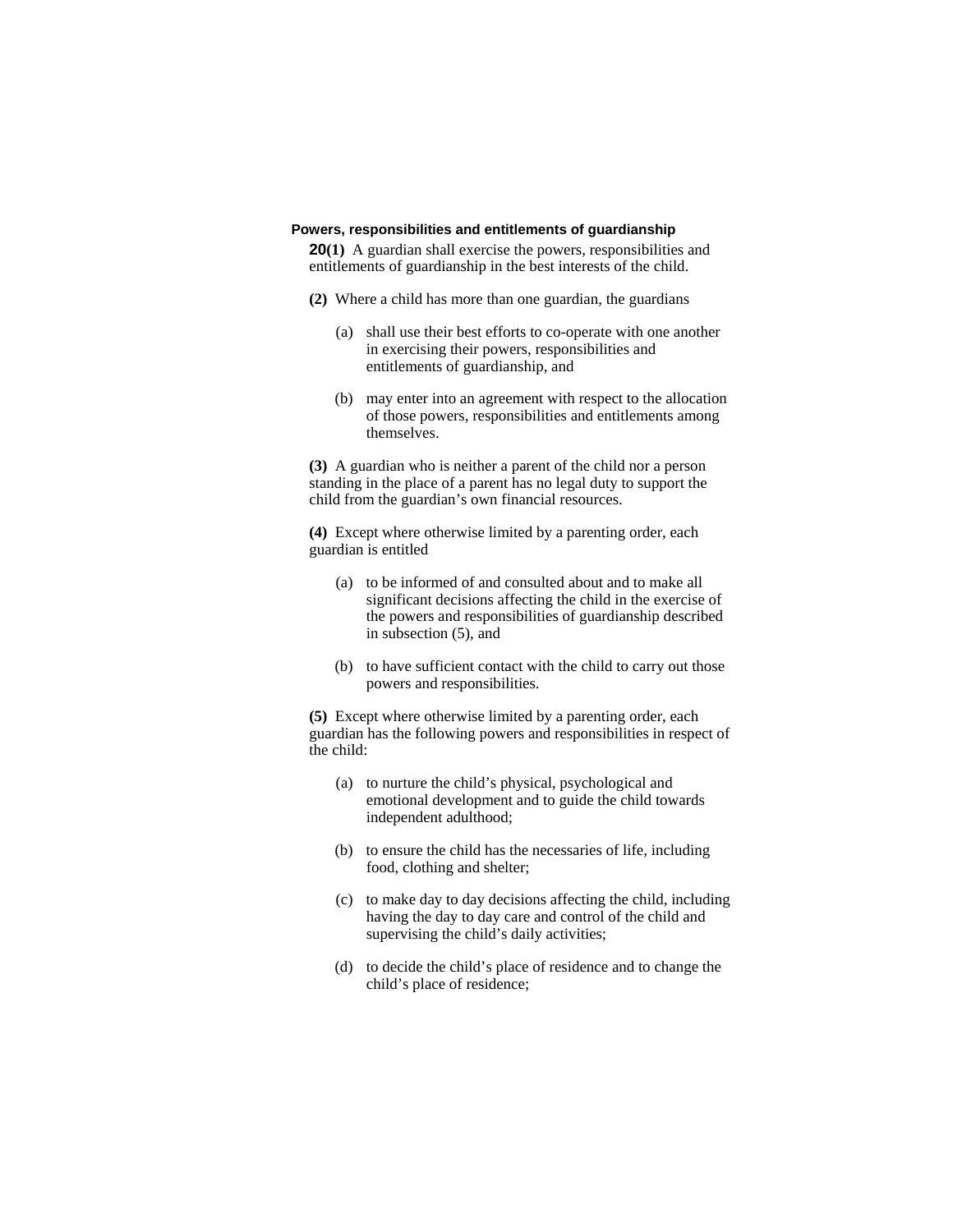- (e) to make decisions about the child's education, including the nature, extent and place of education and any participation in extracurricular school activities;
- (f) to make decisions regarding the child's cultural, linguistic, religious and spiritual upbringing and heritage;
- (g) to decide with whom the child is to live and with whom the child is to associate;
- (h) to decide whether the child should work and, if so, the nature and extent of the work, for whom the work is to be done and related matters;
- (i) to consent to medical, dental and other health-related treatment for the child;
- (j) to grant or refuse consent where consent of a parent or guardian is required by law in any application, approval, action, proceeding or other matter;
- (k) to receive and respond to any notice that a parent or guardian is entitled or required by law to receive;
- (l) subject to the *Minors' Property Act* and the *Public Trustee Act*, to commence, compromise or settle any legal proceedings relating to the child and to compromise or settle any proceedings taken against the child;
- (m) to appoint a person to act on behalf of the guardian in an emergency situation or where the guardian is temporarily absent because of illness or other reason;
- (n) to exercise any other powers reasonably necessary to carry out the responsibilities of guardianship.

#### **Testamentary appointment of guardian**

**21(1)** A guardian who is a parent of the child may by deed or will appoint a person to be guardian of the child after the death of that guardian.

**(2)** An appointment under subsection (1) does not take effect unless accepted by the person either expressly or impliedly by the person's conduct.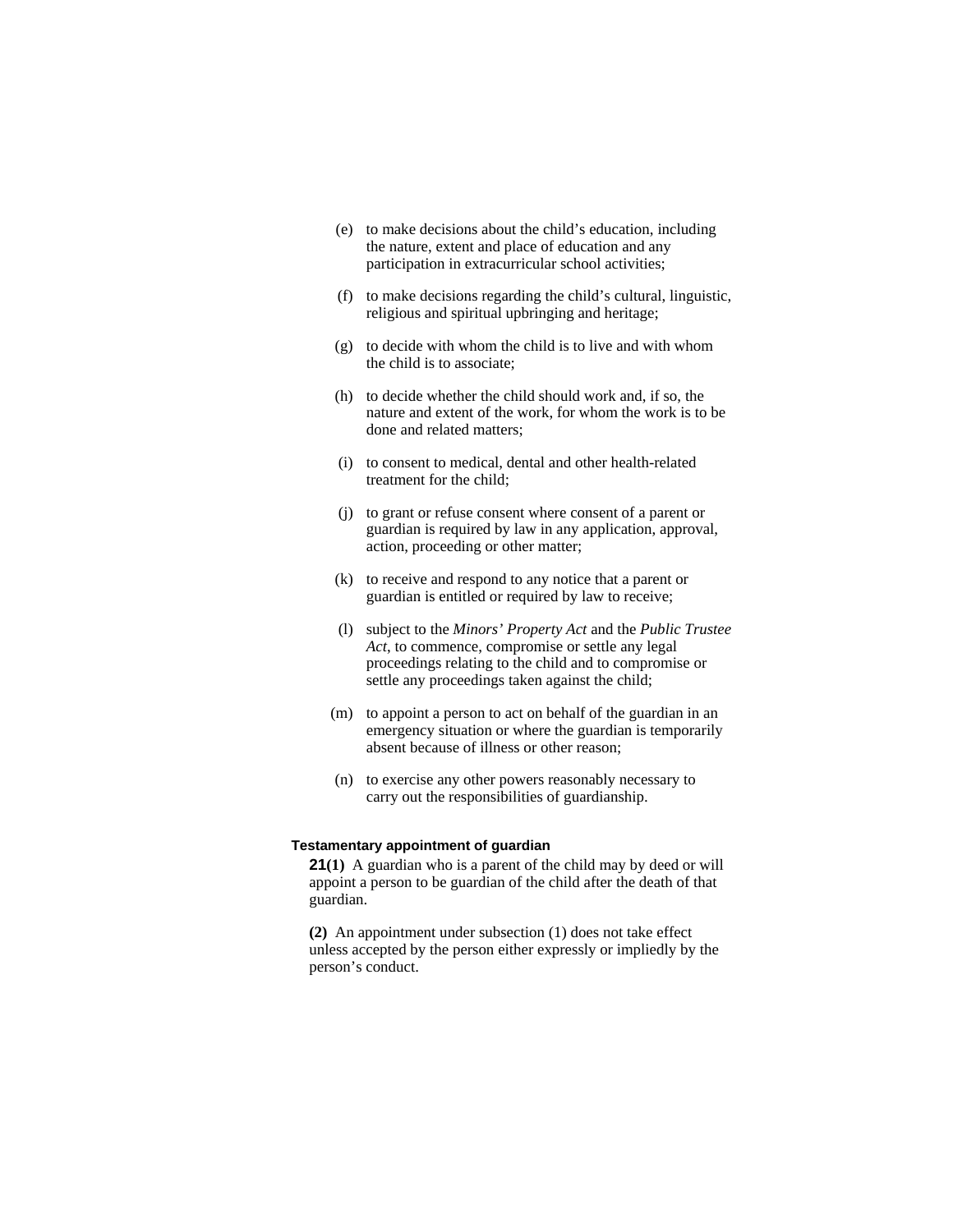**(3)** Unless the guardian expressly states otherwise in the deed or will,

- (a) the guardianship takes effect immediately on the guardian's death, and
- (b) if more than one person is appointed as a guardian under subsection (1), any one of the persons may accept the appointment even if one or more of the other persons appointed decline to accept.

**(4)** A guardian may revoke an appointment under subsection (1) at any time before the guardian's death.

**(5)** A person appointed as a guardian under subsection (1) has only the powers, responsibilities and entitlements of guardianship that the guardian had at the time of the guardian's death.

**(6)** If a guardian who is subject to a parenting order dies without appointing a testamentary guardian, a surviving guardian who is a parent of the child may, subject to any limitations imposed by the court, exercise the powers, responsibilities and entitlements of guardianship that had been allocated to the deceased guardian under that order.

#### **Guardianship order**

**22(1)** The court may, on application by a person who

- (a) is an adult and has had the care and control of a child for a period of more than 6 months, or
- (b) is a parent other than a guardian of a child,

make an order appointing the person as a guardian of the child.

**(2)** The court may, on application by a child, make an order appointing a person as a guardian of the child if

- (a) the child has no guardian, or
- (b) none of the child's guardians is able or willing to exercise the powers, responsibilities and entitlements of guardianship in respect of the child.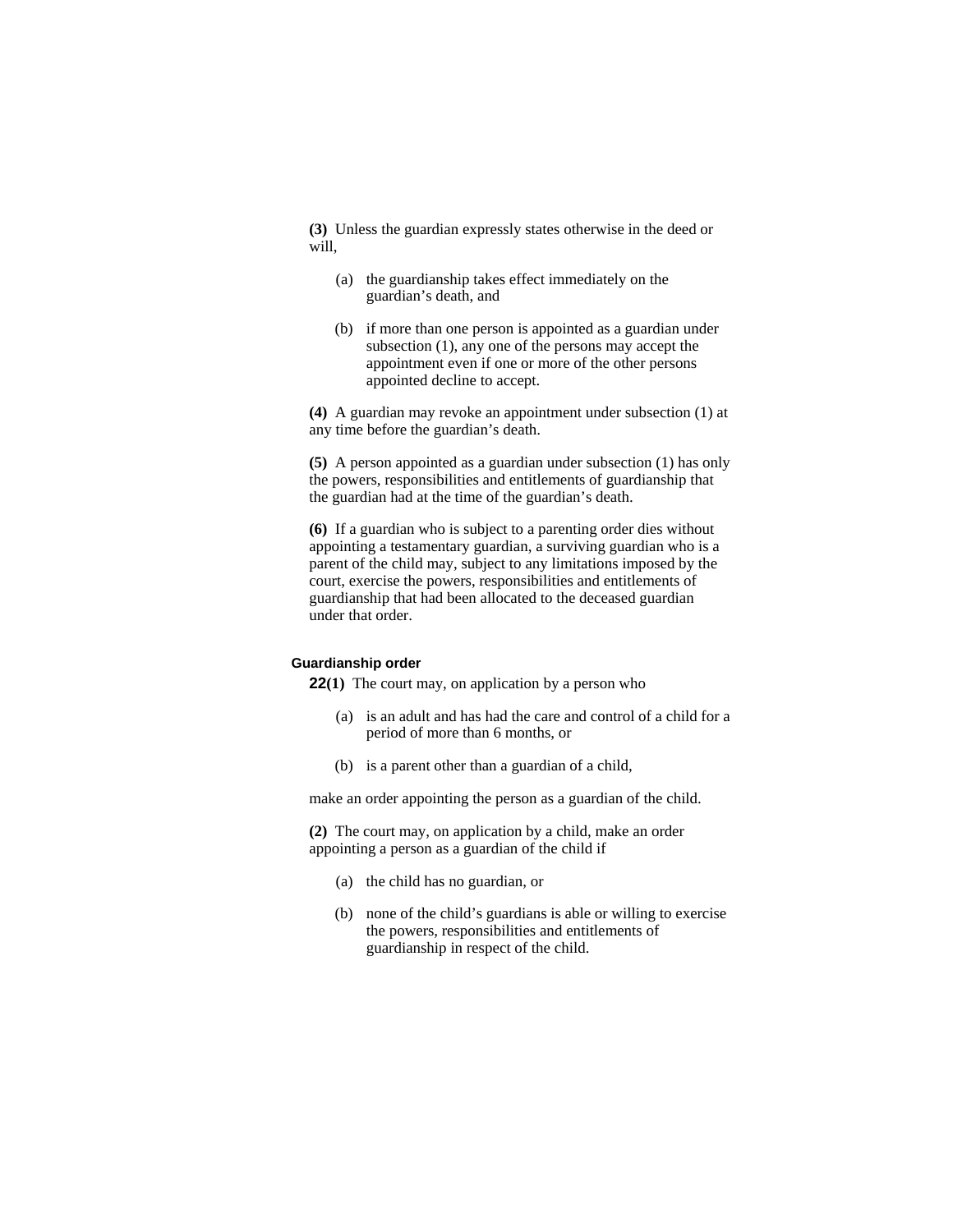**(3)** The court on hearing an application for a guardianship order shall consider, and may require the applicant to provide the court with a report prepared by a qualified person respecting,

- (a) the suitability of the proposed guardian as a guardian,
- (b) the ability and willingness of the proposed guardian to exercise the powers, responsibilities and entitlements of guardianship in respect of the child, and
- (c) whether it is in the best interests of the child that the applicant be appointed as a guardian of the child.

**(4)** Subject to subsection (5), a person may not apply for a guardianship order unless the child or proposed guardian resides in Alberta.

**(5)** If it is satisfied that there are good and sufficient reasons for doing so, the court may waive the requirement

- (a) that the child or proposed guardian reside in Alberta, or
- (b) in the case of an application under subsection  $(1)(a)$ , that the applicant has had the care and control of the child for a period of more than 6 months.

**(6)** Subject to the regulations, the court may at any time on its own motion make a guardianship order appointing a guardian of a child to act jointly with another guardian of the child.

**(7)** The court may, in making a guardianship order under this section or terminating the guardianship of a guardian under section 24, make a parenting order on its own motion or on application by one or more of the parties.

**(8)** No order may be made under subsection (1) or (2) if the purpose of the application is to facilitate the adoption of the child.

#### **Consent to guardianship**

**23(1)** A guardianship order shall not be made without the consent of

- (a) each guardian of the child,
- (b) the child, if the child is 12 years of age or older, and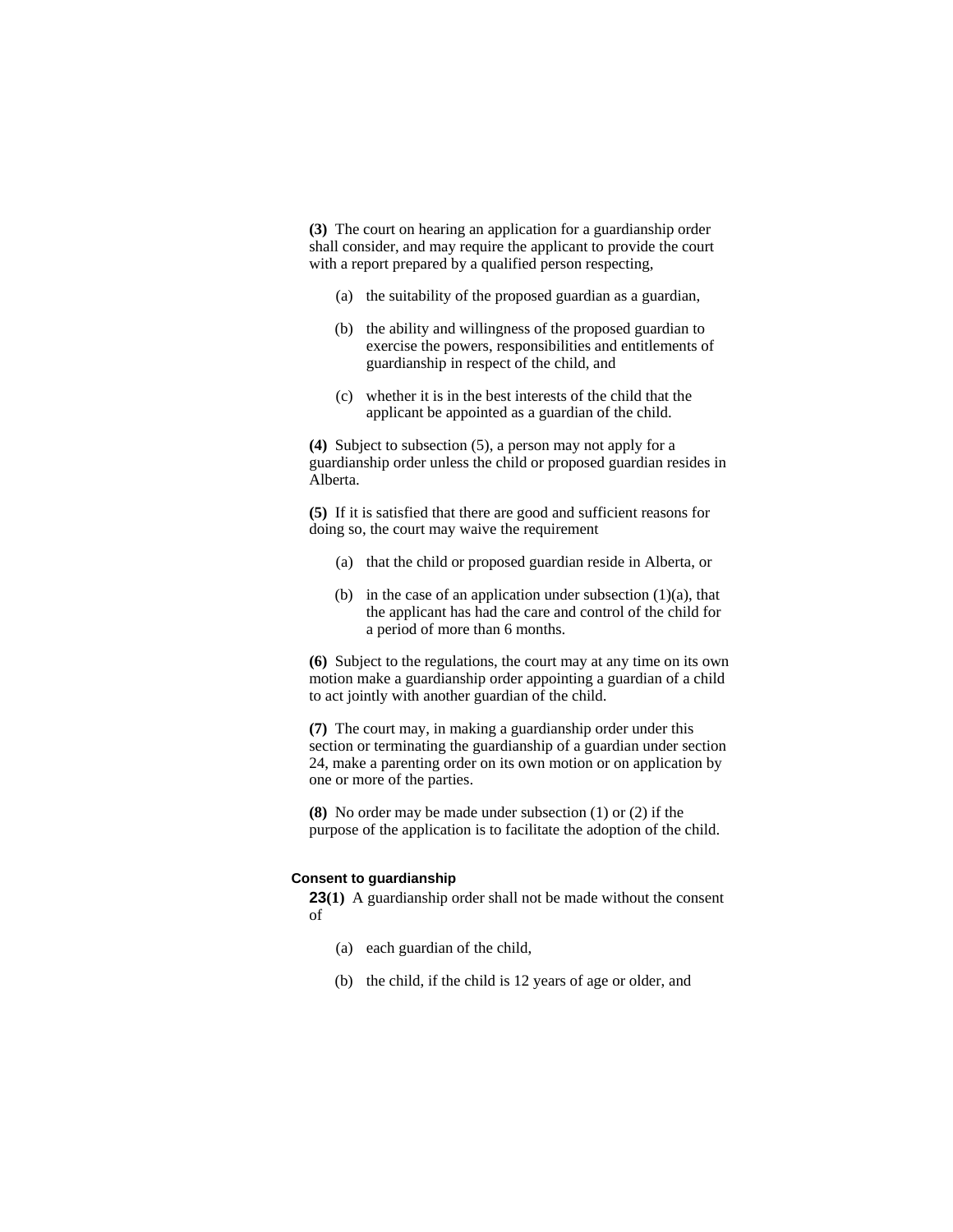(c) the proposed guardian.

**(2)** Despite subsection (1), the court may make an order dispensing with the consent of one or more of the persons referred to in subsection  $(1)(a)$  or  $(b)$  if the court is satisfied that there are good and sufficient reasons for doing so.

#### **Termination of guardianship**

**24(1)** The court may, on application by a guardian or a proposed guardian, make an order terminating the guardianship of a guardian, including the applicant, if

- (a) the court is satisfied that the guardian whose guardianship is to be terminated consents to the termination, or
- (b) for reasons that appear to it to be sufficient, the court considers it necessary or desirable to do so.

**(2)** No order under subsection (1) relating to a child who is 12 years of age or older shall be made without the consent of the child.

**(3)** A parent of a child may not apply for an order under this section without leave of the court.

**(4)** Despite subsection (2), the court may make an order dispensing with the consent of the child if the court is satisfied that there are good and sufficient reasons for doing so.

**(5)** If the court makes a guardianship order pursuant to an application by a child under section 22(2), the court may make a further order terminating the guardianship of any guardian if the court is satisfied that the guardian is unable or unwilling to exercise the powers, responsibilities and entitlements of guardianship in respect of the child.

#### **Duration of guardianship**

**25** A person continues to be a guardian of a child until the earliest of

- (a) the guardian's death,
- (b) the child's attaining the age of 18 years,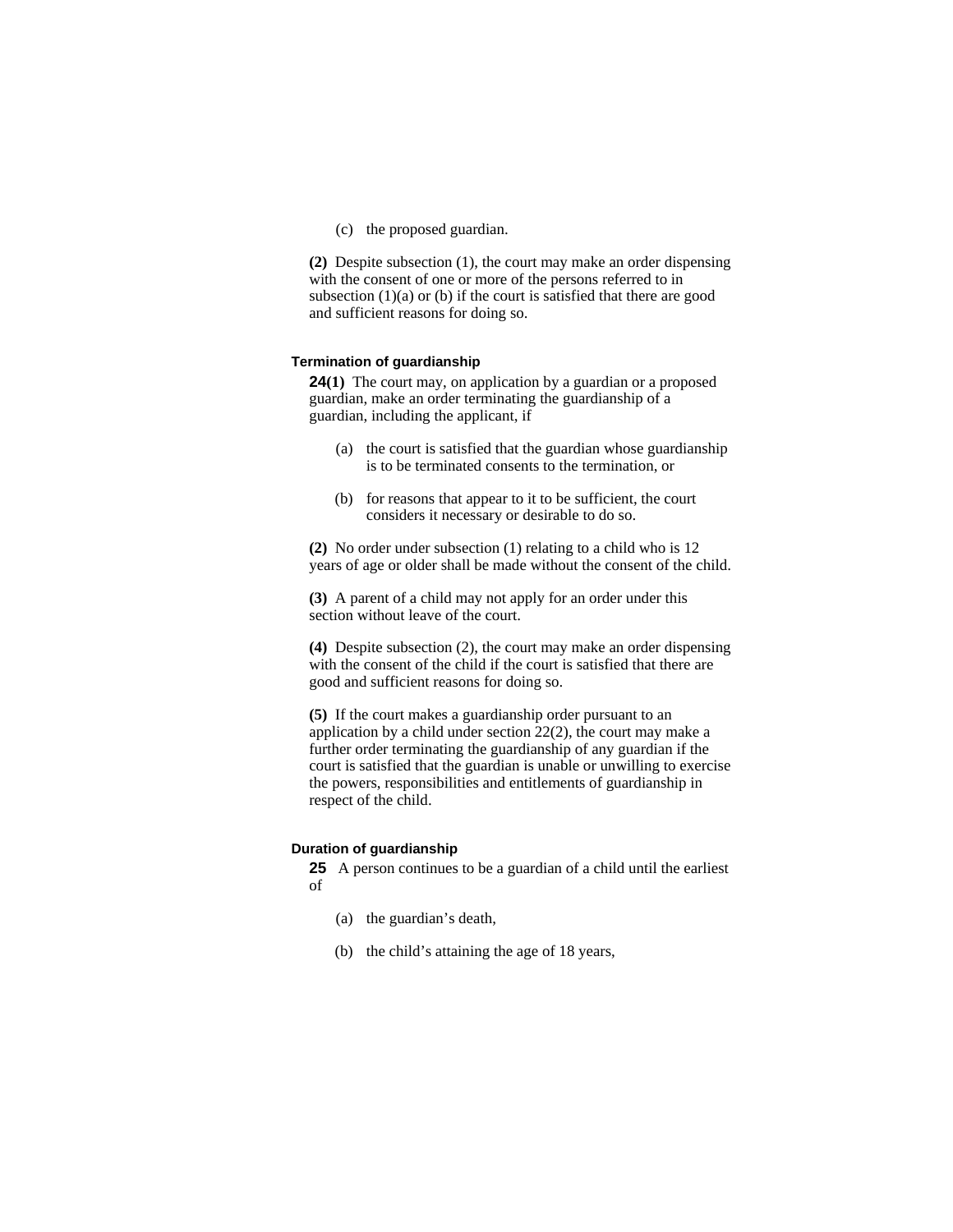- (c) the child's becoming a spouse or adult interdependent partner, and
- (d) the termination of the guardian's guardianship under section 24.

#### **Trusteeship order**

**26(1)** The court may, on application by a guardian, make an order appointing the guardian as a trustee of the estate of the child.

**(2)** Despite subsection (1), an application for a trusteeship order may be made by or on behalf of a proposed guardian, but the court shall not appoint a proposed guardian as a trustee of the estate of a child unless the court has first appointed the proposed guardian as a guardian of the child.

**(3)** The court may in a trusteeship order require the guardian to furnish security in an amount determined by the court.

**(4)** A guardian who is appointed as a trustee of the estate of the child has the care and management of the estate of the child, whether real or personal, and may receive any money due and payable to the child and give a release in respect of it.

#### **Consent to trusteeship**

**27(1)** A trusteeship order shall not be made without the consent of

- (a) each guardian of the child,
- (b) the child, if the child is 12 years of age or older, and
- (c) the Public Trustee.

**(2)** Despite subsection (1), the court may make an order dispensing with the consent of one or more persons referred to in subsection (1)(a) or (b) if the court is satisfied that there are good and sufficient reasons for doing so.

#### **Termination of trusteeship**

**28** The court may, on application by

(a) a guardian appointed as a trustee of the estate of the child,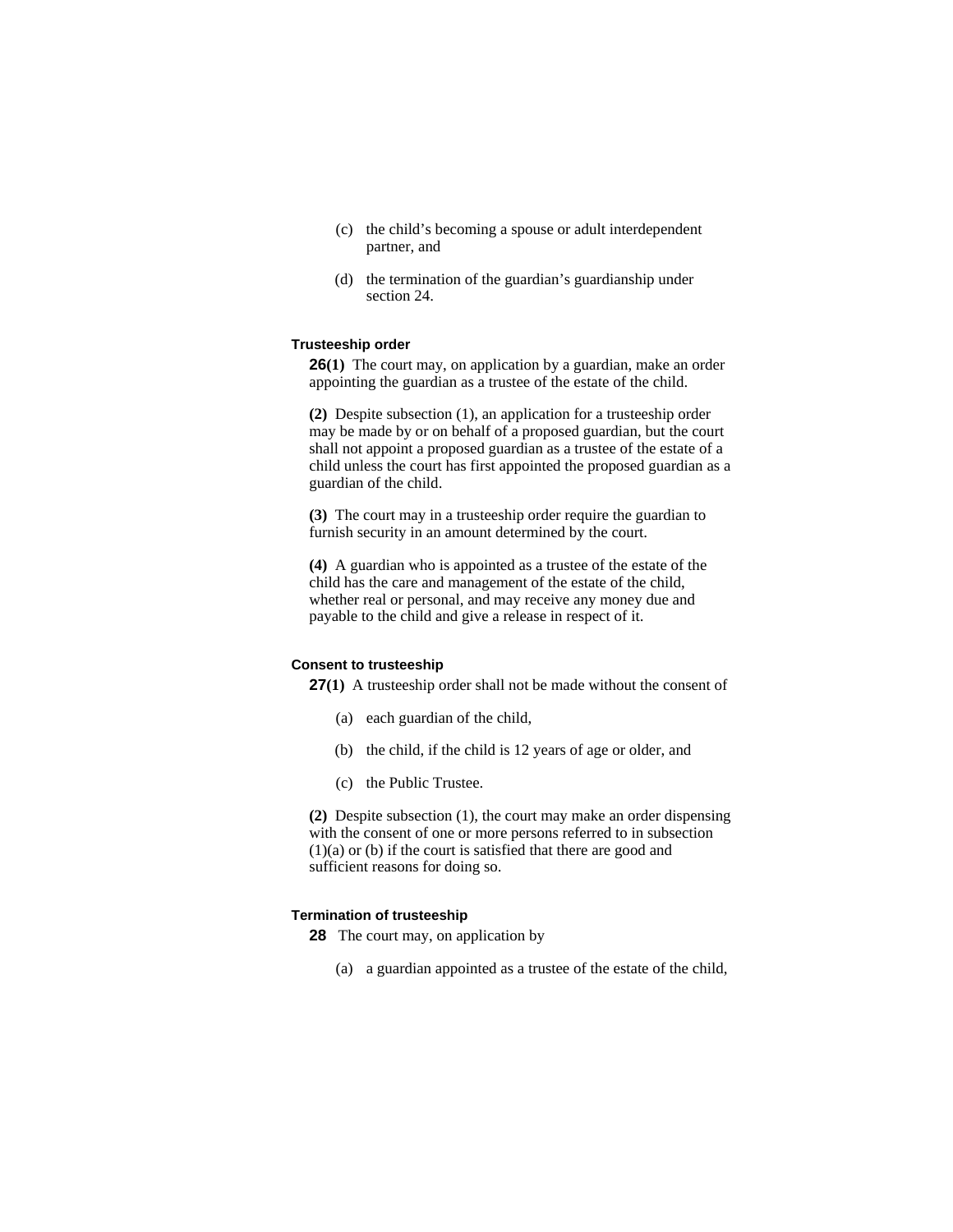- (b) the child, if the child is 12 years of age or older, or
- (c) the Public Trustee,

make an order terminating the trusteeship of a guardian, including the applicant, for any grounds for which trustees are removable or if the court is satisfied that it is in the best interests of the child to do so.

#### **Review of guardian's decision**

**29(1)** In this section, "significant decision" means a decision that

- (a) involves a serious risk to the health or safety of a child, or
- (b) is likely to have serious long-term consequences for the child.

**(2)** The court may, on application by a guardian or on its own motion, review a significant decision of a guardian and may

- (a) confirm, reverse or vary that decision, and
- (b) provide advice and directions in respect of that decision.

#### **Referral of questions to court**

**30(1)** A guardian appointed by the court or by will or deed may apply to the court for directions concerning a question affecting the child, and the court may make any order in that regard that the court considers appropriate.

**(2)** A guardian who is appointed by the court as a trustee of the estate of the child may apply to the court for directions concerning a question affecting the child's estate, and the court may make any order in that regard that the court considers appropriate.

## **Division 2 Parenting Orders**

#### **Definition**

**31** In this Division, "parenting time" means time during which a guardian has the power and responsibility to make day to day decisions affecting the child, including having the day to day care of the child and supervising the child's daily activities.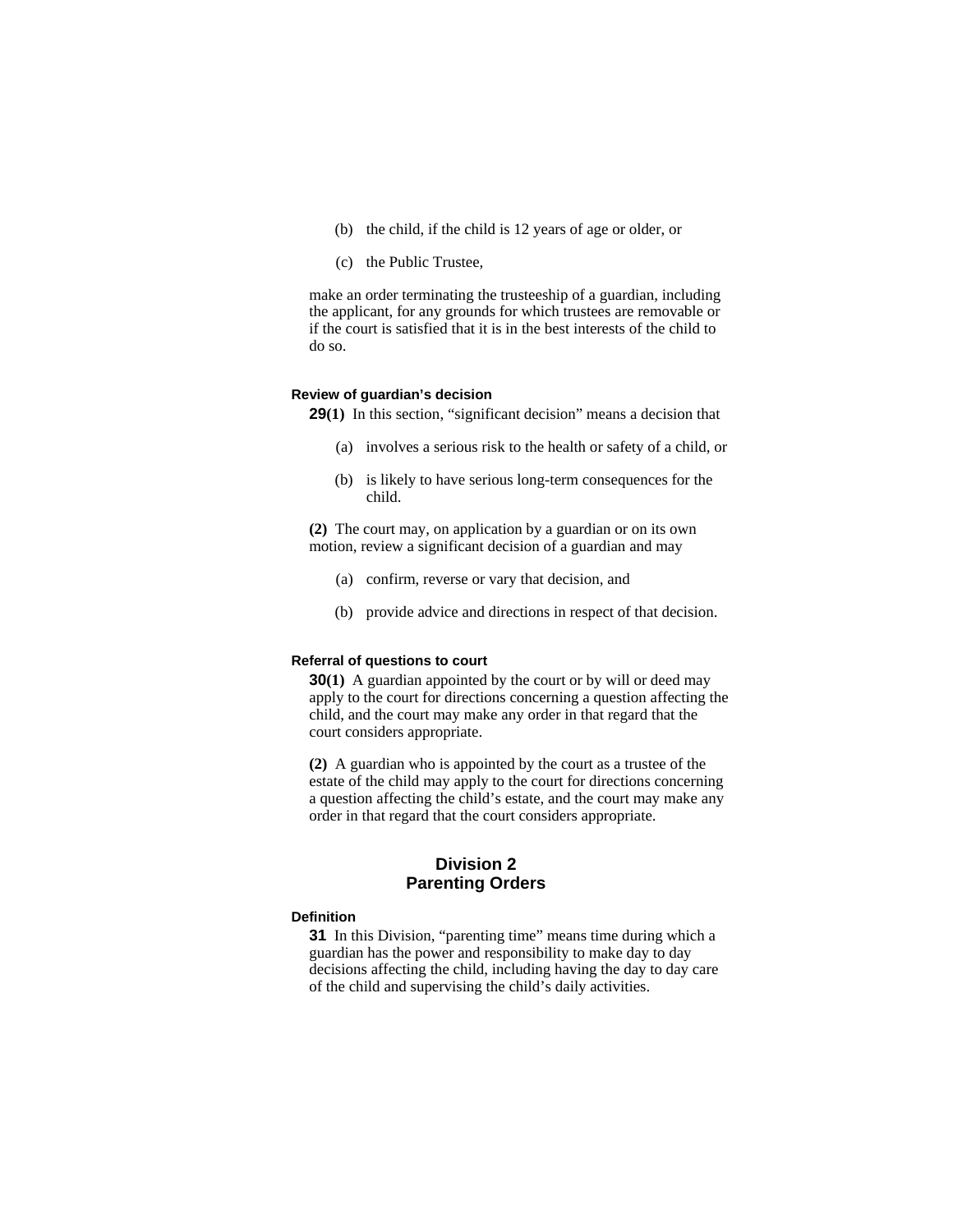#### **Parenting order**

**32(1)** Where a child has more than one guardian and the guardians

- (a) are not able to agree with each other in exercising the powers, responsibilities and entitlements of guardianship in respect of the child, and
- (b) in the case where the guardians are the parents of the child, are living separate and apart,

the court may, on application by one or more of the guardians, make an order relating to the exercise of the powers, responsibilities and entitlements of guardianship in respect of the child.

- **(2)** A parenting order may contain any or all of the following:
	- (a) an allocation, generally or specifically, of the powers, responsibilities and entitlements of guardianship among the guardians;
	- (b) an allocation of parenting time, which may be by way of a schedule, unless a schedule is unnecessary in the circumstances;
	- (c) a dispute resolution process for any or all future disputes regarding guardianship or parenting arrangements, if the process has been agreed to by the persons who are bound by that process;
	- (d) any other provisions that the court considers appropriate.

**(3)** A parenting order must indicate which of the guardians has the power to decide the child's place of residence.

**(4)** Subject to any limitations imposed by the court, parenting time allocated to a guardian under subsection (2)(b) is exclusive to that guardian.

**(5)** Unless the court orders otherwise, if a guardianship power or responsibility is allocated to one guardian, the other guardian or guardians are entitled to make inquiries and to be given information about any significant matter that arises in connection with the exercise of that power or responsibility.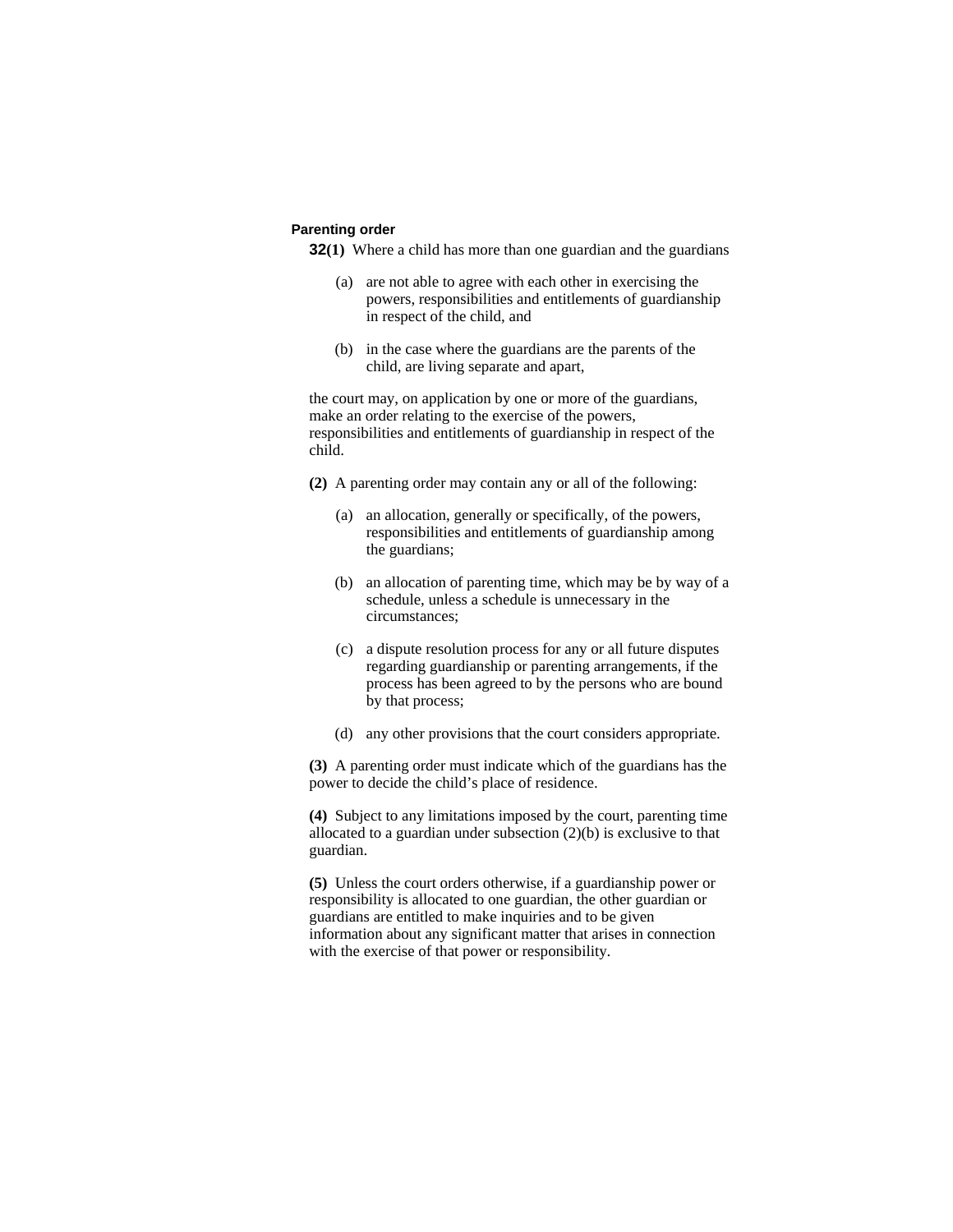#### **Terms and conditions**

**33(1)** The court may make a parenting order for a definite or indefinite period or until a specified event occurs and may impose terms, conditions and restrictions in connection with the order as the court considers appropriate.

**(2)** Without limiting the generality of subsection (1), the court may include in a parenting order a term requiring a guardian who intends to change his or her place of residence or that of the child to notify the other guardian or guardians, at least 60 days before the change or within such other period before the change as the court may specify, of the change, the date on which the change will be made, and the address of the new place of residence for the guardian or the child, as the case may be.

#### **Variation of parenting order**

**34(1)** In this section, "variation order" means an order made under subsection  $(2)$  or  $(5)$ .

**(2)** Where the court has made a parenting order, the court may, on application by one or more of the guardians, make an order varying, suspending or terminating the parenting order or any part of that order.

**(3)** Before the court makes a variation order in respect of a parenting order, the court shall satisfy itself that a change in the needs or circumstances of the child has occurred since the making of the parenting order or the last variation order made in respect of that order, and in making the variation order, the court shall consider only the best interests of the child, as required by section 17 and as determined by reference to that change.

**(4)** The court may include in a variation order any provision that could have been included in the parenting order in respect of which the variation order is sought.

**(5)** The court may, on application by the child or a person who has the care and control of the child, make an order varying, suspending or terminating a parenting order referred to in section 21(6) or any part of that order.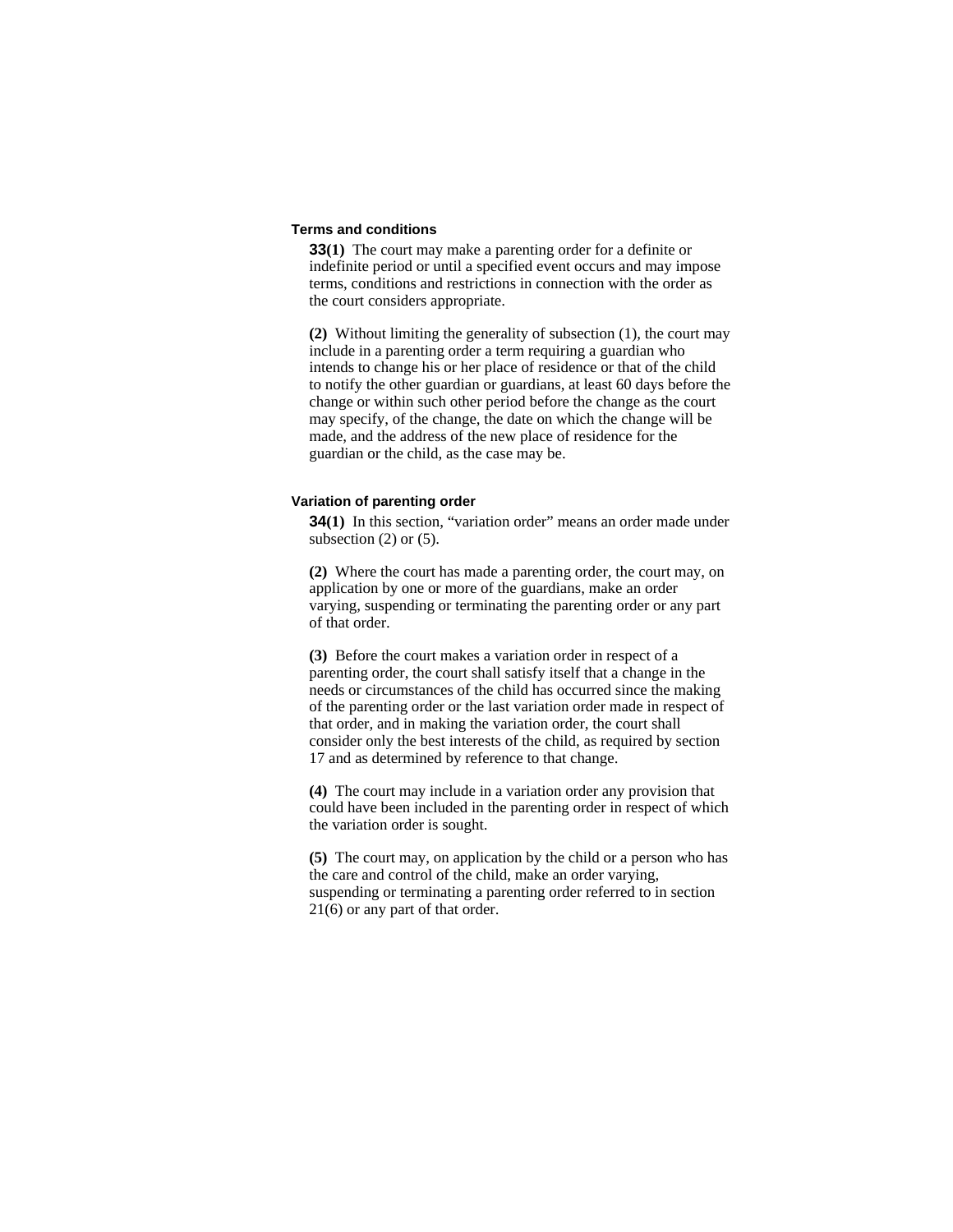## **Division 3 Contact Orders**

#### **Contact order**

**35(1)** The court may, on application by any person other than a guardian, make an order providing for contact between a child and the applicant.

- **(2)** Subject to subsection (3), a person other than
	- (a) a parent of a child, or
	- (b) a person standing in the place of a parent

may not make an application under this section without the leave of the court.

**(3)** A grandparent of a child does not require the leave of the court to make an application under this section if

- (a) the guardians are the parents of the child and
	- (i) the guardians are living separate and apart, or
	- (ii) one of the guardians has died,

and

- (b) the grandparent's contact with the child has been interrupted by
	- (i) the separation of the guardians, or
	- (ii) the death of the guardian.

**(4)** In determining whether to grant leave under subsection (2), the court shall consider

- (a) the significance of the relationship between the child and the applicant and in particular the existence of a positive relationship between the child and the applicant, and
- (b) the necessity of making an order to facilitate contact between the child and the applicant.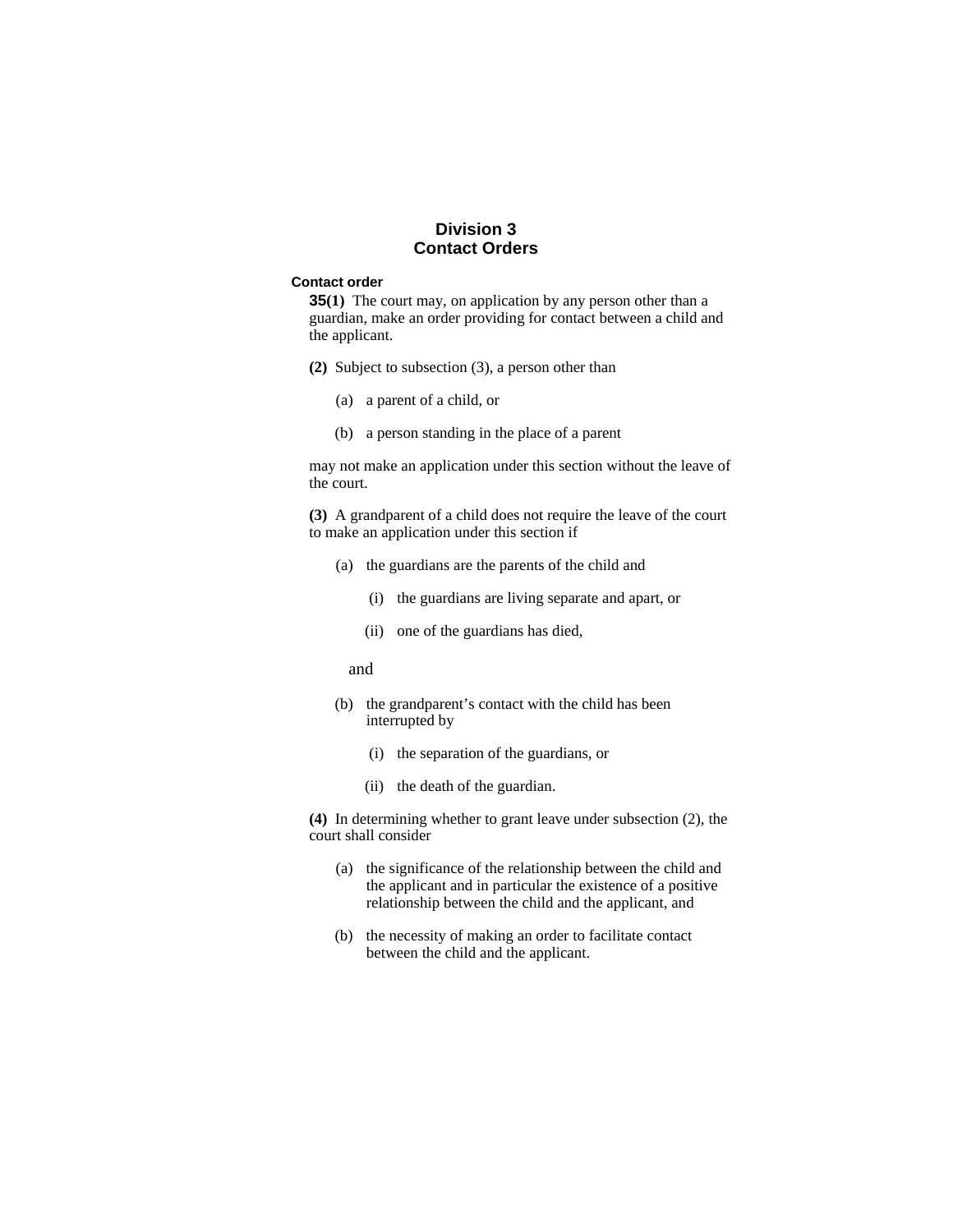**(5)** Before the court makes a contact order, the court shall satisfy itself that

- (a) contact between the child and the applicant is in the best interests of the child,
- (b) the child's physical, psychological or emotional health may be jeopardized if contact between the child and the applicant is denied, and
- (c) the guardians' denial of contact between the child and the applicant is unreasonable.

**(6)** The court may, in a contact order, provide for contact between the child and the applicant in the form of visits or in the form of oral or written communication or any other method of communication, and may provide for any related matter that the court considers appropriate.

#### **Terms and conditions**

**36** The court may make a contact order for a definite or indefinite period or until a specified event occurs and may impose terms, conditions and restrictions in connection with the order as the court considers appropriate.

#### **Variation of contact order**

**37(1)** In this section, "variation order" means an order made under subsection (2).

**(2)** Where the court has made a contact order, the court may, on application by

- (a) a person who has been granted contact with a child under a contact order, or
- (b) a guardian of the child,

make an order varying, suspending or terminating the contact order or any part of that order.

**(3)** Before the court makes a variation order in respect of a contact order, the court shall satisfy itself that a change in the needs or circumstances of the child has occurred since the making of the contact order or the last variation order made in respect of that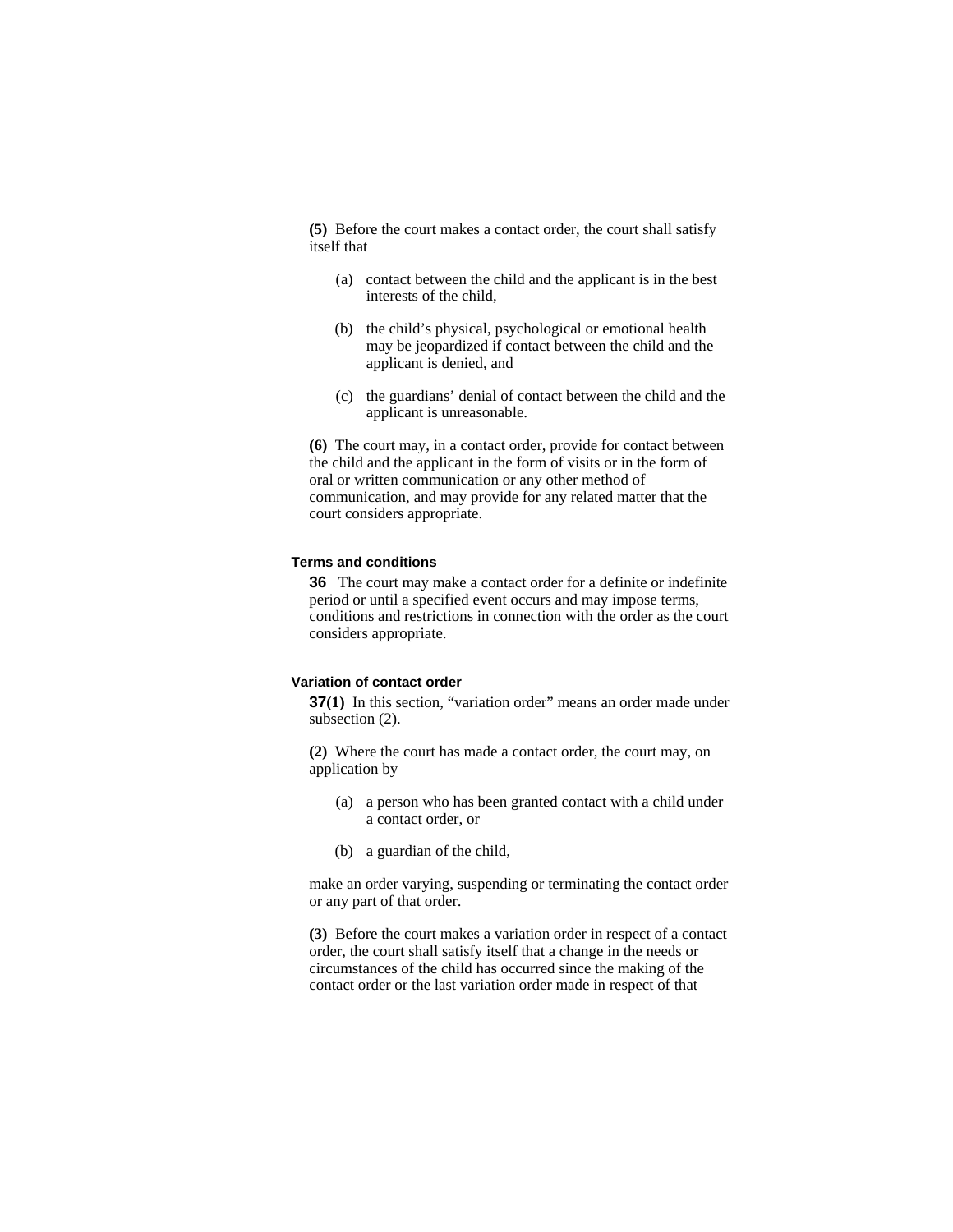order, and in making the variation order, the court shall consider only the best interests of the child, as required by section 17 and as determined by reference to the change.

**(4)** The court may include in a variation order any provision that could have been included in the contact order in respect of which the variation order is sought.

## **Division 4 Enforcement of Access to Child**

#### **Interpretation**

**38(1)** In this Division,

- (a) "access enforcement order" means an order made under section 41;
- (b) "access order" means an order or interim order of the court or an extra-provincial tribunal that includes a provision granting a right of access to a child, but does not include an order made under the *Child Welfare Act*;
- (c) "compensatory access" means access that may be given in substitution for access that has been denied;
- (d) "denial of access" means a denial of access of a person who is entitled to access under an access order and includes the failure of a person to return a child after having exercised a right of access under an access order;
- (e) "enforcement officer" means
	- (i) a police officer as defined in section 1 of the *Police Act*,
	- (ii) a person appointed for the purposes of section 156 of the *National Defence Act* (Canada) or employed on duties prescribed in regulations made under the *National Defence Act* (Canada) that require that person to have the powers of a peace officer,
	- (iii) a First Nations police officer appointed pursuant to section 42 of the *Police Act*, or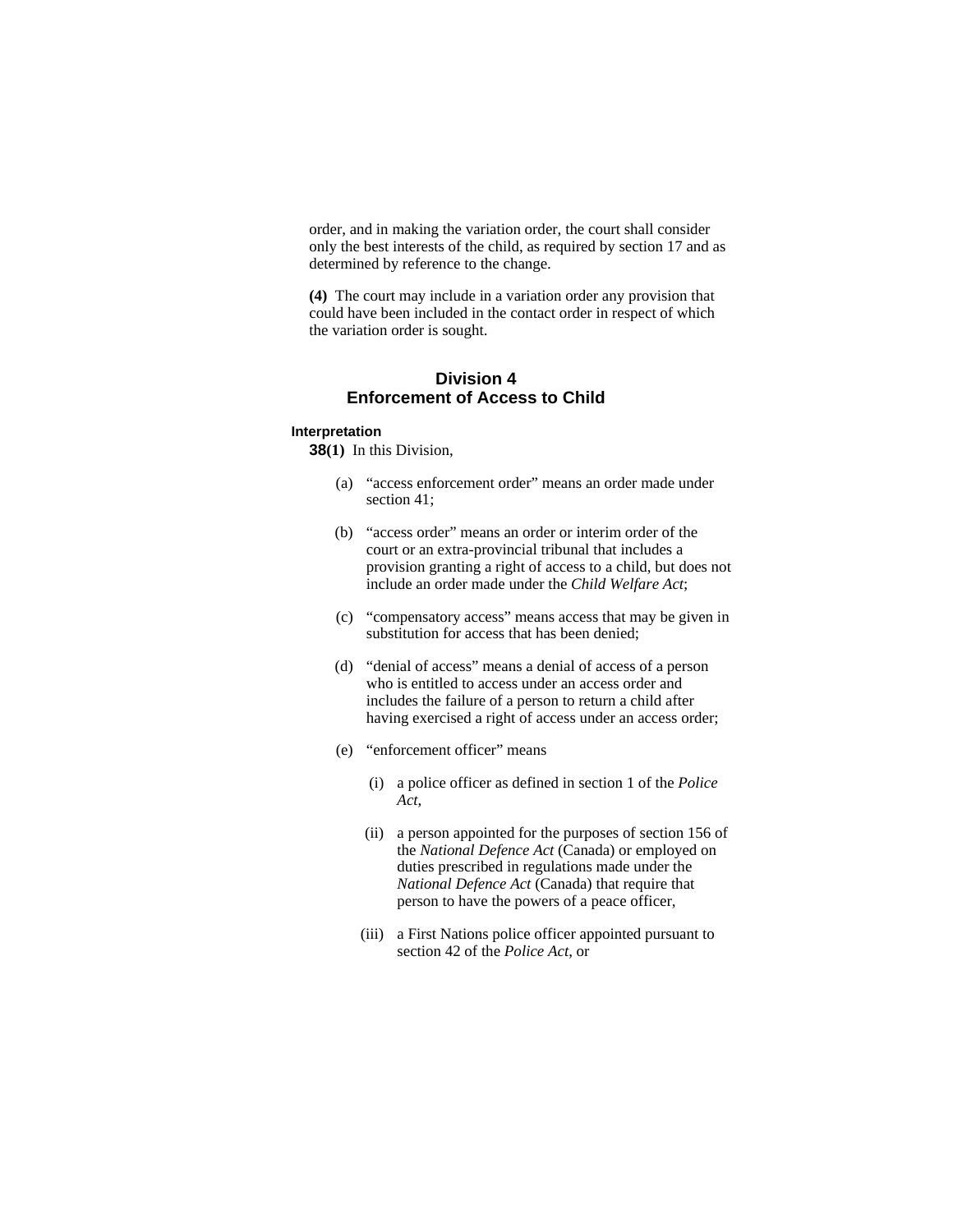- (iv) a person or one of a category of persons prescribed by the regulations;
- (f) "extra-provincial tribunal" means a court or tribunal outside Alberta with authority to grant an access order;
- (g) "presiding justice" means a presiding justice of the peace under the *Justice of the Peace Act*;
- (h) "right of access", in respect of a child, includes
	- (i) any parenting time allocated to a guardian under a parenting order during which the guardian is entitled to have physical custody of the child, and
	- (ii) visitation privileges granted to a person under a contact order.

**(2)** For the purposes of sections 41(2)(c) and (6)(b) and 42, necessary expenses include the following:

- (a) travel expenses;
- (b) the costs of locating and securing access to a child;
- (c) lost wages;
- (d) any other expenses the court may allow.

#### **Application of Division**

**39(1)** This Division applies only to the enforcement of those provisions of an access order that provide for access to a child at determinable times, on determinable days or dates or for determinable periods.

**(2)** Subject to section 41(2)(f), this Division does not apply to a denial of access or failure to exercise a right of access that occurred before April 14, 2000.

#### **Other rights not affected**

**40(1)** Nothing in this Division affects any other rights or remedies provided by law to enforce, confirm, vary or terminate an access order.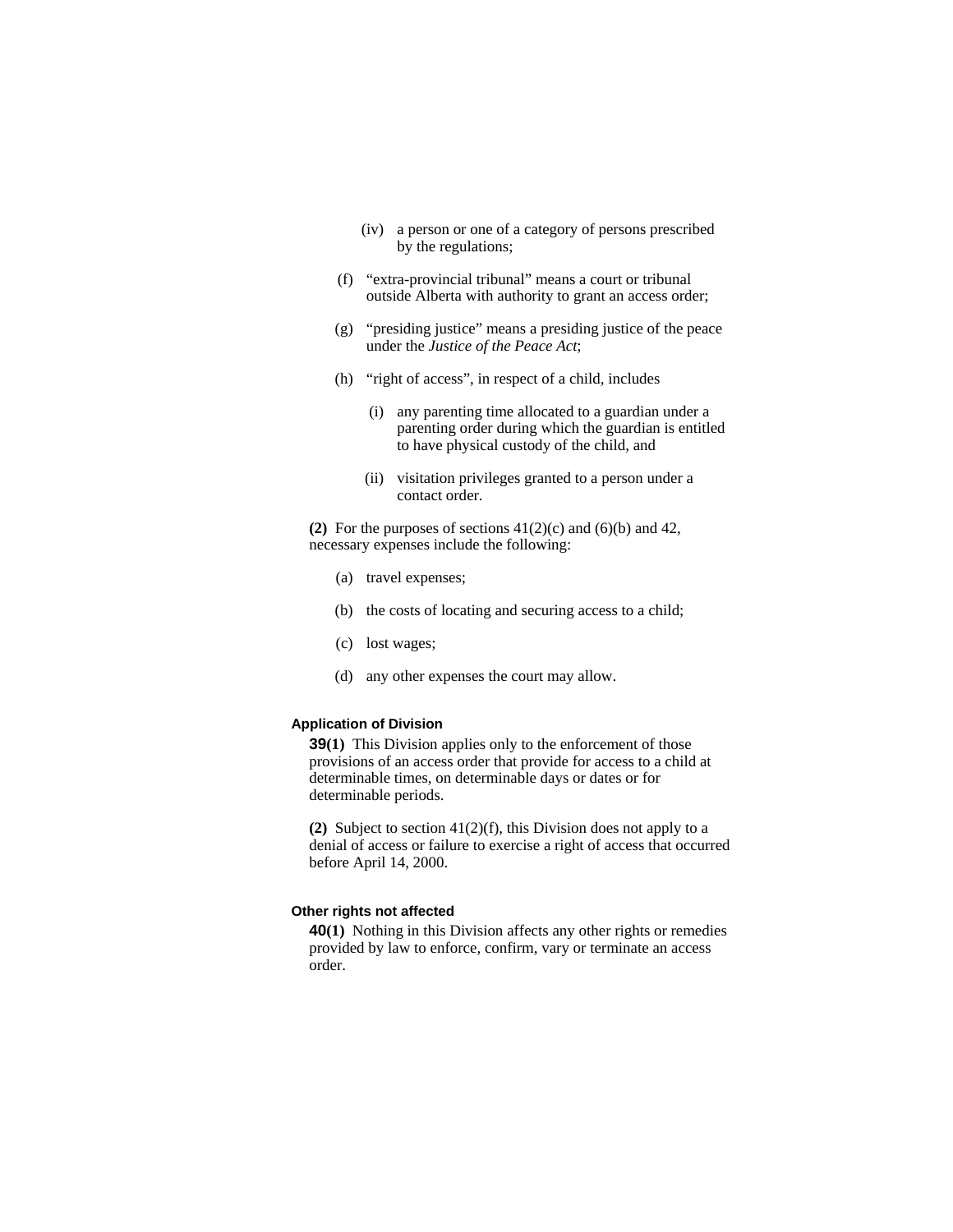**(2)** Unless a court has jurisdiction, nothing in this Division is to be construed as authorizing the court to vary or terminate an access order.

#### **Access enforcement order**

**41(1)** Subject to subsection (5), the court, on application by a person with a right of access, if it is satisfied that there has been a denial of access, may make any access enforcement order that is appropriate in the circumstances.

**(2)** An access enforcement order under subsection (1) may contain any one or more of the following provisions:

- (a) a provision requiring the respondent to give the applicant compensatory access to the child;
- (b) a provision requiring the respondent to give security, in the form and amount and under the conditions determined by the court, for the performance of the obligation to give the applicant access to the child;
- (c) a provision requiring the respondent to reimburse the applicant for any necessary expenses actually incurred as a result of the denial of access;
- (d) a provision imposing on the respondent a penalty in an amount not exceeding \$100 for each day that access has been or is denied to a maximum of \$5000 and in default of payment to imprisonment for a term not exceeding 90 days;
- (e) a provision providing for the respondent to be imprisoned continuously or intermittently, to a maximum of 90 days, for having denied access, or for denying access, until access is given;
- (f) where the court is satisfied, based on the respondent's history of denying access or based on other reasonable and probable grounds, that access will be denied, a provision directing an enforcement officer to assist the applicant in obtaining access to the child in accordance with section 45;
- (g) a provision directing the respondent or the applicant, or both, to do anything that the court considers appropriate in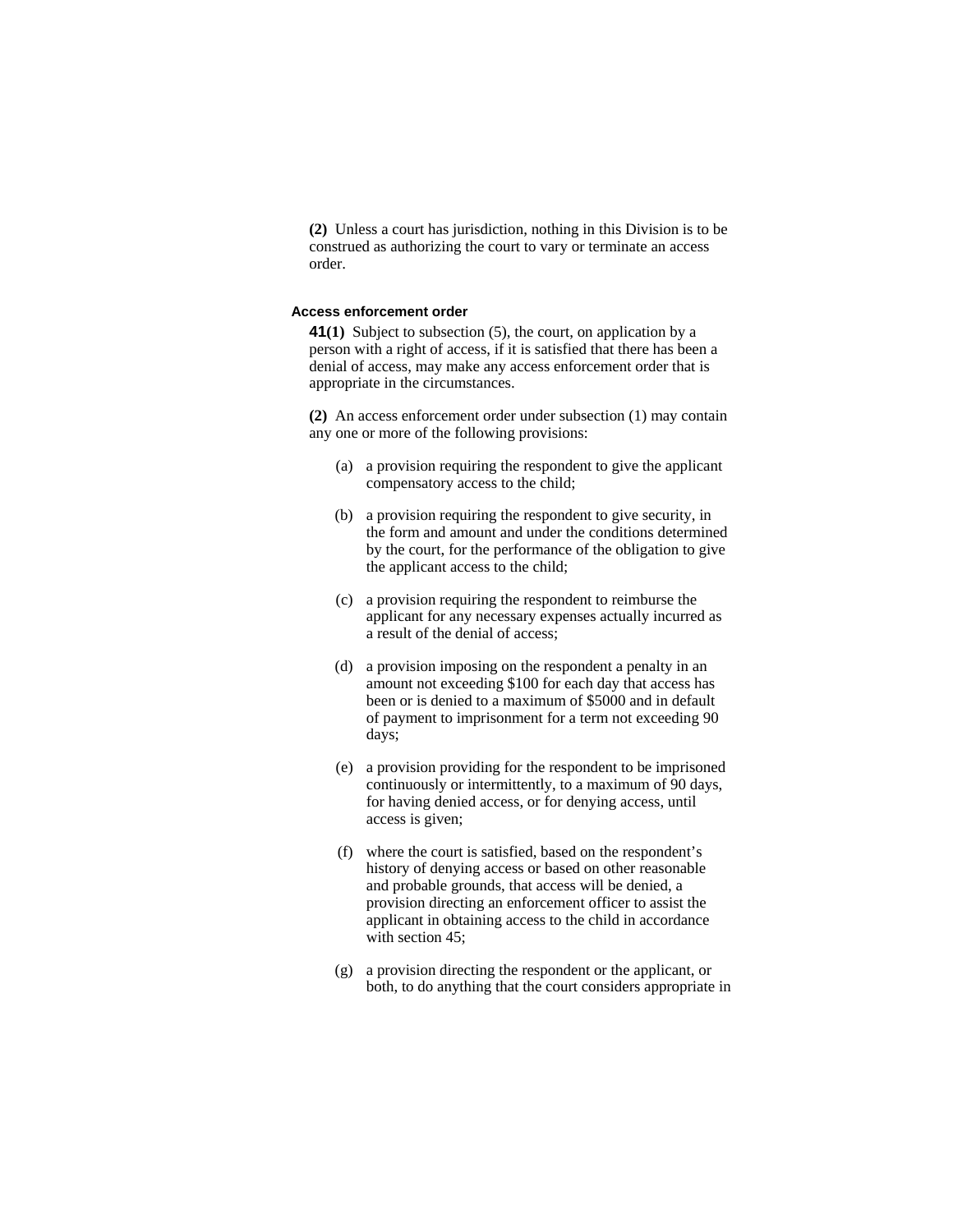the circumstances that is intended to induce compliance with the access order.

**(3)** A provision referred to in subsection (2)(d), (e) or (f) may be included in an access enforcement order only if the court is satisfied that none of the other provisions provided for in subsection (2) would be effective.

**(4)** If an access enforcement order contains a provision referred to in subsection (2)(f), the court shall include sufficient particulars of time, days, dates or periods of access to be enforced.

**(5)** If the court is of the opinion that the denial of access to the child was excusable in the particular circumstances, the court may

- (a) refuse to make an access enforcement order, or
- (b) make any access enforcement order in accordance with subsection (6) that is appropriate in the circumstances.

**(6)** An access enforcement order referred to in subsection (5)(b) may contain any one or more of the following provisions:

- (a) a provision requiring the respondent to give the applicant compensatory access to the child;
- (b) a provision requiring the respondent to reimburse the applicant for any necessary expenses actually incurred as a result of the denial of access;
- (c) a provision directing the respondent or the applicant, or both, to do anything that the court considers appropriate in the circumstances that is intended to induce compliance with the access order.

#### **Failure to exercise access**

**42** Where a person who has a right of access fails to exercise that right without reasonable notice to any other person who has a right of access, the court may, on application by that other person, make an order requiring the person to reimburse that other person for any necessary expenses actually incurred as a result of the failure to exercise access.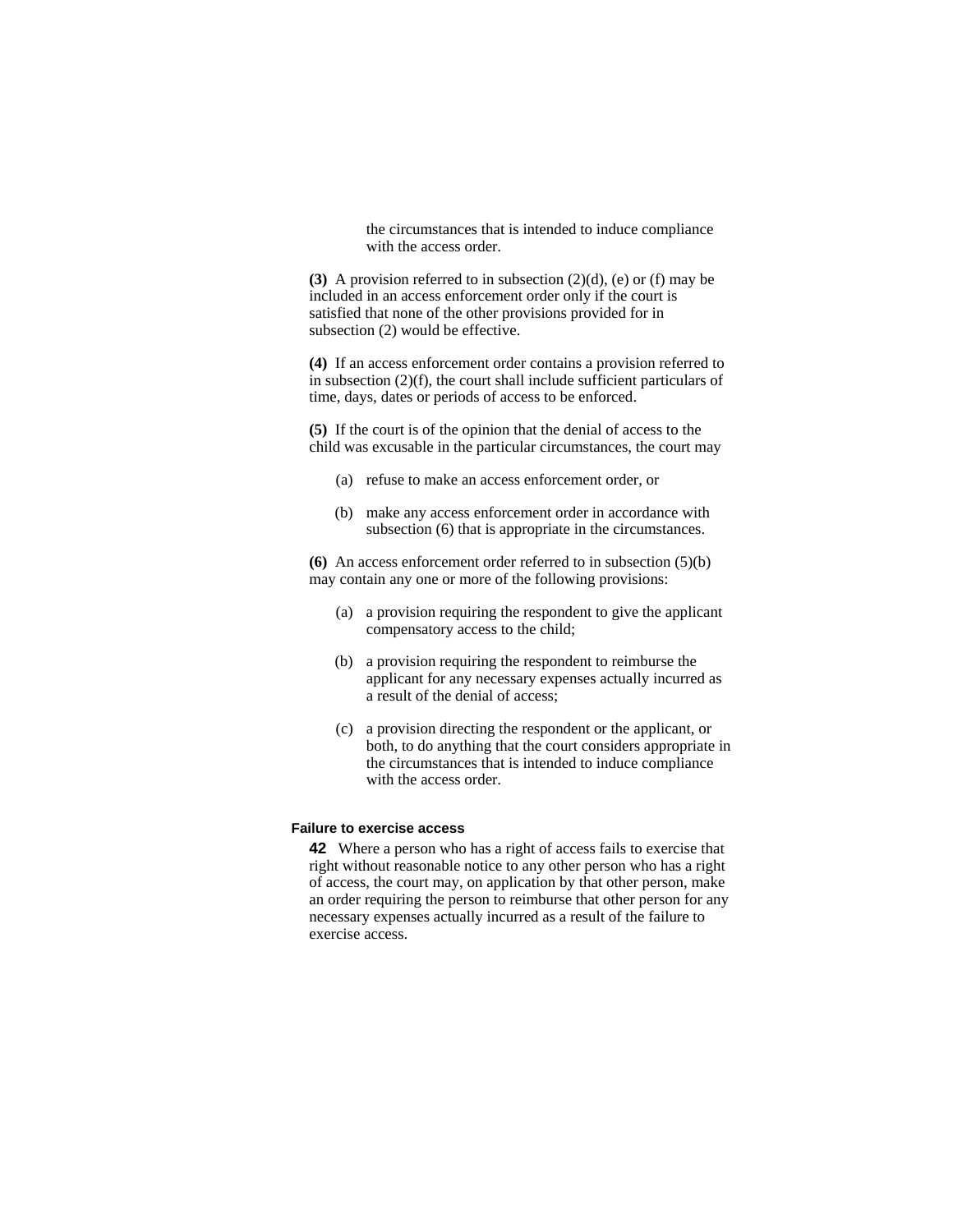#### **Variation of access enforcement order**

**43(1)** Where the court has made an access enforcement order under this Division, the court may, on application by a person with a right of access, make an order varying or terminating the order or any part of that order.

**(2)** Where an application is made to a court of competent jurisdiction to vary or terminate an access order, that court may vary or terminate an order made under this Division.

**(3)** Where, as a result of the variation of an access order, there is an inconsistency between the varied access order and an order made under this Division, the provisions of the order under this Division that are inconsistent with the varied access order are void.

**(4)** Where an access order is terminated, an order under this Division made in respect of that access order is terminated.

#### **Reasons must be given**

**44** In a proceeding under section 41, 42 or 43(1), the court shall give reasons for any order or decision it makes.

#### **Assistance of enforcement officer**

**45(1)** Where an access enforcement order contains a provision referred to in section 41(2)(f), an enforcement officer shall, at the request of the applicant and on production of a certified copy of the original access enforcement order, give assistance to the applicant, comply with the directions of the court and take all reasonable steps to find the child to whom the access enforcement order relates and to bring the child to the applicant.

**(2)** Where an enforcement officer is denied entry into, or is otherwise unable to enter, premises where the enforcement officer has reasonable and probable grounds for believing that the child to whom the access enforcement order relates may be found, the enforcement officer may, if the enforcement officer wishes to enter the premises, apply to a presiding justice for an order authorizing the enforcement officer to enter the premises and to bring the child to the applicant.

**(3)** Despite subsection (1) or (2), an enforcement officer is not required to bring the child to whom the access enforcement order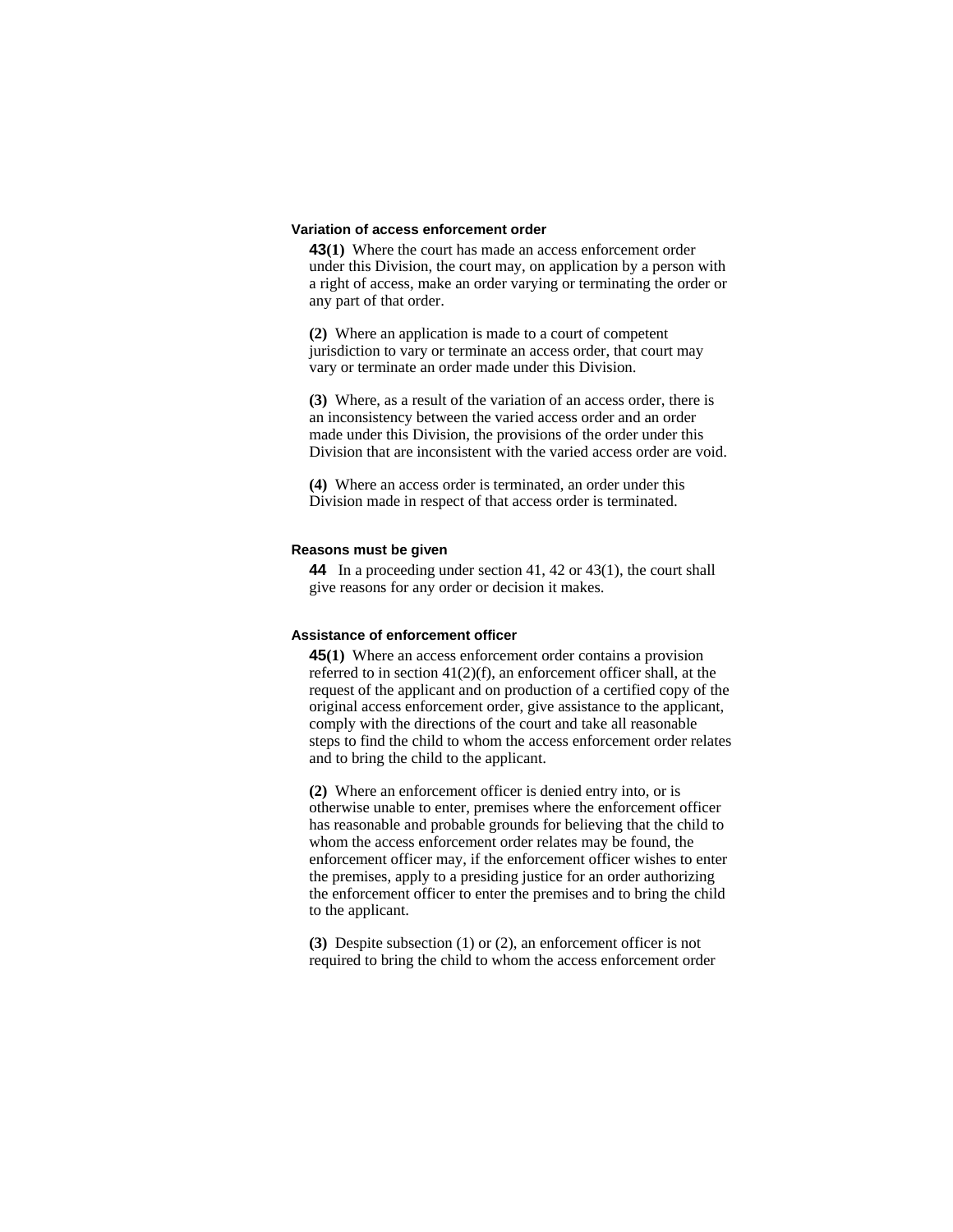relates to the applicant if the enforcement officer determines that, in the circumstances, it is not in the best interests of the child.

**(4)** Where the presiding justice makes an order under subsection (2) authorizing entry into the premises, the enforcement officer may enter the premises with such assistance and using such force as is reasonably necessary.

**(5)** An entry referred to in subsection (4) may be made only between the hours of 8 a.m. and 9 p.m. unless the presiding justice, in the order under subsection (2), authorizes entry at another time.

**(6)** No action lies against an enforcement officer, or a person giving assistance under subsection (4), by reason of anything done or caused, permitted or authorized to be done, attempted to be done or omitted to be done by any of them in good faith pursuant to or in the exercise or purported exercise of any power conferred by this Division.

## **Report by enforcement officer**

**46(1)** The enforcement officer shall prepare a report in accordance with the regulations that includes a statement that describes the events and circumstances relating to the assistance that was provided.

**(2)** A copy of the report prepared by the enforcement officer must be made available to the applicant and the respondent.

**(3)** A report referred to in subsection (1) purporting to be signed by the enforcement officer is admissible in evidence at any subsequent proceedings relating to the enforcement of the access order as prima facie proof of the contents of the report without proof of the signature or official character of the person signing the report.

**(4)** An enforcement officer who has prepared a report under subsection (1) may be required to attend a proceeding under this Division only with the leave of the court.

## **Part 3 Support Obligations**

#### **Definitions**

**47** In this Part,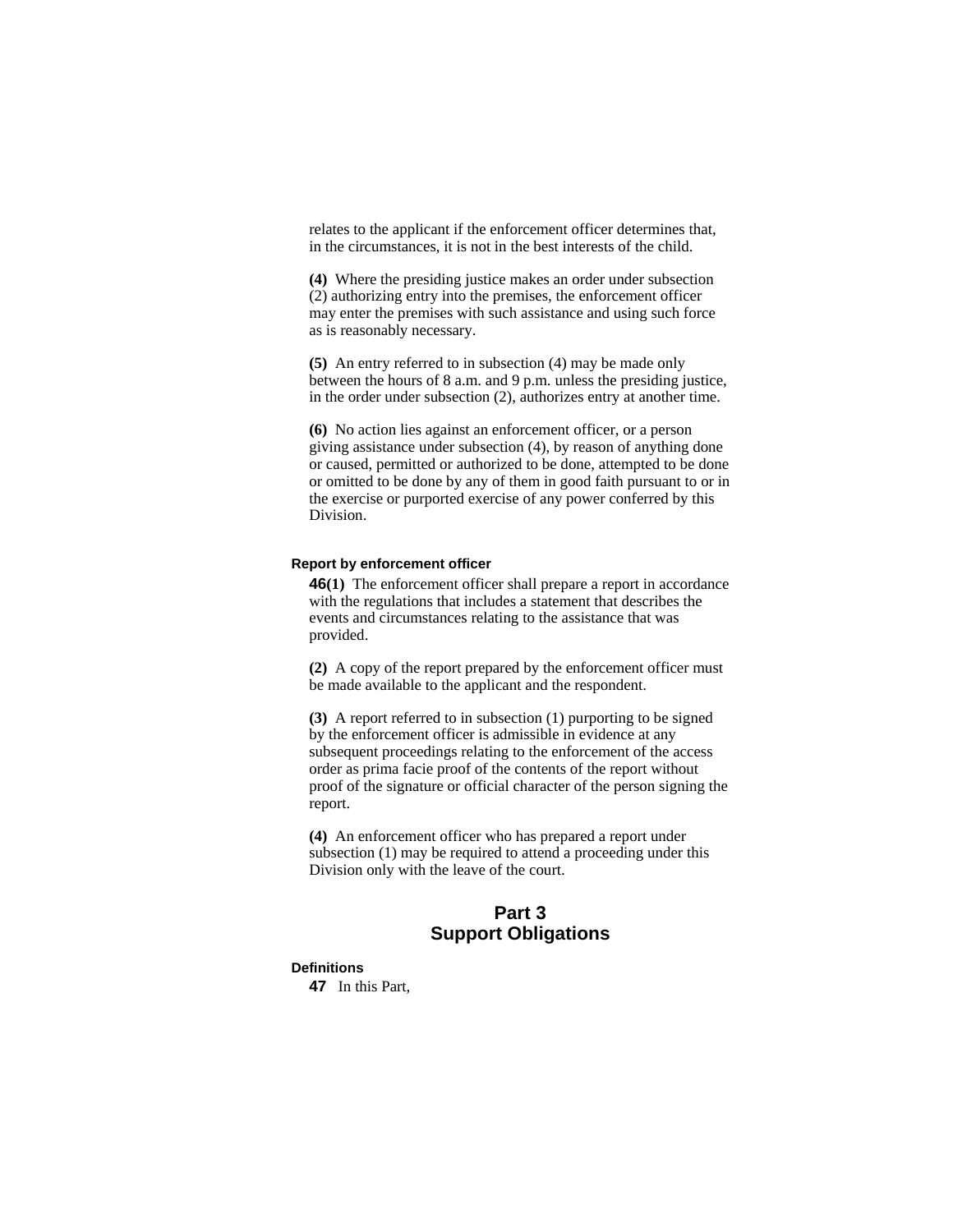- (a) "adult interdependent partner" includes a former adult interdependent partner;
- (b) "child support agreement" means an agreement entered into under section 55;
- (c) "child support order" means an order made under section 51;
- (d) "person in need support order" means an order made under section 68;
- (e) "spousal or adult interdependent partner support order" means an order made under section 59;
- (f) "spouse" includes a former spouse and a party to a marriage despite the fact that the marriage is void or voidable;
- (g) "support order" means
	- (i) a child support order,
	- (ii) a spousal or adult interdependent partner support order, or
	- (iii) a person in need support order,

 and includes an interim order for support made under section 81.

## **Division 1 Support of Child**

### **Definition**

**48** In this Division, "parent" includes a person standing in the place of a parent.

#### **Standing in the place of a parent**

**49(1)** A person is standing in the place of a parent if the person

 (a) is the spouse of the mother or father of the child or is or was in a relationship of interdependence of some permanence with the mother or father of the child, and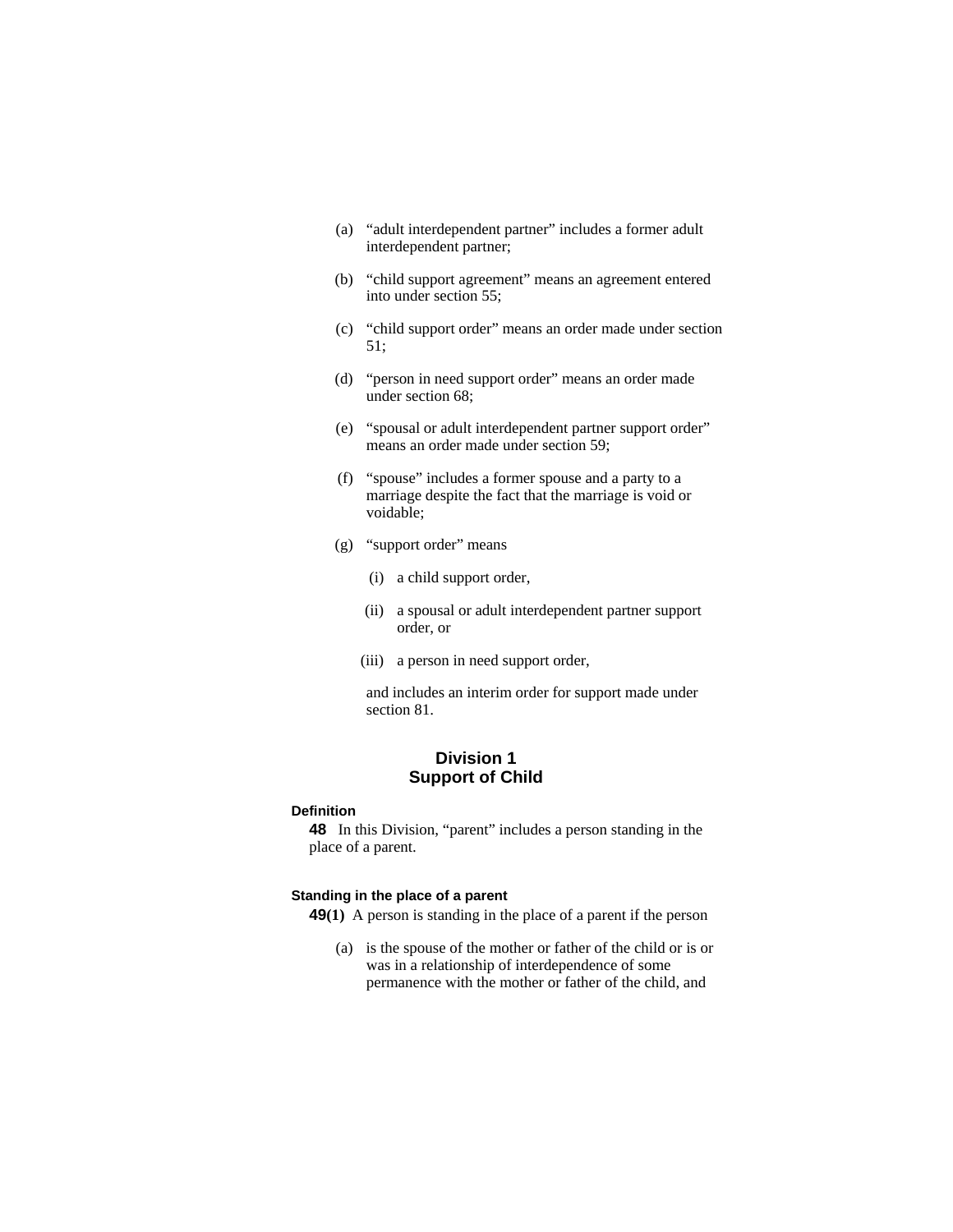(b) has demonstrated a settled intention to treat the child as the person's own child.

**(2)** In determining whether a person has demonstrated a settled intention to treat the child as the person's own child, the court may consider any or all of the following factors:

- (a) the child's age;
- (b) the duration of the child's relationship with the person;
- (c) the nature of the child's relationship with the person, including
	- (i) the child's perception of the person as a parental figure,
	- (ii) the extent to which the person is involved in the child's care, discipline, education and recreational activities, and
	- (iii) any continuing contact or attempts at contact between the person and the child if the person is living separate and apart from the child's father or mother;
- (d) whether the person has considered
	- (i) applying for guardianship of the child,
	- (ii) adopting the child, or
	- (iii) changing the child's surname to that person's surname;
- (e) whether the person has provided direct or indirect financial support for the child;
- (f) the nature of the child's relationship with any other parent of the child;
- (g) any other factor that the court considers relevant.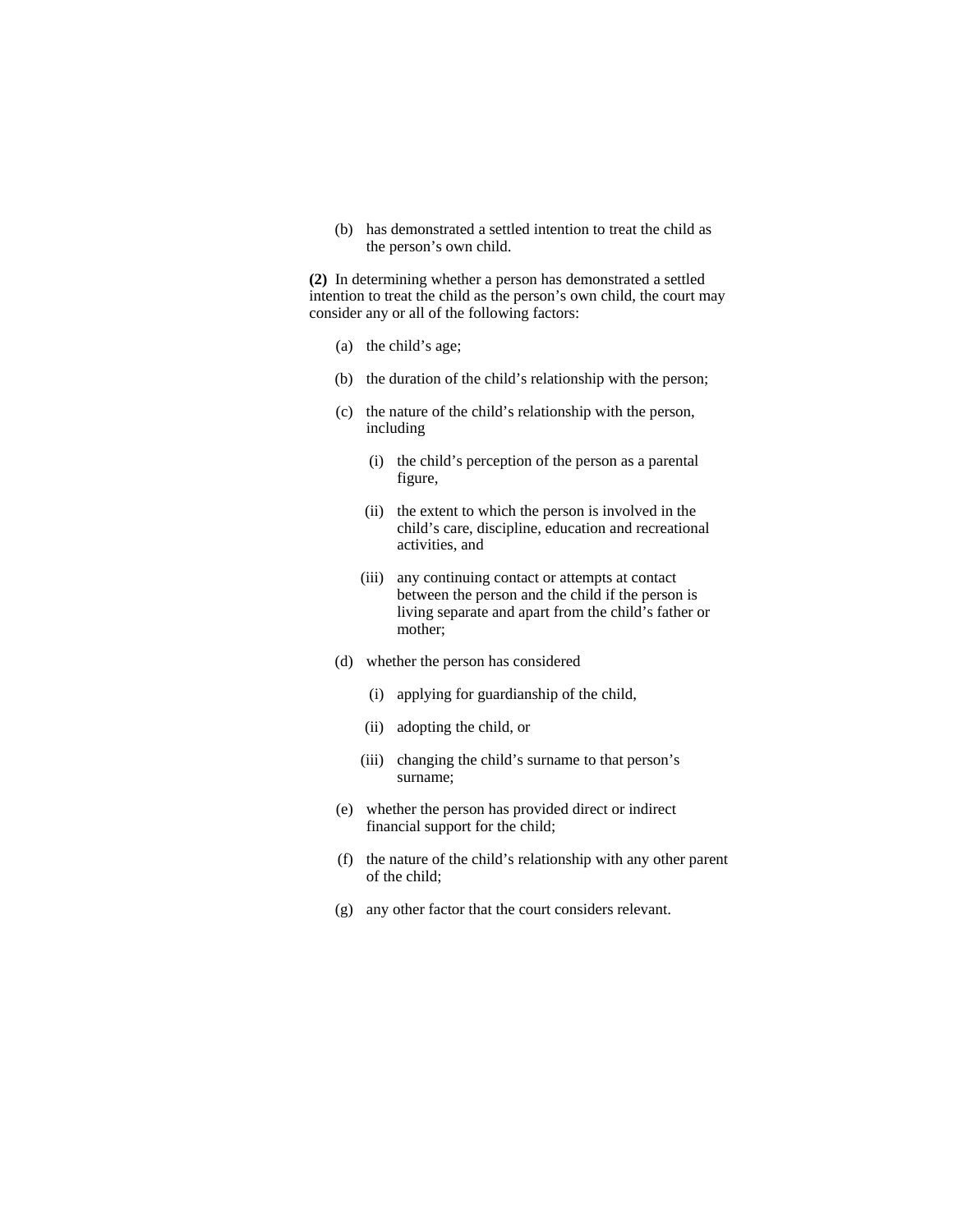#### **Obligation to support child**

**50(1)** Every parent has an obligation to provide support for his or her child.

**(2)** Despite subsection (1), but subject to subsection (3), the obligation under subsection (1) does not extend to a child who

- (a) has voluntarily withdrawn from his or her parents' charge and is living an independent lifestyle, or
- (b) is a spouse or adult interdependent partner.

**(3)** The obligation under subsection (1) is revived if the child abandons his or her independent lifestyle and returns to his or her parents' charge.

**(4)** The obligation of a mother or father to provide child support outweighs the obligation of a person standing in the place of a parent to provide child support.

### **Child support order**

**51(1)** Subject to this section, the court may make an order requiring a parent to provide support for his or her child on application by

- (a) the child,
- (b) a parent or guardian of the child,
- (c) a person who has the care and control of the child, or
- (d) any other person with leave of the court where the court considers the application would be in the best interests of the child.
- **(2)** The court may make a child support order only if
	- (a) the parents are living separate and apart,
	- (b) although the parents are not living separate and apart,
		- (i) the parents are, in the opinion of the court, experiencing such discord that they cannot reasonably be expected to live together, or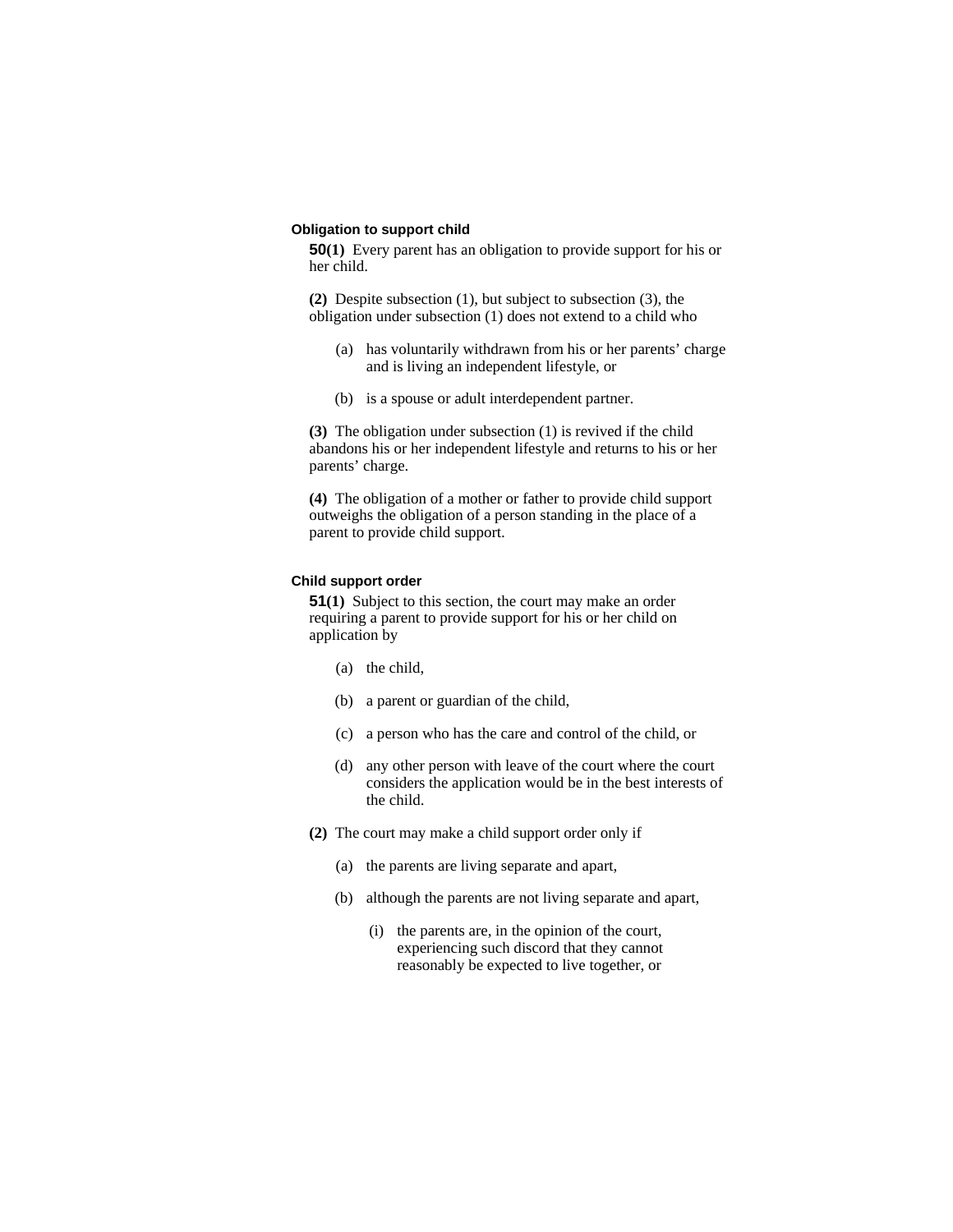- (ii) one parent has without sufficient cause refused or neglected to provide the other parent or the child with the necessaries of life, including food, clothing and shelter, when capable of providing them,
- or
	- (c) a person other than a parent has the care and control of the child.

**(3)** In an application for a child support order, the court may, on the respondent's motion, add as a party any other parent who may have an obligation to provide support for the child.

**(4)** The court may make a child support order against more than one parent of the child.

**(5)** If, on an application under this section, 2 or more persons are alleged to be the father of the child and the court

- (a) finds on a balance of probabilities that any one of them might be the father, and
- (b) is unable to determine which person is the father,

the court may, for the purposes of this Division only, make a limited declaration declaring each person who in the opinion of the court might be the father to be the father and direct each person to pay child support in an amount the court considers appropriate.

**(6)** Subject to subsection (5), a child support order requiring a father or mother to provide support for the child is deemed to be a declaration of parentage under section 8 in respect of that person.

## **Calculating child support**

**52(1)** Subject to the regulations, in making a child support order, the court shall calculate an amount to be paid for the support of the child that will enable the child to be maintained at a standard of living consistent with the financial resources of each of the child's parents.

**(2)** If the person against whom a child support order is sought is a person standing in the place of a parent, the court shall consider, in determining the amount and duration of child support,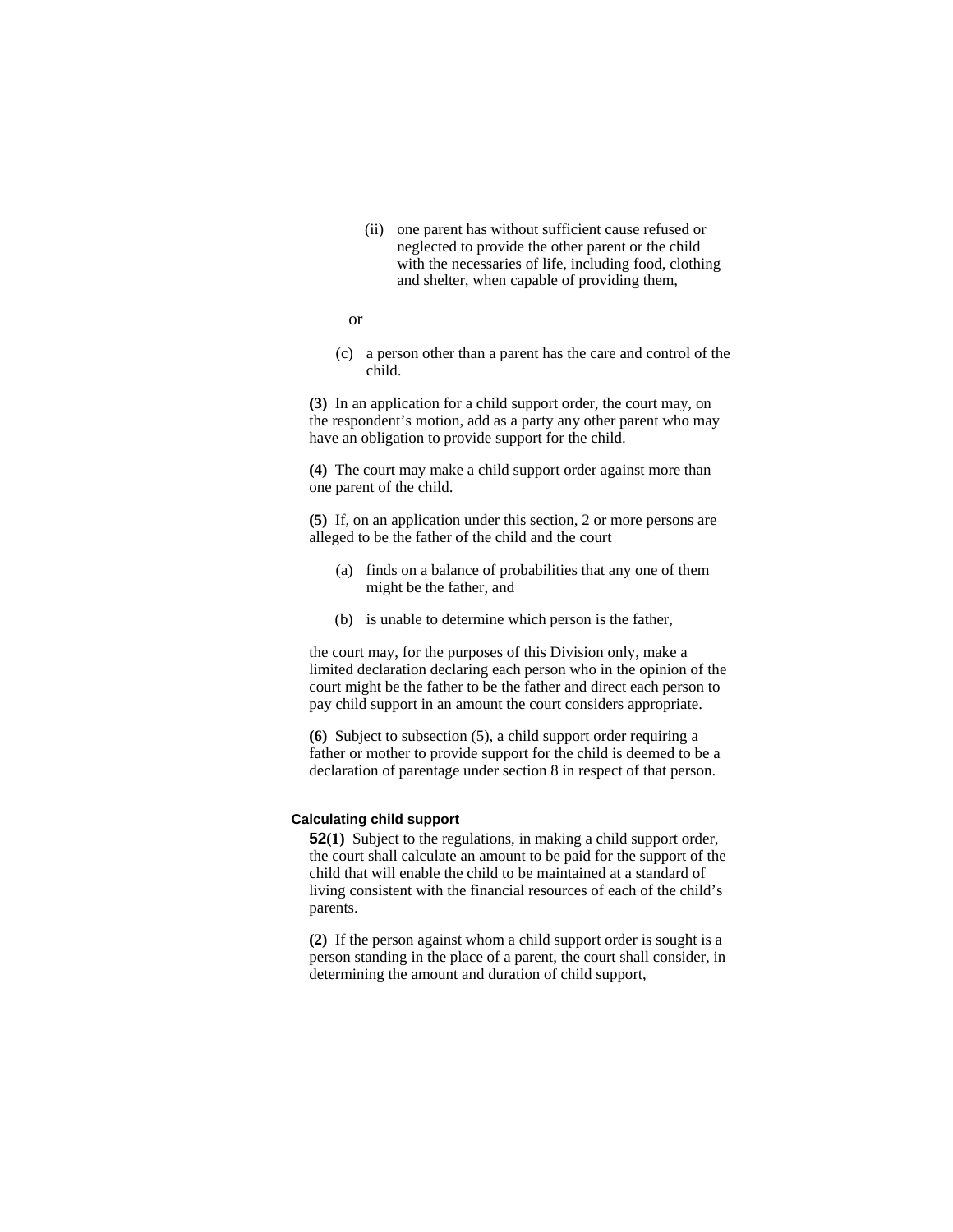- (a) the amount of child support that is being paid or should be paid by the father or mother, or both, of the child,
- (b) the duration of the relationship between the person standing in the place of a parent and the child for whose benefit the order is sought, and
- (c) any other factor that the court considers relevant.

#### **Objectives of child support order or agreement**

**53(1)** A child support order or a child support agreement should

- (a) ensure the child benefits from the financial means and abilities of the child's parents, and
- (b) minimize conflict regarding the determination of the amount and timing of the support payments.

**(2)** In making child support orders, the court shall, where possible, promote consistent treatment of parents and children who are in similar circumstances.

## **Change in care and control**

**54** A child support order or a child support agreement may provide that a payment for the support of a child must be made to any person who assumes the care and control of the child notwithstanding that the person is not a party to the order or agreement.

## **Child support agreement**

**55(1)** A parent of a child may enter into a written agreement with

- (a) another parent of the child, or
- (b) a person who has the care and control of the child,

whereby the parent agrees to pay support for the child.

**(2)** An agreement under subsection (1) does not preclude a person from applying for a child support order.

**(3)** A child support order terminates any previous child support agreement.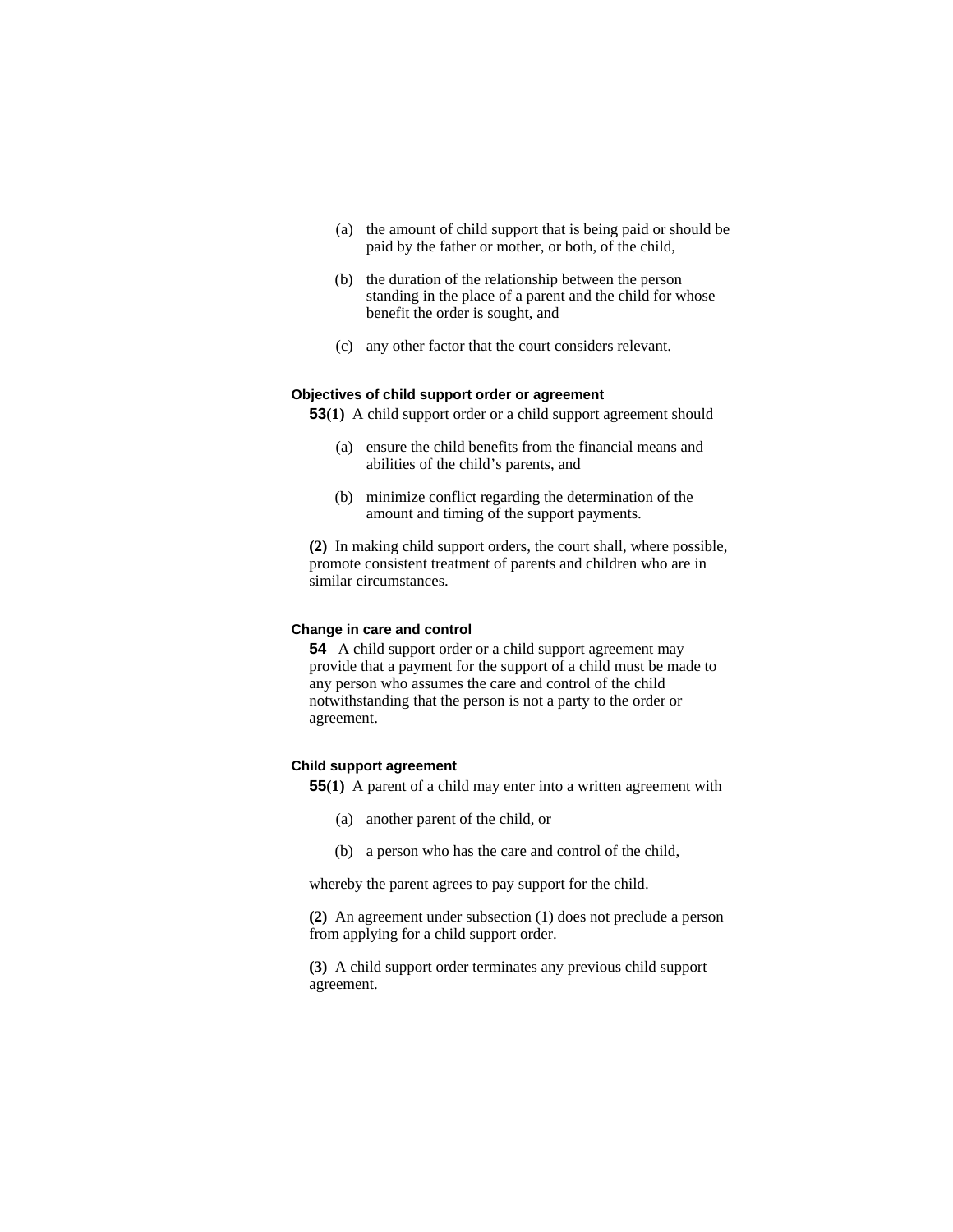#### **Suspension of child support order or agreement**

**56(1)** Except where the court orders otherwise, where a child support order or a child support agreement is made when the child's parents are living separate and apart and the parents resume living together, then, after the parents have lived together again for 30 days, the order or agreement is suspended.

**(2)** Child support is not payable during any period that a child support order or child support agreement is suspended under subsection  $(1)$ .

**(3)** A child support order or a child support agreement ceases to be suspended under subsection (1) if the parents resume living separate and apart.

**(4)** This section does not apply where the child support is being paid to the child or to a person who is not a parent of the child.

### **Termination of child support order**

**57(1)** Except where the court orders otherwise, a child support order terminates on the adoption or death of the child.

**(2)** The termination of a child support order does not affect any arrears owing under the order before it is terminated.

# **Division 2 Support of Spouse or Adult Interdependent Partner**

## **Obligation to support spouse or adult interdependent partner**

**58** Every spouse or adult interdependent partner has an obligation to provide support for the other spouse or adult interdependent partner.

#### **Spousal or adult interdependent partner support order**

**59(1)** Subject to this section, the court may, on application by a spouse or adult interdependent partner, make an order requiring a spouse or adult interdependent partner to provide support for the other spouse or adult interdependent partner.

**(2)** The court may make an order under this section only if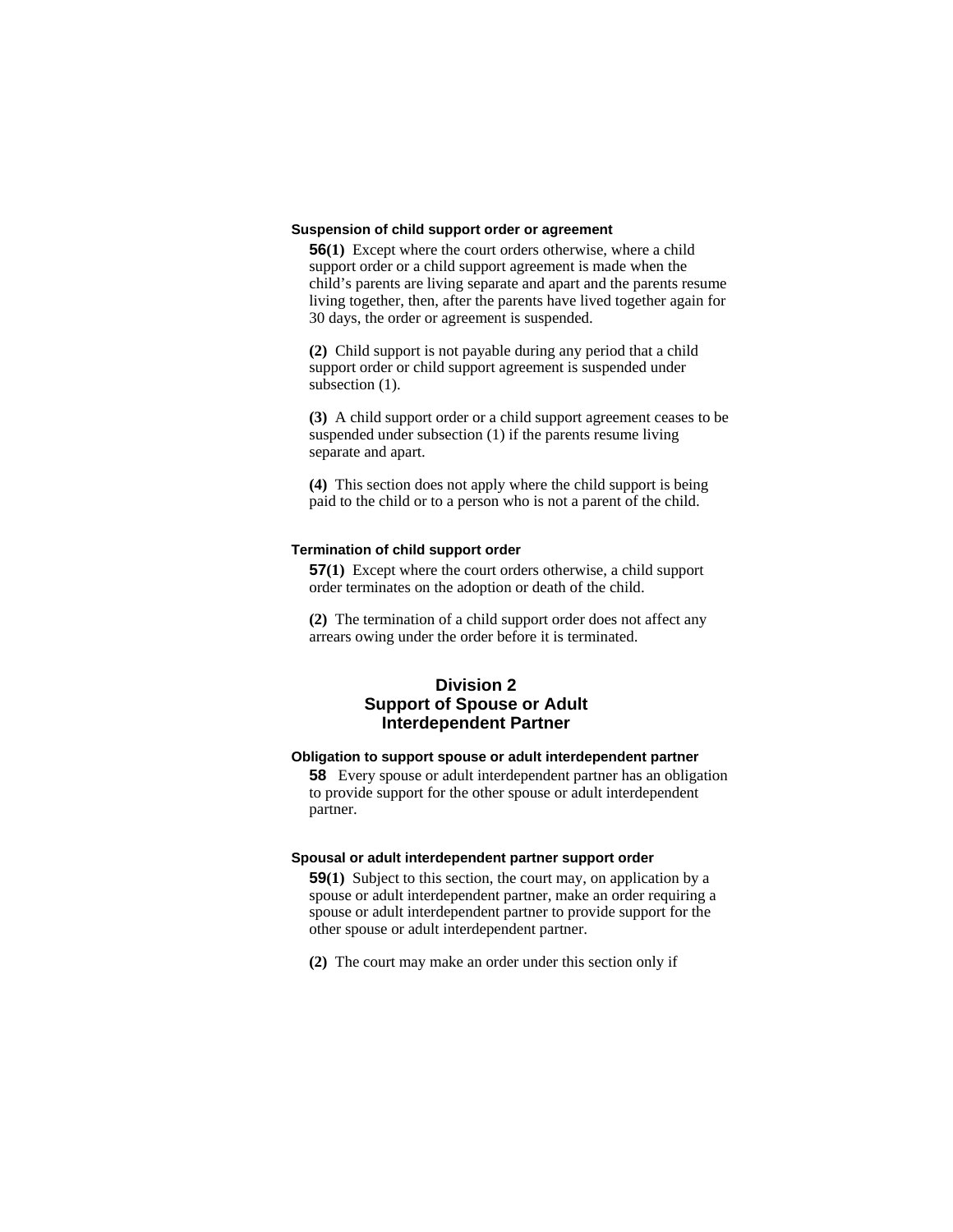- (a) in the case of spouses,
	- (i) one or both of the spouses have obtained a declaration of irreconcilability under section 80,
	- (ii) the spouses are living separate and apart, or
	- (iii) although the spouses are not living separate and apart,
		- (A) the spouses are, in the opinion of court, experiencing such discord that they cannot reasonably be expected to live together as spouses, or
		- (B) one spouse has without sufficient cause refused or neglected to provide the other spouse with the necessaries of life, including food, clothing and shelter, when capable of providing them;
- (b) in the case of adult interdependent partners,
	- (i) one or both of the adult interdependent partners have obtained a declaration of irreconcilability under section 80,
	- (ii) the adult interdependent partners are living separate and apart, or
	- (iii) although the adult interdependent partners are not living separate and apart,
		- (A) the adult interdependent partners are, in the opinion of the court, experiencing such discord that they cannot reasonably be expected to live together as adult interdependent partners, or
		- (B) one adult interdependent partner has without sufficient cause refused or neglected to provide the other adult interdependent partner with the necessaries of life, including food, clothing and shelter, when capable of providing them.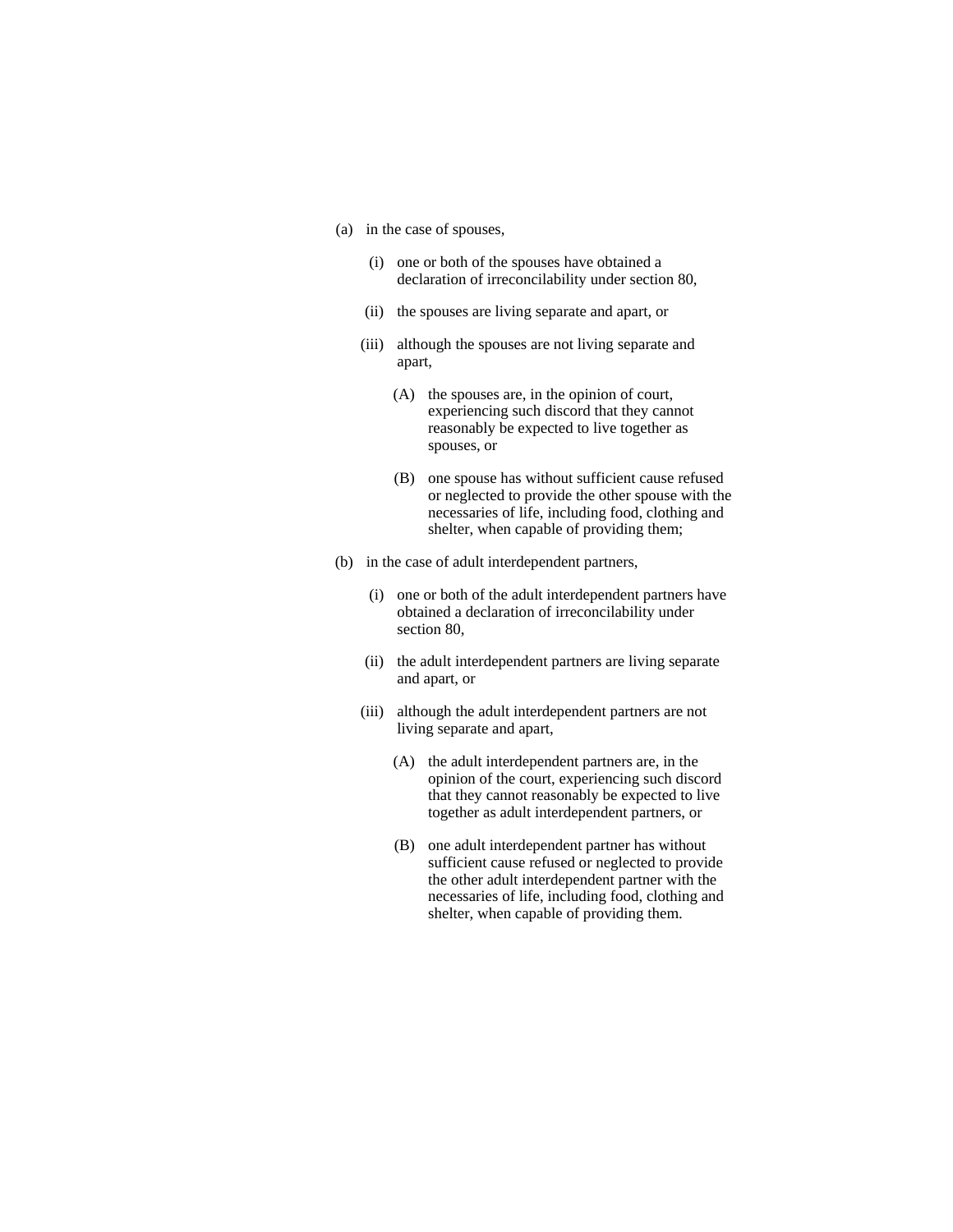### **Factors**

**60** In making a spousal or adult interdependent partner support order, the court shall consider

- (a) the conditions, means, needs and other circumstances of each spouse or adult interdependent partner, including
	- (i) the length of time the spouses or adult interdependent partners lived together,
	- (ii) the functions performed by each spouse or adult interdependent partner during the period they lived together, and
	- (iii) any order or arrangement relating to the support of the spouses or adult interdependent partners,
- (b) any legal obligation of the spouse or adult interdependent partner having the support obligation under the order to provide support for any other person, and
- (c) the extent to which any other person who is living with the spouse or adult interdependent partner having the support obligation under the order contributes towards household expenses and thereby increases the ability of that spouse or adult interdependent partner to provide support, and
- (d) the extent to which any other person who is living with the spouse or adult interdependent partner who is to receive support under the order contributes towards household expenses and thereby reduces the financial needs of that spouse or adult interdependent partner.

## **Misconduct**

**61** In making a spousal or adult interdependent partner support order, the court shall not take into consideration any misconduct of a spouse or adult interdependent partner, except conduct that

- (a) arbitrarily or unreasonably precipitates, prolongs or aggravates the need for support, or
- (b) arbitrarily or unreasonably affects the ability of the spouse or adult interdependent partner having the support obligation under the order to provide the support.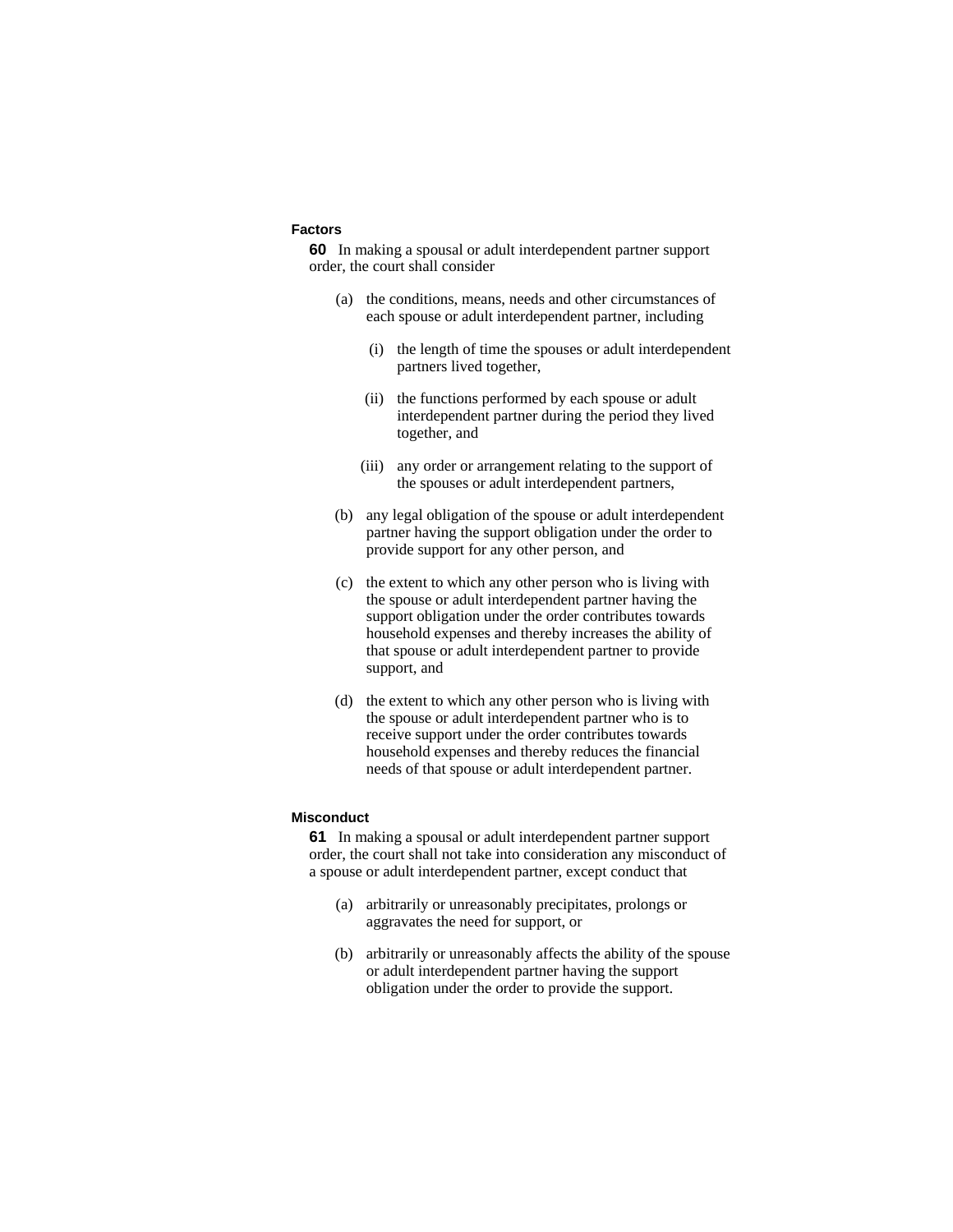### **Objectives of spousal or adult interdependent partner support order**

**62** A spousal or adult interdependent partner support order should

- (a) recognize any economic advantages and disadvantages to the spouses or adult interdependent partners arising from the relationship or its breakdown,
- (b) apportion between the spouses or adult interdependent partners any financial consequences arising from the care of any child of the relationship over and above the obligation apportioned between the spouses or adult interdependent partners pursuant to a child support order or a child support agreement,
- (c) relieve any economic hardship of the spouses or adult interdependent partners arising from the breakdown of the relationship, and
- (d) insofar as practicable, enable each spouse or adult interdependent partner to achieve economic self-sufficiency within a reasonable period of time.

## **Priority of child support**

**63(1)** Where the court is considering an application for spousal or adult interdependent partner support and an application for child support, the court shall give priority to child support in determining the applications.

**(2)** If, as a result of giving priority to child support, the court is not able to make a spousal or adult interdependent partner support order, or the court makes a spousal or adult interdependent partner support order in an amount that is less than it otherwise would have been, the court shall record its reasons for doing so.

**(3)** If, as a result of priority being given to child support, a spousal or adult interdependent partner support order was not made or the amount of a spousal or adult interdependent partner support order is less than it otherwise would have been, any subsequent reduction or termination of that child support constitutes a change in circumstances for the purposes of applying for spousal or adult interdependent partner support or a variation order in respect of the spousal or adult interdependent partner support order, as the case may be.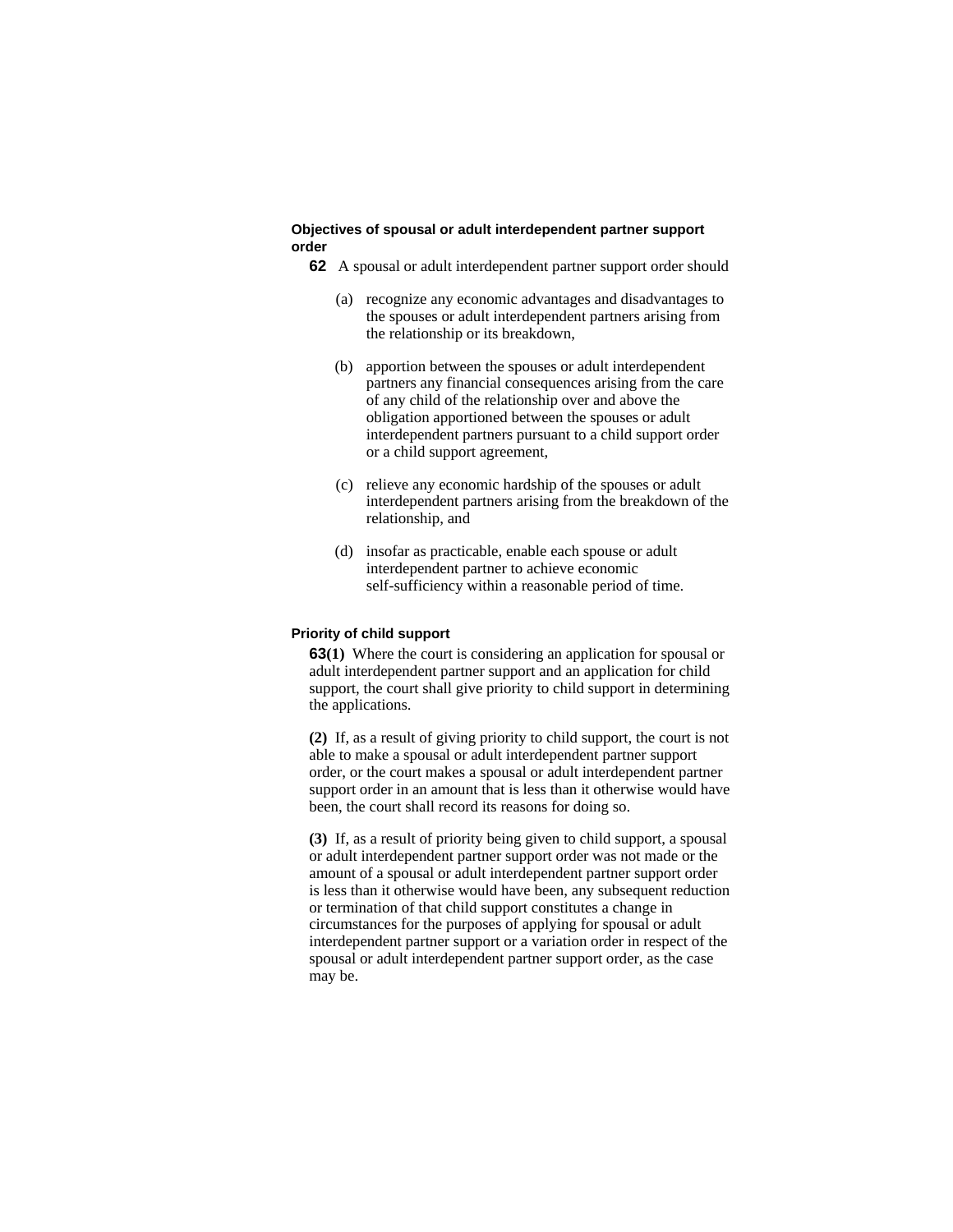#### **Spousal or adult interdependent partner support agreement**

**64(1)** Spouses or adult interdependent partners may enter into a written agreement in which

- (a) one spouse or adult interdependent partner agrees to pay support for the other spouse or adult interdependent partner, or
- (b) one spouse or adult interdependent partner agrees to release the other spouse or adult interdependent partner from liability for support.

**(2)** An agreement under subsection (1) cannot vary an existing spousal or adult interdependent partner support order.

**(3)** The court may not make a spousal or adult interdependent partner support order that differs from the terms of an agreement under subsection (1) except in the following circumstances and where the court is of the opinion that the agreement is inequitable:

- (a) the spouse or adult interdependent partner who challenges the agreement or any part of the agreement entered into the agreement without receiving independent legal advice;
- (b) in the case of spouses, a consideration in making the agreement or any part of the agreement was the removal by one spouse of barriers that would prevent the other spouse's remarriage within that spouse's faith;
- (c) in the case of adult interdependent partners, after they entered into the agreement, they married each other;
- (d) one of the spouses or adult interdependent partners is in receipt of government financial assistance without reasonable support from the other spouse or adult interdependent partner.

## **Termination of spousal or adult interdependent partner support order**

**65(1)** Except where the court orders otherwise, a spousal or adult interdependent partner support order terminates on the death of the spouse or adult interdependent partner in respect of whom support is paid.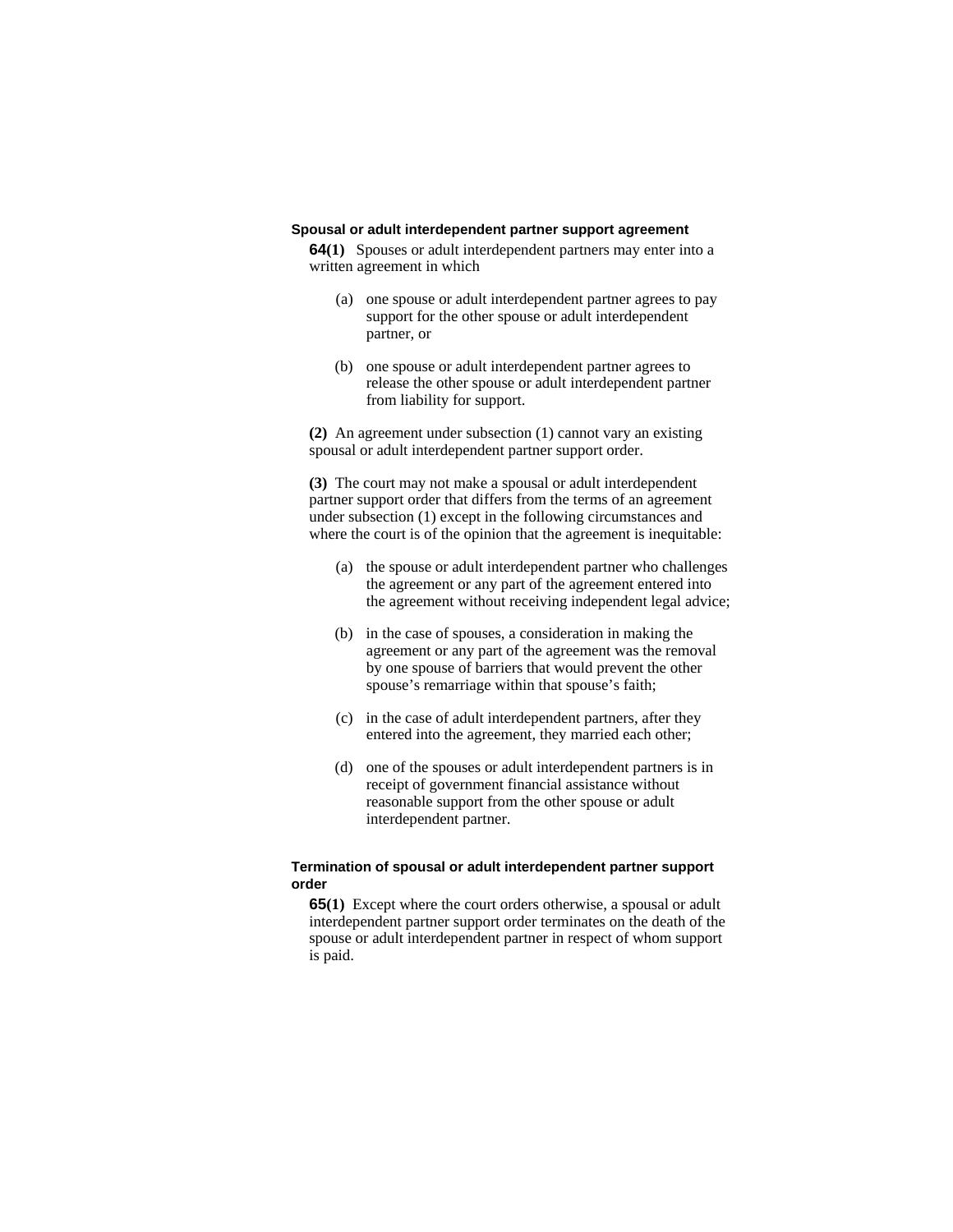**(2)** The termination of a spousal or adult interdependent partner support order does not affect any arrears owing under the order before it is terminated.

# **Division 3 Support for Person in Need**

#### **Definitions**

- **66** In this Division,
	- (a) "basic support" means support for necessaries of life, including food, clothing and shelter;
	- (b) "family member", in respect of a person in need, means a parent, grandparent, child or grandchild of the person in need;
	- (c) "person in need" means a person who
		- (i) is not able to maintain himself or herself,
		- (ii) is not able to work because of illness, disability or for any other reason other than pursuing an education, and
		- (iii) if applicable, has exhausted all other means of support under Division 1 or 2, or both.

## **Obligation to support person in need**

**67(1)** Subject to this section, every family member has an obligation to provide basic support for a person in need.

**(2)** A family member has no obligation to provide basic support for a person in need if the family member is unable to do so out of the family member's own financial resources.

**(3)** A grandparent's obligation to provide basic support for a person in need arises only if

- (a) the parents of the person in need are not able to provide the support, and
- (b) the grandparent is able to provide the support.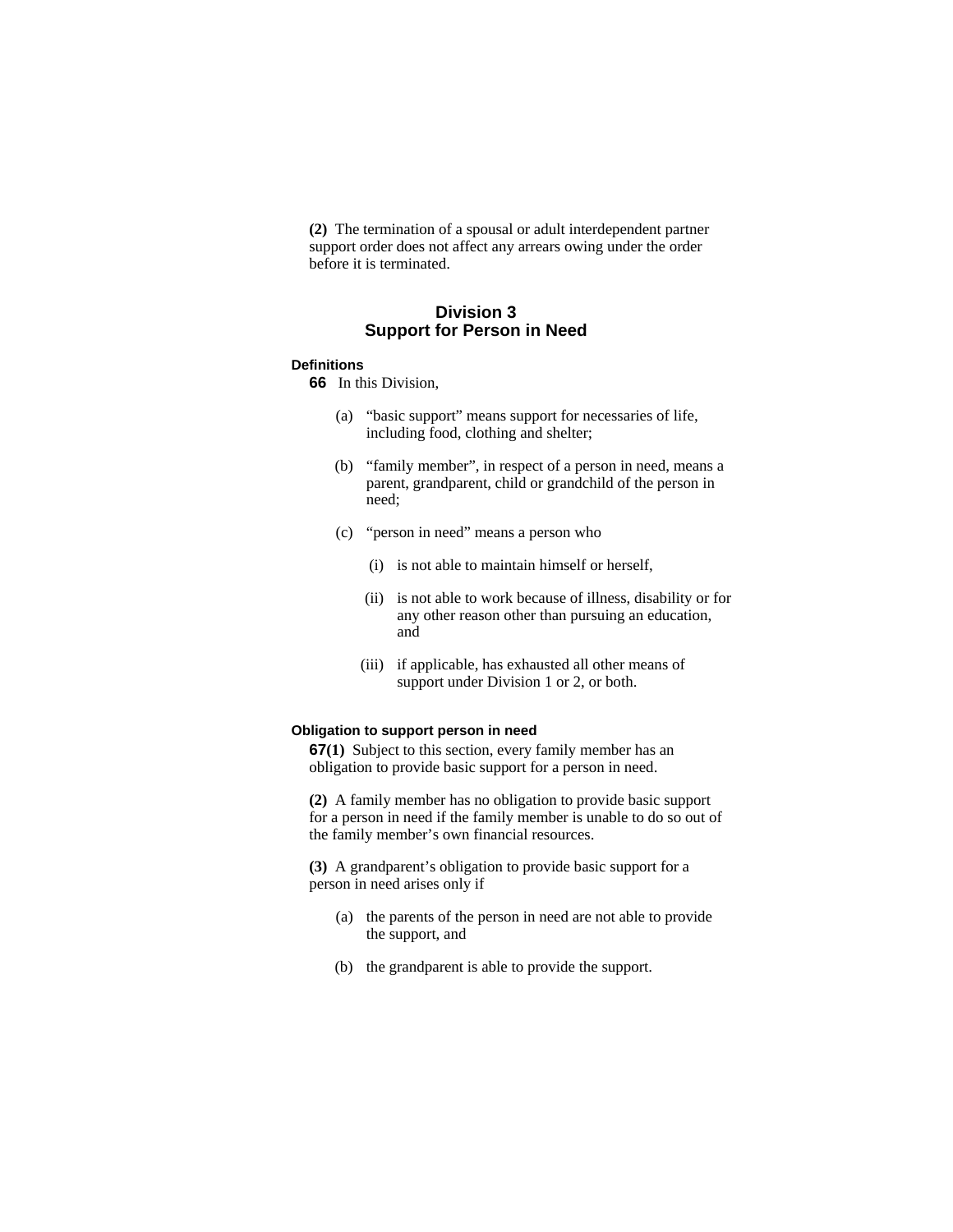**(4)** A grandchild's obligation to provide basic support for a person in need arises only if

- (a) the children of the person in need are not able to provide the support, and
- (b) the grandchild is able to provide the support.

#### **Person in need support order**

**68(1)** The court may, on application by a person in need, make an order requiring a family member to provide basic support for the person in need.

**(2)** In an application for a person in need support order, the court may, on the respondent's motion, add as a party any other family member who has an obligation to provide basic support for the person in need.

**(3)** In making a person in need support order, the court shall not take into consideration any financial assistance the person in need is receiving or is entitled to receive from any government or government agency.

#### **Termination of person in need support order**

**69(1)** Except where the court orders otherwise, a person in need support order terminates on the death of the person in need.

**(2)** The termination of a person in need support order does not affect any arrears owing under the order before it is terminated.

# **Division 4 General Matters**

#### **Exclusive possession of primary residence**

**70(1)** In this section, "primary residence" means property in which one or both spouses or adult interdependent partners have an interest and that is or has been occupied by the spouses or adult interdependent partners as their home.

**(2)** In making a support order under Division 1 or 2, the court may, as part of that order, order that one spouse or adult interdependent partner be given, for such period as the court directs, exclusive possession of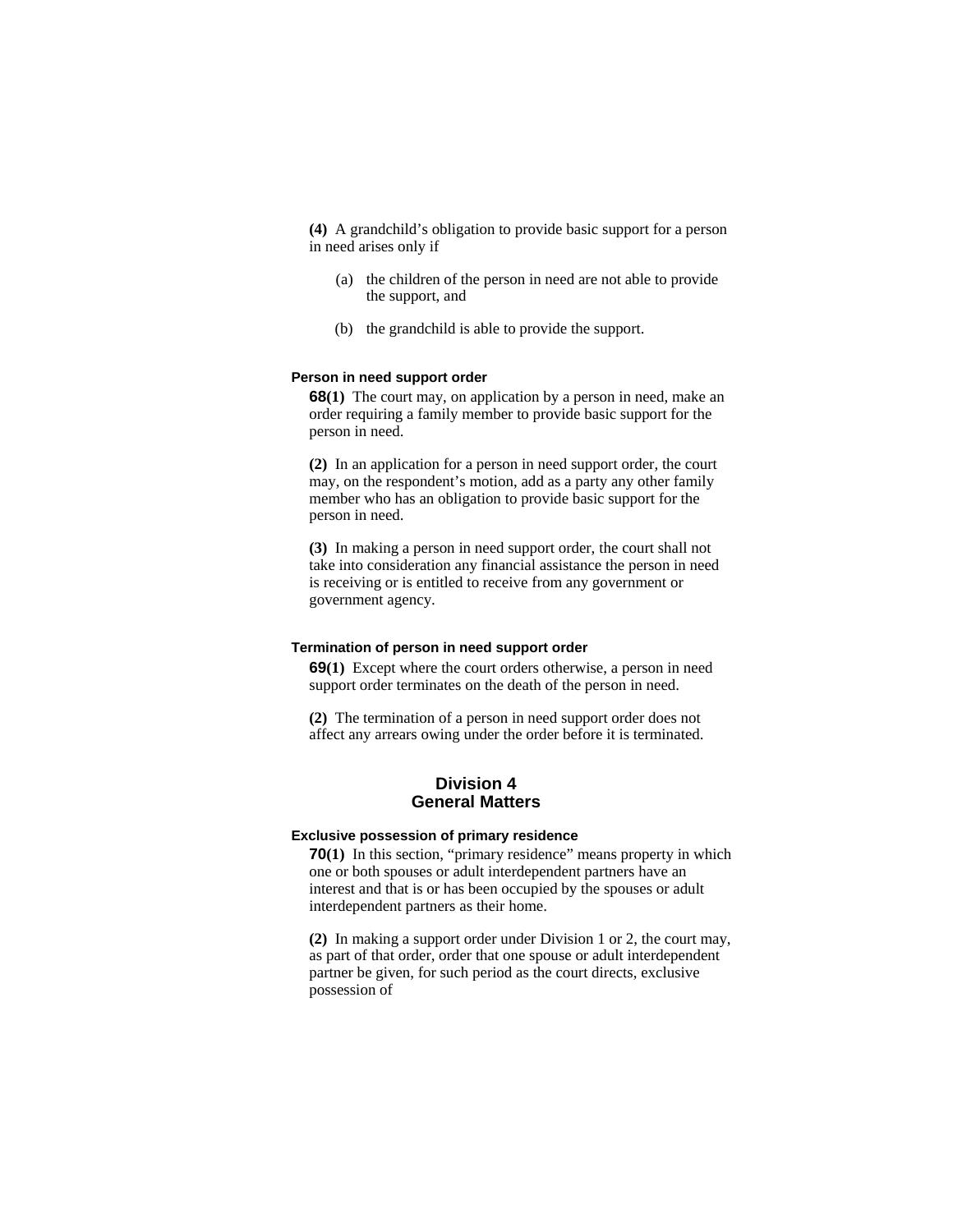- (a) the primary residence,
- (b) any or all of the household goods in the primary residence, and
- (c) as much of the property surrounding the primary residence as is necessary, in the opinion of the court, for the use of the primary residence.

**(3)** Sections 22 to 27 and 29 of the *Matrimonial Property Act* apply with all necessary modifications to an order made under subsection (2) as if the primary residence were a matrimonial home.

## **Disclosure of financial information**

**71(1)** In an application under this Part, a party shall, on the written request of another party, provide the other party with financial information as prescribed by the regulations.

**(2)** If a party fails to comply with a request under subsection (1), the court may

- (a) proceed to hear the application for support, in the course of which it may draw an adverse inference against the party and impute income to that party in such amount as it considers appropriate,
- (b) order the party to comply with the request under subsection (1), or
- (c) order an employer, partner or principal of the party or any other person to provide to the other party or the court, or both, any or all of the financial information prescribed by the regulations that is within the knowledge of or shown on a record in the custody or under the control of the employer, partner, principal or other person.

**(3)** If a party fails to comply with an order under subsection (2)(b), the court may do one or more of the following:

- (a) dismiss any or all of the party's application;
- (b) make a contempt order against the party;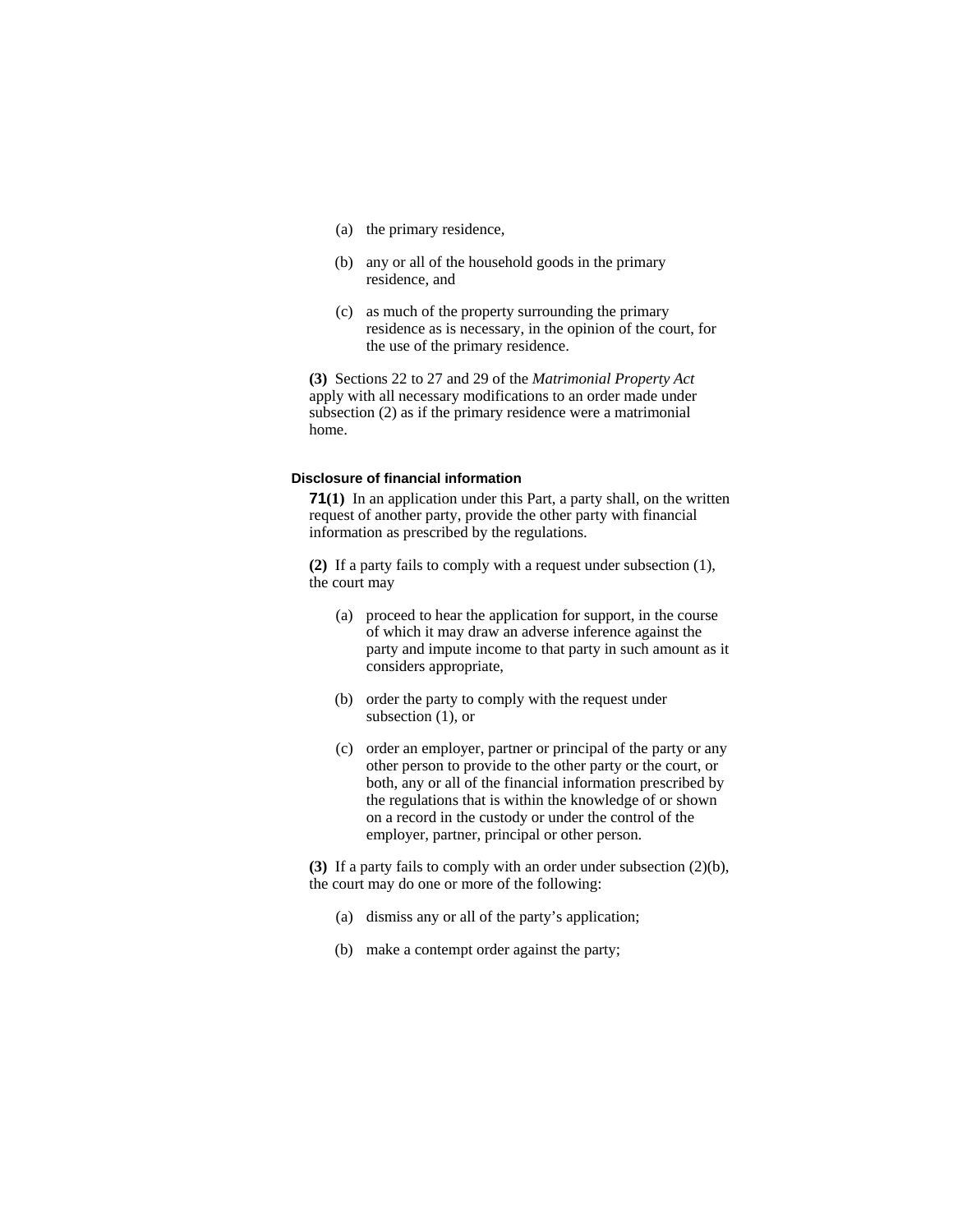- (c) proceed to hear the application for support, in the course of which it may draw an adverse inference against the party and impute income to that party in such amount as it considers appropriate;
- (d) award costs in favour of the other party up to an amount that fully compensates the other party for all costs incurred in the proceeding.

**(4)** After a support order has been made, a party shall, on the written request of another party not more than once a year, provide the other party with financial information as prescribed by the regulations.

**(5)** If a party fails to comply with a request under subsection (4), the court may, on application,

- (a) order the party to comply with the request under subsection (4), or
- (b) order an employer, partner or principal of the party or any other person to provide to the other party or the court, or both, any or all of the financial information prescribed by the regulations that is within the knowledge of or shown on a record in the custody or under the control of the employer, partner, principal or other person.

**(6)** If a party fails to comply with an order under subsection (5)(a), the court may do one or both of the following:

- (a) make a contempt order against the party;
- (b) award costs in favour of the other party up to an amount that fully compensates the other party for all costs incurred in the proceeding.

**(7)** The court may, on application by any person, order that any or all documents received by the court under this section are not available for inspection by any person, other than the parties, except on order of the court.

**(8)** Financial information that is provided by an employee, partner or principal of a party or by any other person pursuant to subsection  $(2)(c)$  or  $(5)(b)$  may be received in evidence as prima facie proof of its contents.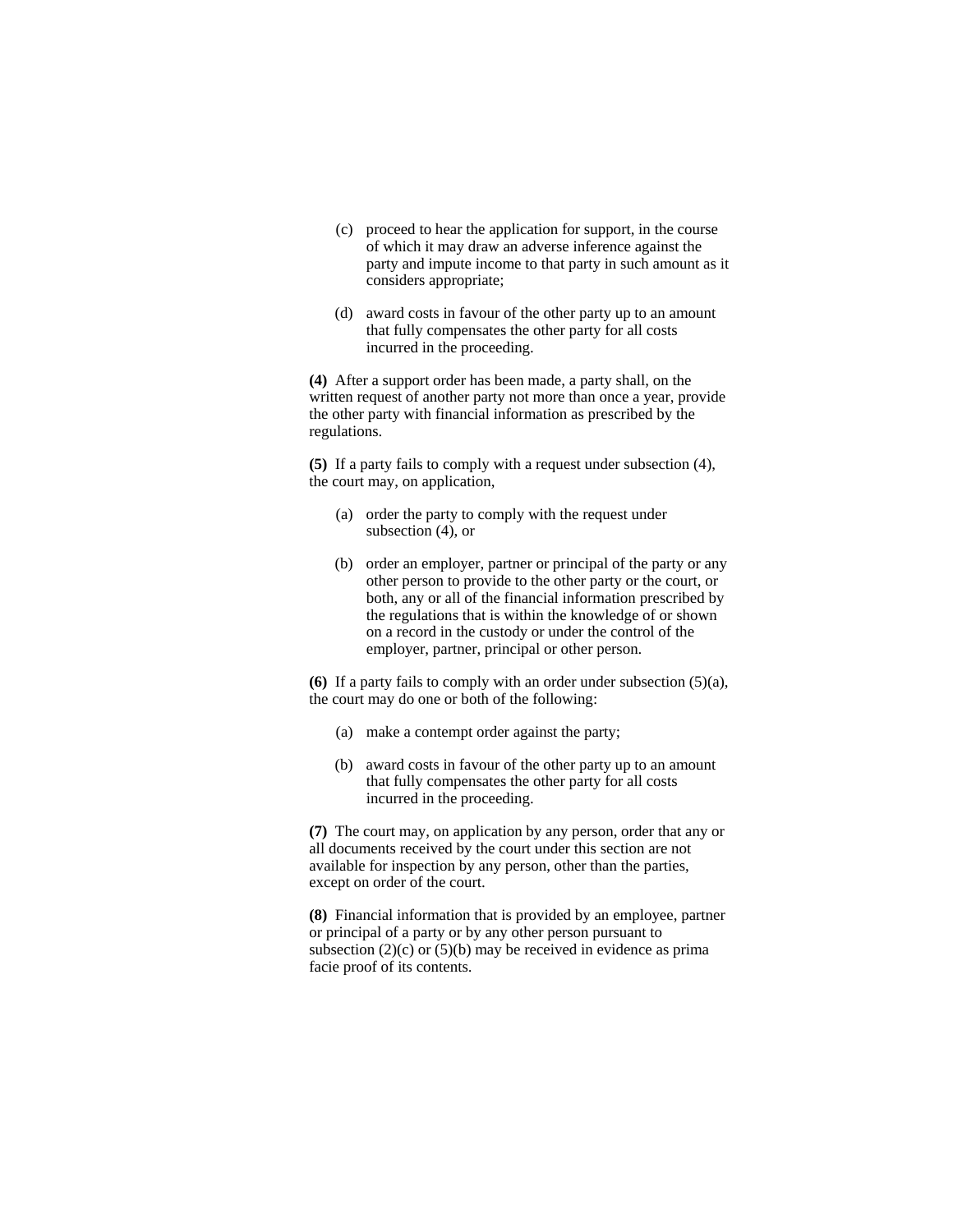**(9)** This section prevails despite any law, except in respect of the privilege that exists in respect of a solicitor and the solicitor's client.

## **Terms and conditions of support order**

**72(1)** In this section,

- (a) "mother", for the purposes of subsection (6), includes an expectant mother;
- (b) "support recipient" means a person for whom support is sought or obtained.

**(2)** The court may make a support order for a definite or indefinite period or until a specified event occurs and may impose terms, conditions and restrictions in connection with the order as the court considers appropriate.

**(3)** Without limiting the generality of subsection (2), the court may order one or more of the following:

- (a) that an amount be paid periodically, either for an indefinite or limited period or until a specified event occurs;
- (b) that a lump sum be paid or held in trust on any conditions the court considers appropriate;
- (c) that support be paid with respect to any period before the date of the application;
- (d) that property or an interest in property be transferred to or held in trust for or vested in the support recipient, whether absolutely, for life or for a term of years;
- (e) that some or all of the money payable under the order be paid to another person for the benefit of the support recipient;
- (f) that payment under the order be secured by a charge on property or otherwise.

**(4)** Subsection (3)(d) and (f) do not apply in respect of a person in need support order.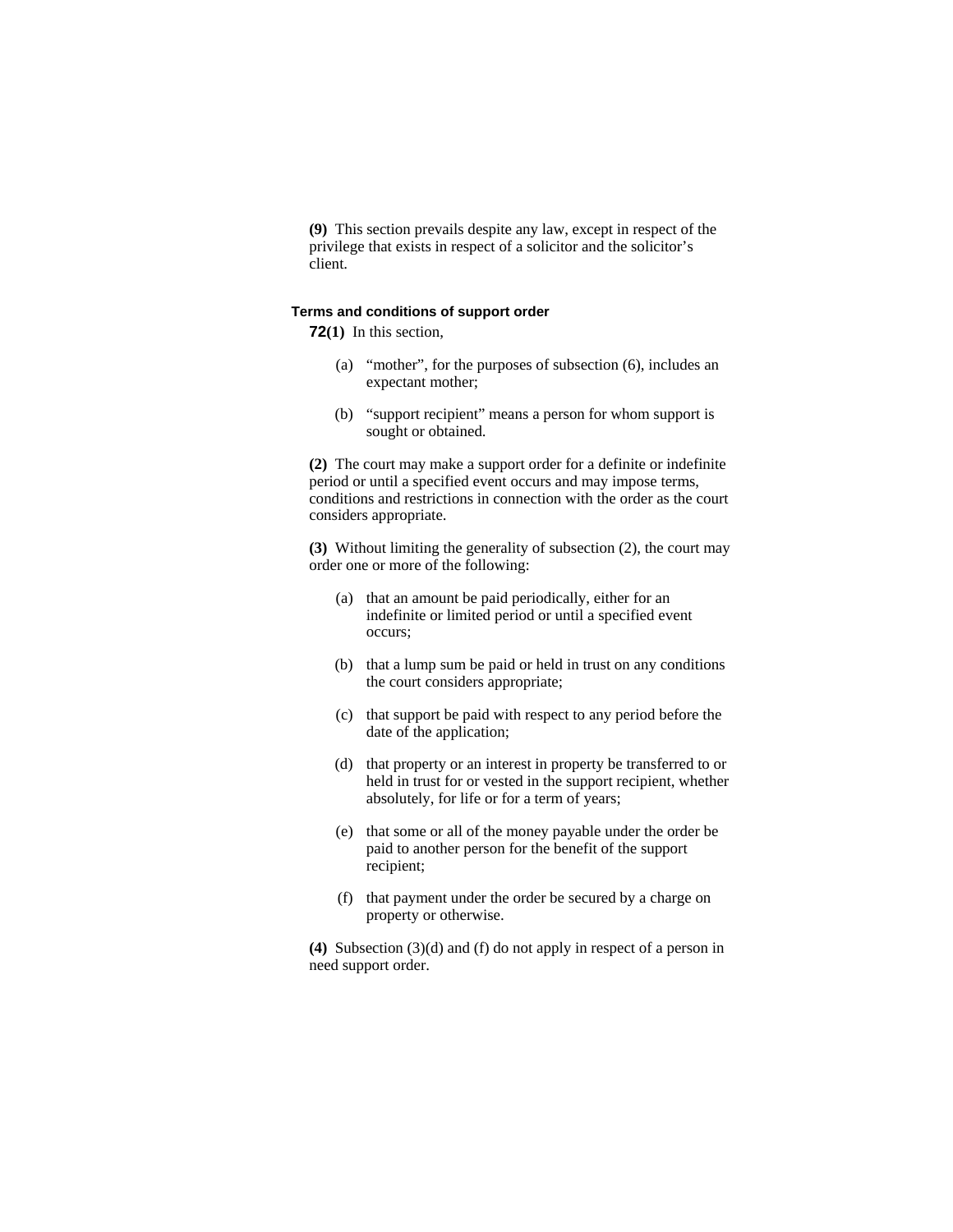**(5)** In making a support order, the court may grant an injunction restraining the respondent from disposing of any property.

**(6)** The court may, in a spousal or adult interdependent partner support order or a child support order, but not in both, direct the father of a child to pay reasonable expenses for the support of the mother of the child

- (a) during a period not exceeding 3 months preceding the birth of the child,
- (b) at the birth of the child, and
- (c) during a period after the birth of the child,

whether or not the child survives the birth.

**(7)** No order may be made in respect of an expense referred to in subsection (6) unless the application for the order is commenced within 2 years after the expense is incurred.

**(8)** An order made under subsection (3)(d) requiring a person to transfer or convey property may authorize another person to execute the transfer or conveyance on behalf of the person.

**(9)** An order made under subsection (3)(f) charging real property for security of payment

- (a) is registerable in any land titles office the same way as a mortgage of the property described in it, and
- (b) does not affect an interest in the property acquired in good faith and for value without notice before the registration.

**(10)** An order made under subsection (3)(f) requiring a person to give a mortgage or other security on property may authorize another person to execute the mortgage or security on behalf of the person.

**(11)** On default of payment of an amount charged on property pursuant to an order made under subsection (3)(f), the court may

 (a) appoint a receiver of rents, profits or other money receivable from the property or interest in the property,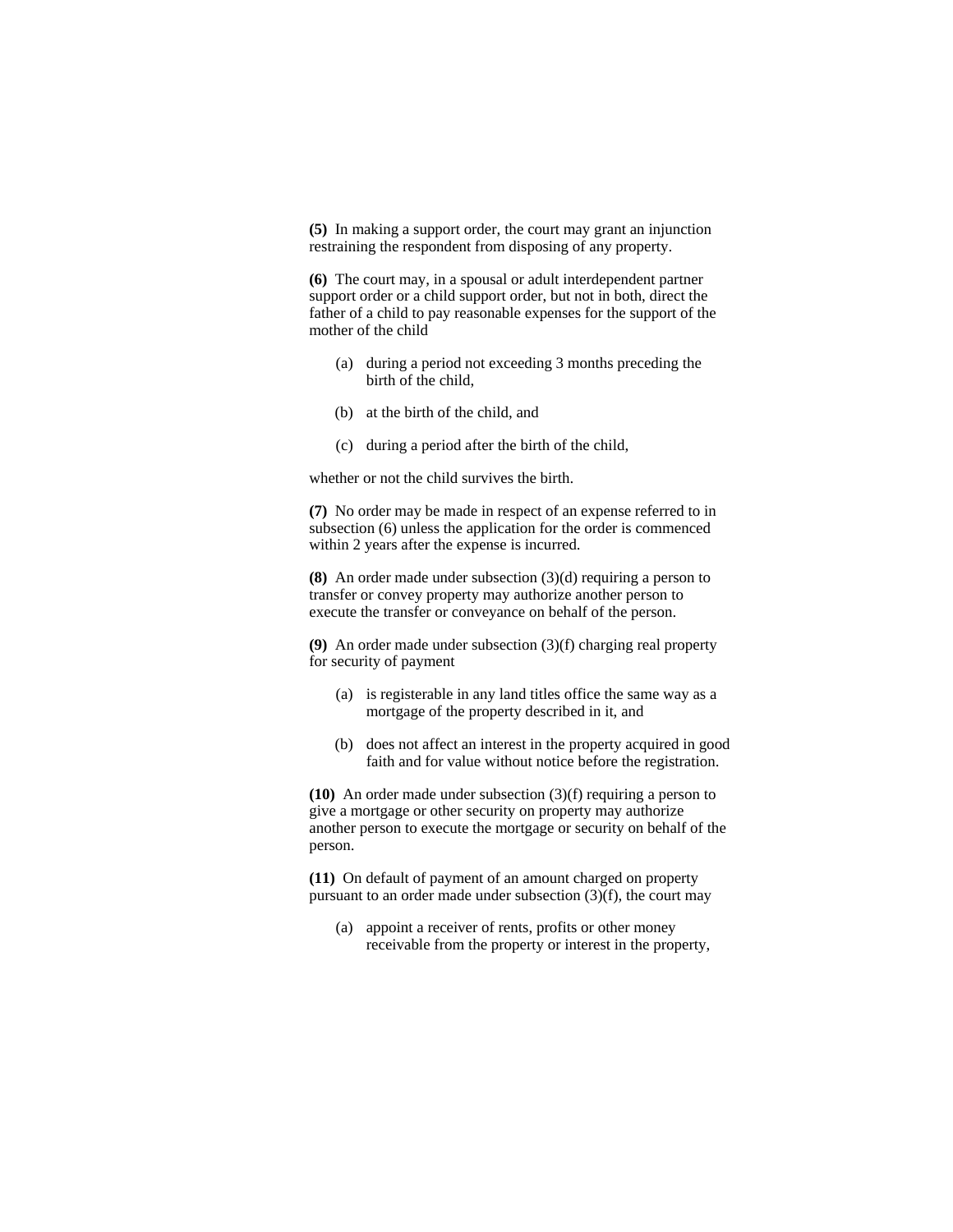- (b) order the sale of the property or interest in the property on notice to all persons having an interest in the property,
- (c) if a receiver is appointed or a sale is ordered, direct that any surplus funds be paid into court as security for any future obligation under the order, and
- (d) make any other order that the court considers appropriate.

**(12)** Unless the court orders otherwise, an order for security under this section has effect as security only and the person liable under a support order is and remains personally liable for payments due under the order.

**(13)** In making a spousal or adult interdependent partner support order, the court may vary, suspend or terminate a property settlement that is made,

- (a) in the case of spouses, by the spouses before, during or after their marriage, or
- (b) in the case of adult interdependent partners, by the adult interdependent partners before, during or after their adult interdependent relationship,

but not so as to adversely affect the interest of a third party benefitted by the settlement.

## **Variation of support order**

**73(1)** In this section, "variation order" means an order made under subsection (2).

**(2)** Where the court has made a support order, the court may, on application by a person referred to in subsection (3), make an order varying, suspending or terminating the support order or any part of that order, prospectively or retroactively.

**(3)** The following persons may make an application under subsection (2):

- (a) in the case of a child support order, a person referred to in section  $51(1)$ ;
- (b) in the case of a spousal or adult interdependent partner support order, a person referred to in section 59(1);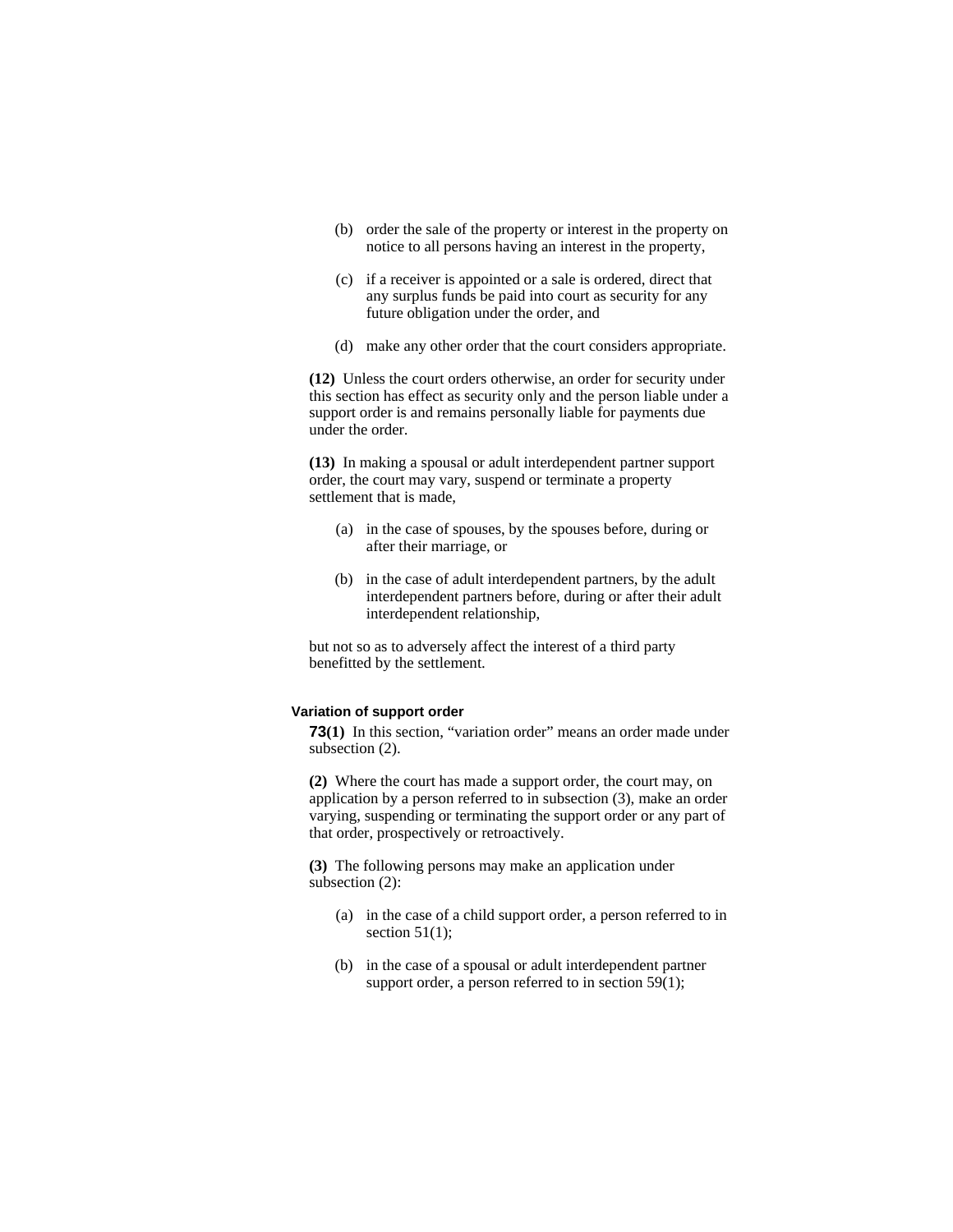- (c) in the case of a person in need support order, a person referred to in section 68(1);
- (d) if the person against whom the support order is made is deceased, the personal representative of that person.

**(4)** Before the court makes a variation order in respect of a child support order, the court shall satisfy itself that

- (a) a change in the condition, means, needs or other circumstances of the child or the parents of the child has occurred since the making of the order or the last variation order made in respect of that order, or
- (b) evidence of a substantial nature that was not available at the previous hearing has become available,

and in making the variation order, the court shall consider that change of circumstances or evidence.

**(5)** Before the court makes a variation order in respect of a spousal or adult interdependent partner support order, the court shall satisfy itself that

- (a) a change in the condition, means, needs or other circumstances of either spouse or adult interdependent partner has occurred since the making of the order or the last variation order made in respect of that order, or
- (b) evidence of a substantial nature that was not available at the previous hearing has become available,

and in making the variation order, the court shall consider that change of circumstances or evidence.

**(6)** Despite subsection (5), if a spousal or adult interdependent partner support order provides for support for a definite period or until a specified event occurs, the court may not, on an application commenced after the expiration of that period or the occurrence of that event, make a variation order for the purpose of resuming that support unless the court is satisfied that

(a) a variation order is necessary to relieve the economic hardship from a change described in subsection (5)(a) that is related to the breakdown of the relationship between the spouses or the adult interdependent partners, and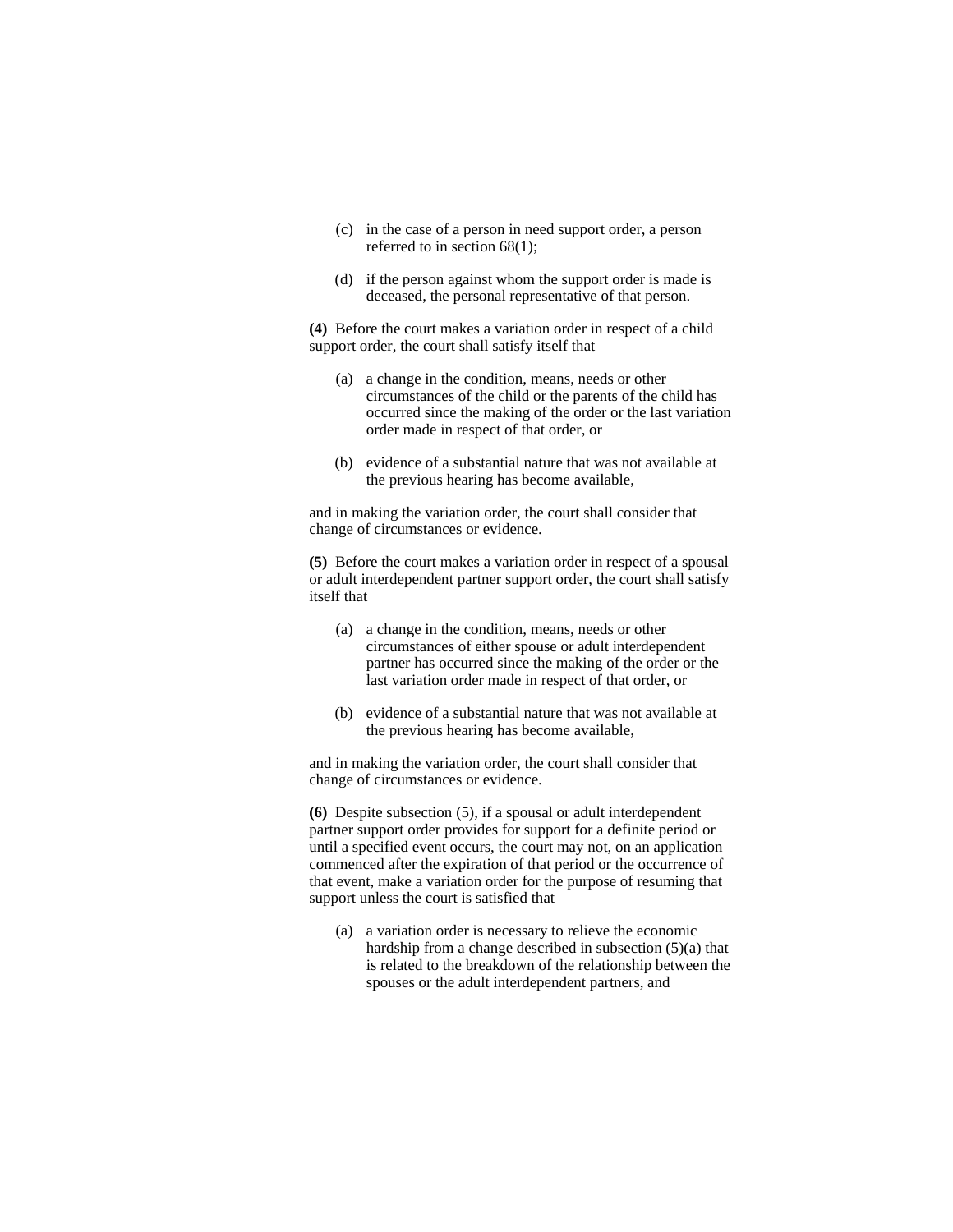(b) the changed circumstances, had they existed at the time of the making of the spousal or adult interdependent partner support order or the last variation order made in respect of that order would likely have resulted in a different order.

**(7)** Before the court makes a variation order in respect of a person in need support order, the court shall satisfy itself that

- (a) a change in the condition, means, needs or other circumstances of the person in need or a family member has occurred since the making of the order or the last variation order made in respect of that order, or
- (b) evidence of a substantial nature that was not available at the previous hearing has become available,

and in making the variation order, the court shall consider that change of circumstances or evidence.

**(8)** The court shall consider the same factors and pursue the same objectives with respect to an application to vary a support order as it does with respect to an application for a support order.

**(9)** The court may include in a variation order any provision that could have been included in the support order in respect of which the variation order is sought.

**(10)** The court may vary a support order pursuant to this section notwithstanding that it has been filed with the Court of Queen's Bench under the *Maintenance Enforcement Act*.

## **Competent and compellable witness**

**74** Despite any other enactments, in an application under Division 1, a respondent is a competent and compellable witness, and if called as a witness by the applicant the respondent may, without notice or the payment of conduct money, be cross-examined by or on behalf of the applicant, but the applicant is not bound by the respondent's evidence by reason only of having called the respondent as a witness.

## **Applications may not be combined**

**75** No application under this Part that is brought by the Director pursuant to the *Income and Employment Supports Act* may be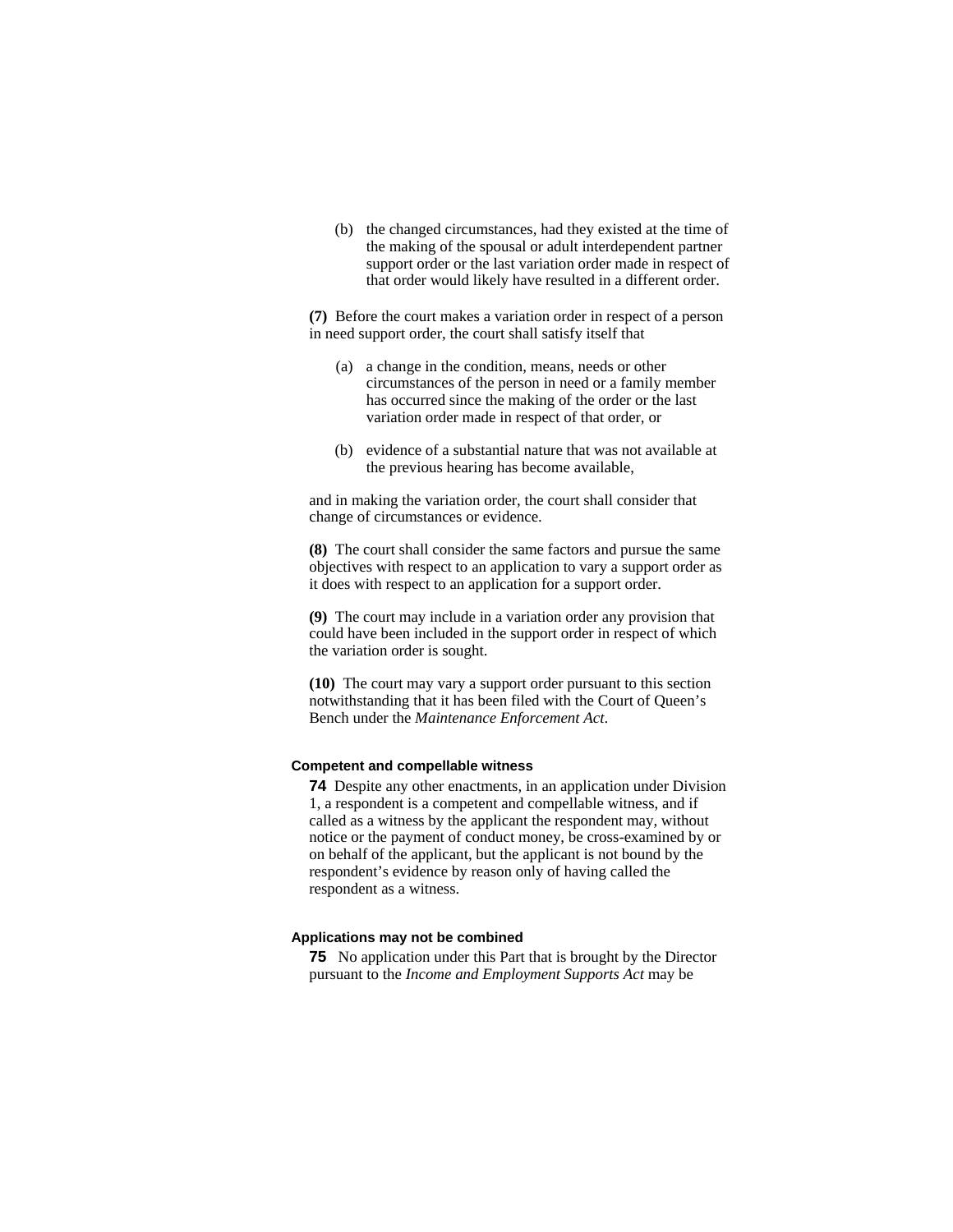combined with any other application under this Act except an application for a declaration of parentage under Part 1.

## **Enforcement of support agreement**

**76** For enforcement purposes under the *Maintenance Enforcement Act*, a child support agreement or a spousal or adult interdependent partner support agreement must be in the form prescribed or approved under the *Maintenance Enforcement Act*.

#### **Support order binds estate**

**77** Unless the support order provides otherwise, a support order binds the estate of the person having the support obligation.

#### **Effect of divorce proceedings**

**78(1)** The jurisdiction of the court to make or vary a support order continues in effect unless and until a court makes an order with respect to support in a divorce proceeding under the *Divorce Act* (Canada).

**(2)** If a marriage is terminated by divorce and the question of support is not adjudicated in the divorce proceedings, a support order made under this Part continues in force according to its terms.

#### **Application for reimbursement of burial expenses**

**79** The court may, on application by a person who has incurred expenses related to the burial of a child, make an order requiring a parent of the child to reimburse the person for all or part of those expenses.

# **Part 4 General Powers of Court**

#### **Declaration of irreconcilability**

**80** The court may, on application by one or both spouses or by one or both adult interdependent partners, make a declaration that the spouses or adult interdependent partners, as the case may be, have no prospect of reconciliation with each other.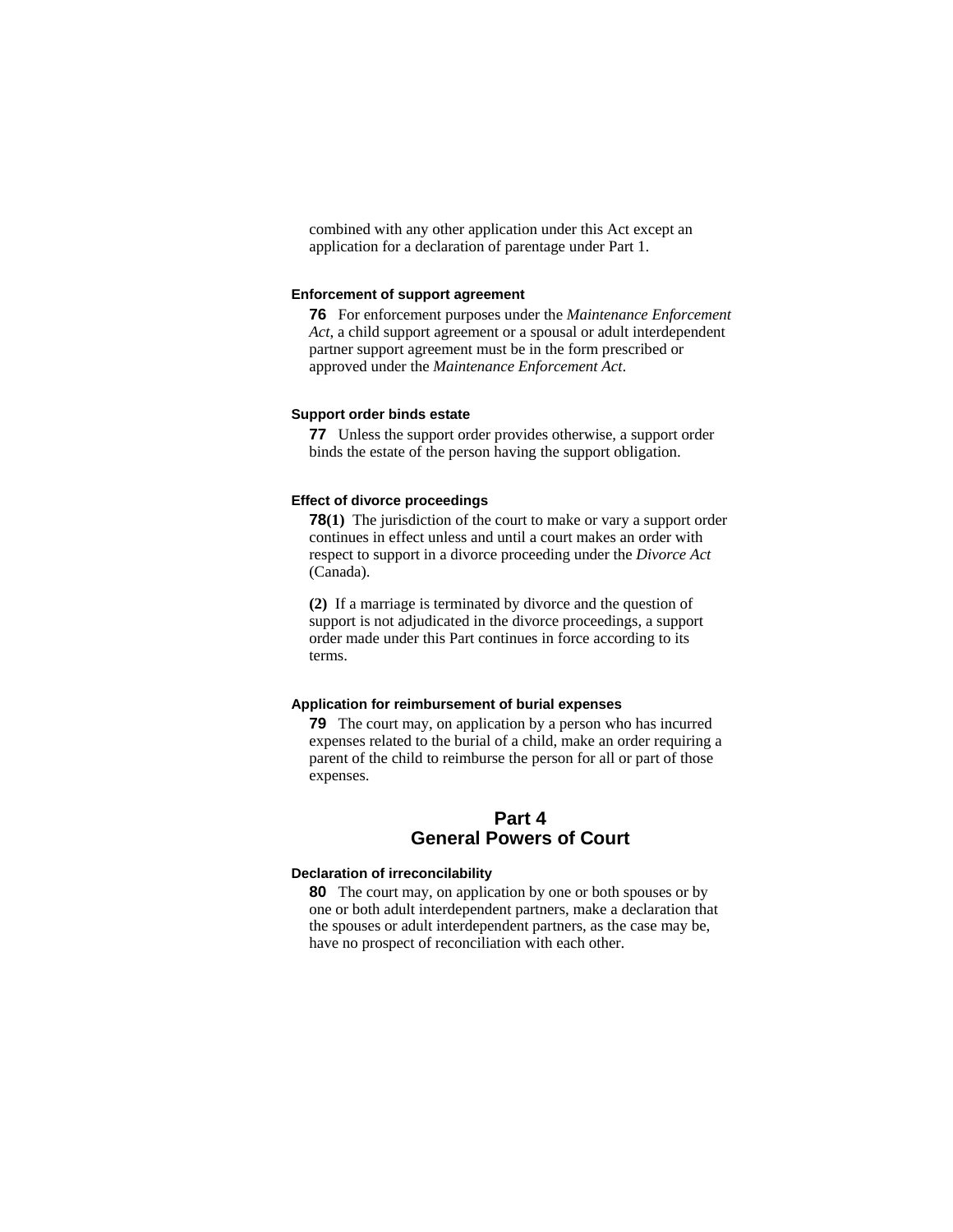### **Interim order**

**81(1)** If an application is made for an order under this Act, the court may, as it considers appropriate, make an interim order for the relief applied for pending the determination of the application.

**(2)** If an application referred to in subsection (1) is for a support order under Part 3, any interim order must be in accord with the factors and objectives the court must consider in making the support order to the extent that this is practicable given the need for interim support.

## **Consent order**

**82(1)** If the parties to an application under this Act

- (a) are in agreement respecting the matters in question, and
- (b) consent to an order on the terms agreed on,

the court in its discretion may make the order without holding a hearing.

**(2)** An order made under subsection (1) has the same force and effect as an order made after a hearing.

## **Incorporation of terms of agreement in court order**

**83** Where the court makes an order under this Act, the court may incorporate in its order all or part of a written agreement made by some or all of the parties to the proceeding.

# **Evidence admissible**

**84** The following are admissible in evidence in a proceeding under this Act:

- (a) the record of the evidence given at any other proceeding;
- (b) any documents and exhibits received in evidence at any other proceeding;
- (c) an order of the court.

#### **Failure to appear**

**85(1)** If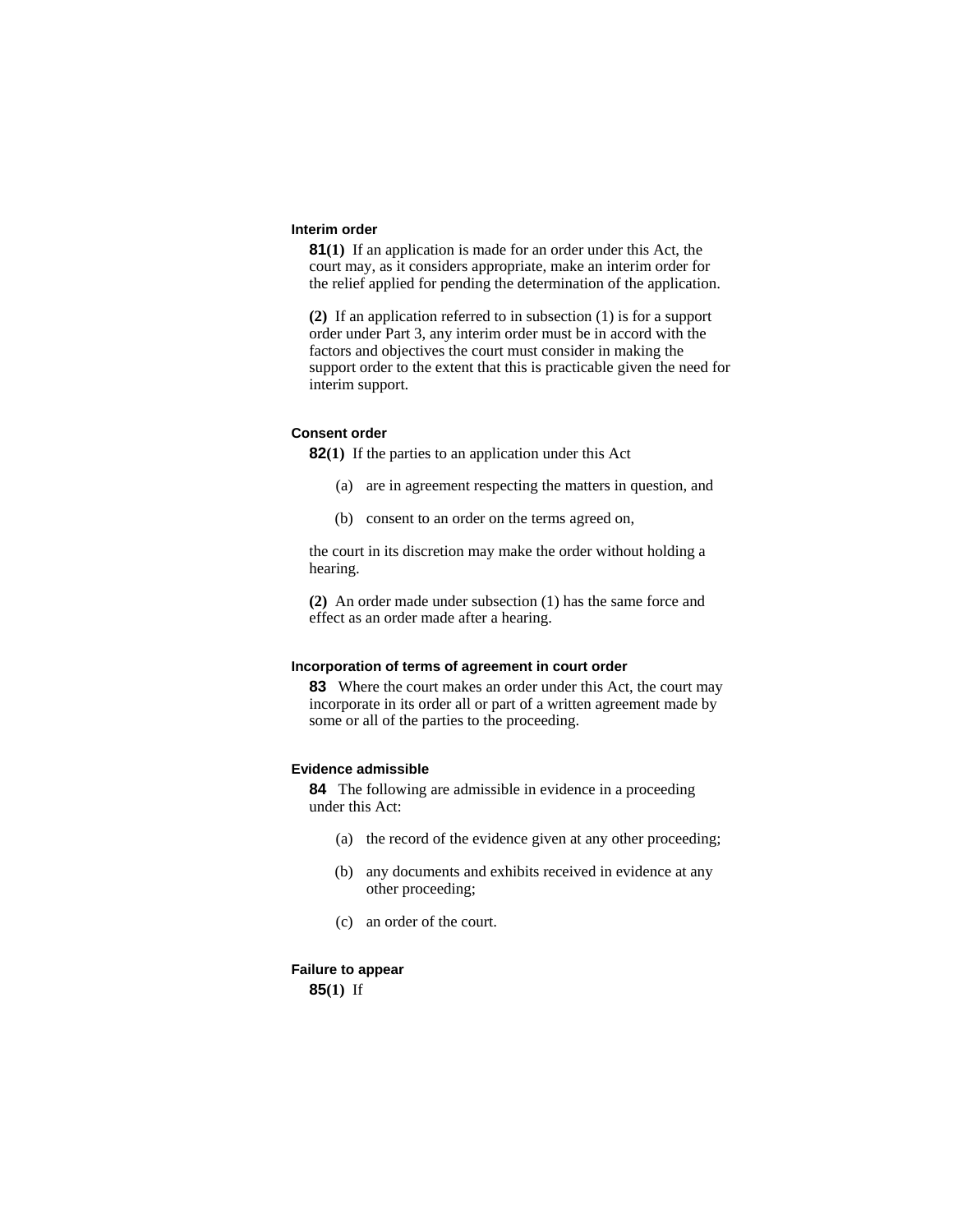- (a) an application is made under this Act,
- (b) notice of the application has been served on the respondent, and
- (c) the respondent fails to appear at the hearing,

the court may proceed in the absence of the respondent and may make any finding or order that it could have made had the respondent appeared at the hearing.

**(2)** If an order is made pursuant to subsection (1) in an application under Part 1, the respondent may, within 30 days after the date of the order, apply to the court for a rehearing, and the court may

- (a) direct a rehearing and confirm, vary or reverse the order, and
- (b) make any award as to costs of the rehearing that the court considers appropriate.

#### **Appeal**

**86** A party to a proceeding under this Act may appeal a decision of the court in accordance with the regulations.

## **Order or judgment under appeal remains in force**

**87** An order or judgment under appeal remains in force pending the determination of the appeal unless the court that made the order or judgment or the appeal court orders otherwise.

## **Frivolous or vexatious applications**

**88** Where the court is satisfied that a person has made a frivolous or vexatious application under this Act, the court may prohibit that person from making further applications under this Act without the leave of the court.

## **Costs of action**

**89** Subject to the regulations, the court may at any time in a proceeding before the court and on any conditions that the court considers appropriate award costs in respect of any matters coming under this Act.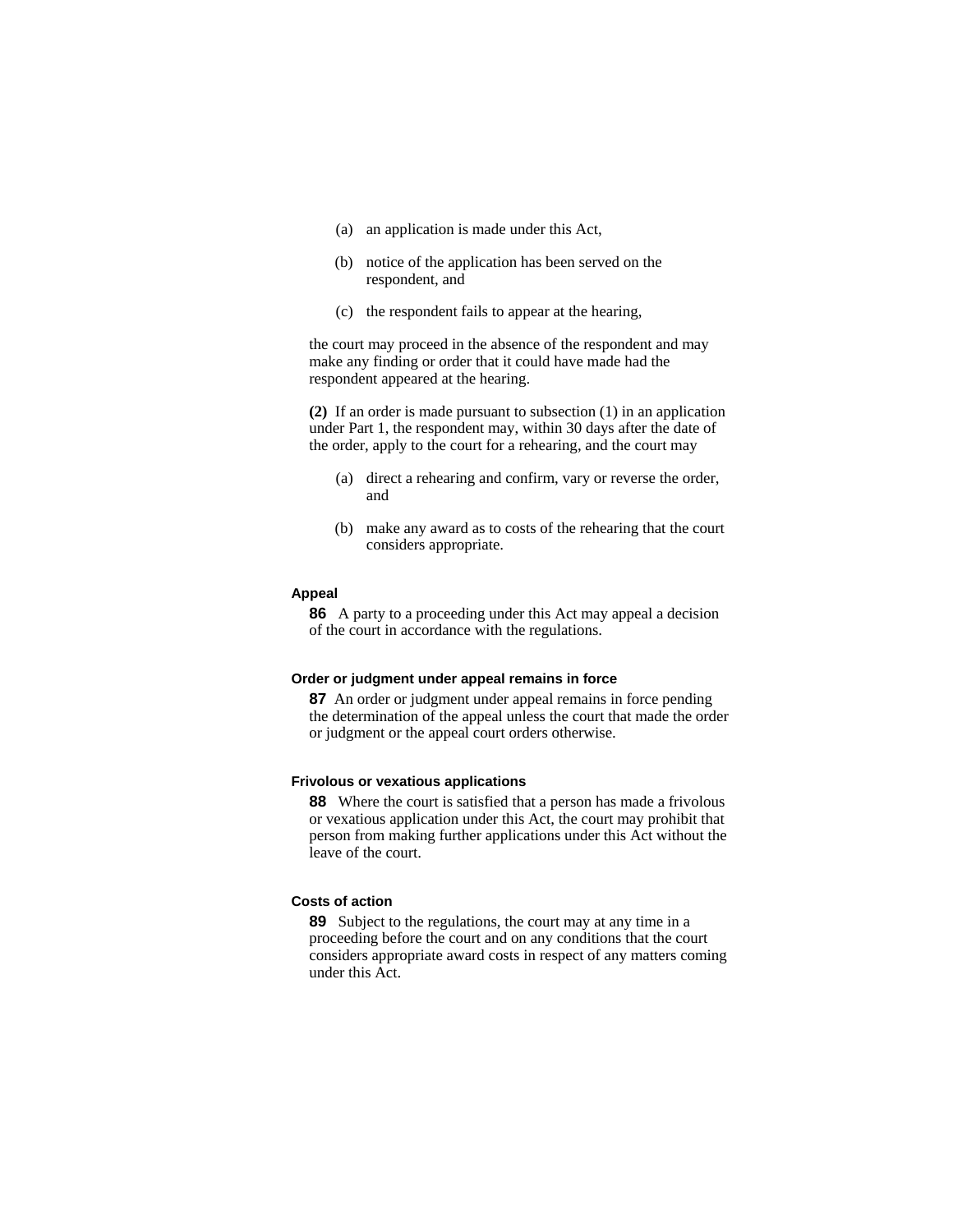## **Application before child is born**

**90** An application under Part 1 or 2 or Division 1 of Part 3 involving a child may be commenced before the child's birth, but the application may not be heard before the child's birth.

## **Child as party**

**91(1)** Subject to subsection (2), where a child is a party to an application under this Act, the application may be brought or defended

- (a) by a guardian of the child in the name of the child, or
- (b) by a next friend or guardian ad litem or any other individual appointed by the court to act on behalf of the child.

**(2)** A child who is or has been a spouse or adult interdependent partner may make, conduct or defend an application under this Act without the intervention of a next friend or guardian ad litem.

**(3)** The court may at any time appoint an individual to represent the interests of a child in a proceeding under this Act.

## **Order for relief on behalf of child**

**92** If the court is satisfied that an application for relief under this Act made to it by or on behalf of a spouse or adult interdependent partner should also have been made on behalf of a child, the court may make an order for relief on behalf of the child.

### **Spouse a compellable witness**

**93** In any proceedings under this Act, spouses are competent and compellable to give evidence against one another.

## **Dispute resolution**

**94** In a proceeding under this Act, the court may, on application by one or more of the parties, appoint a mediator or a neutral third party to assist the parties in resolving all or part of the matters in issue before the court.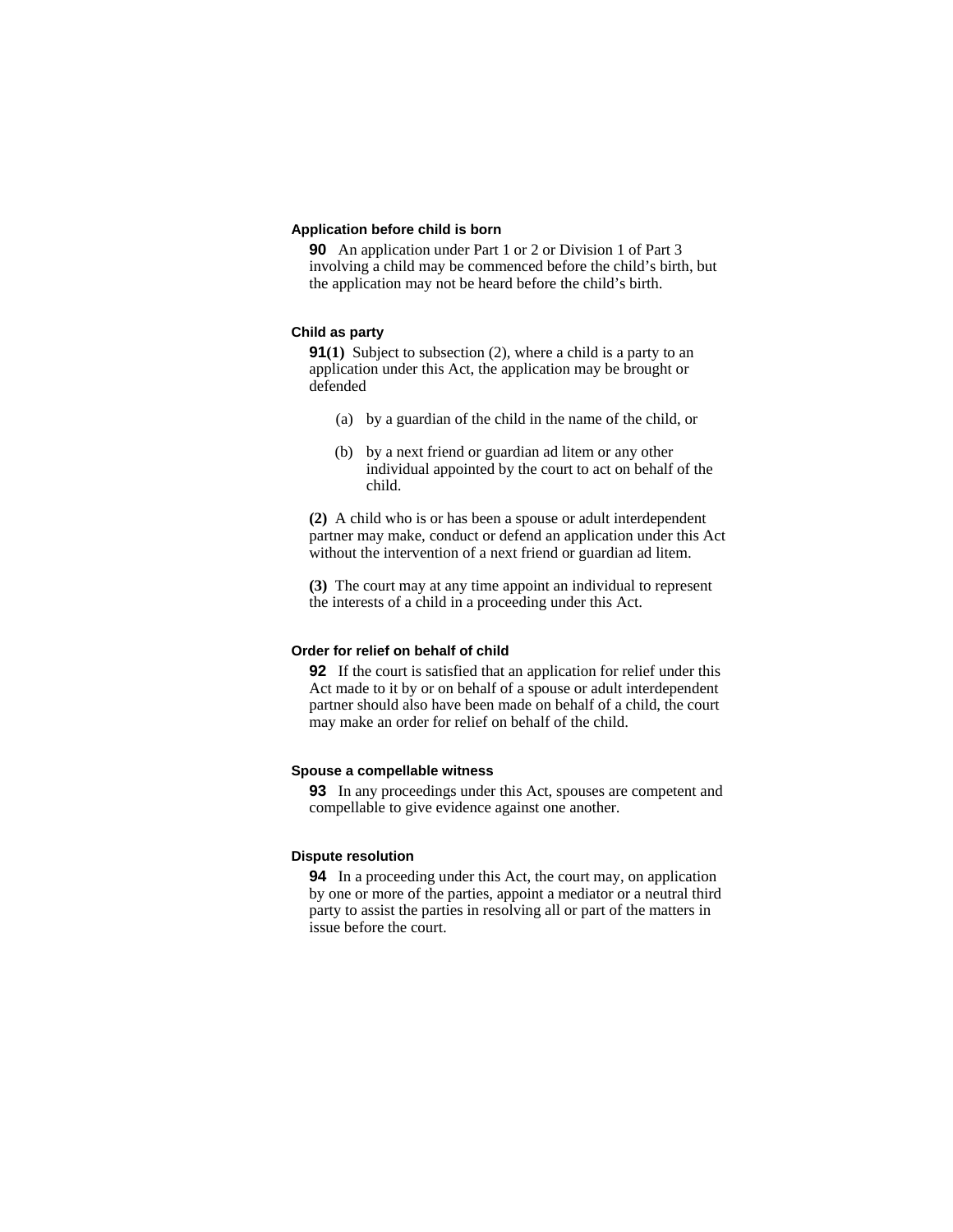## **Courses and programs**

**95** The court may in a proceeding under this Act require the parties to attend any course or program prescribed by the regulations.

## **Private hearing**

**96** The court may, in its discretion, order that any proceeding under this Act be heard in private.

#### **Publication and broadcast ban**

**97** The court may, in its discretion, prohibit the publication or broadcast of any report of a proceeding under this Act.

# **Part 5 Other Actions**

## **Loss of consortium through injury**

**98(1)** When a person has, either intentionally or by neglect of some duty existing independently of contract, inflicted physical harm on a married person and thereby deprived the spouse of that married person of the society and comfort of that married person, the person who inflicted the physical harm is liable in an action for damages by the spouse in respect of the deprivation.

**(2)** The right of a spouse to bring the action referred to in subsection (1) is in addition to, and independent of, any right of action that the married person has, or any action that the spouse in the name of the married person has, for injury inflicted on the married person.

#### **Breach of promise to marry**

**99(1)** Subject to subsection (2), the common law right to bring and maintain an action for breach of promise to marry is not affected by this Act.

**(2)** Only pecuniary damages are recoverable in an action for breach of promise to marry.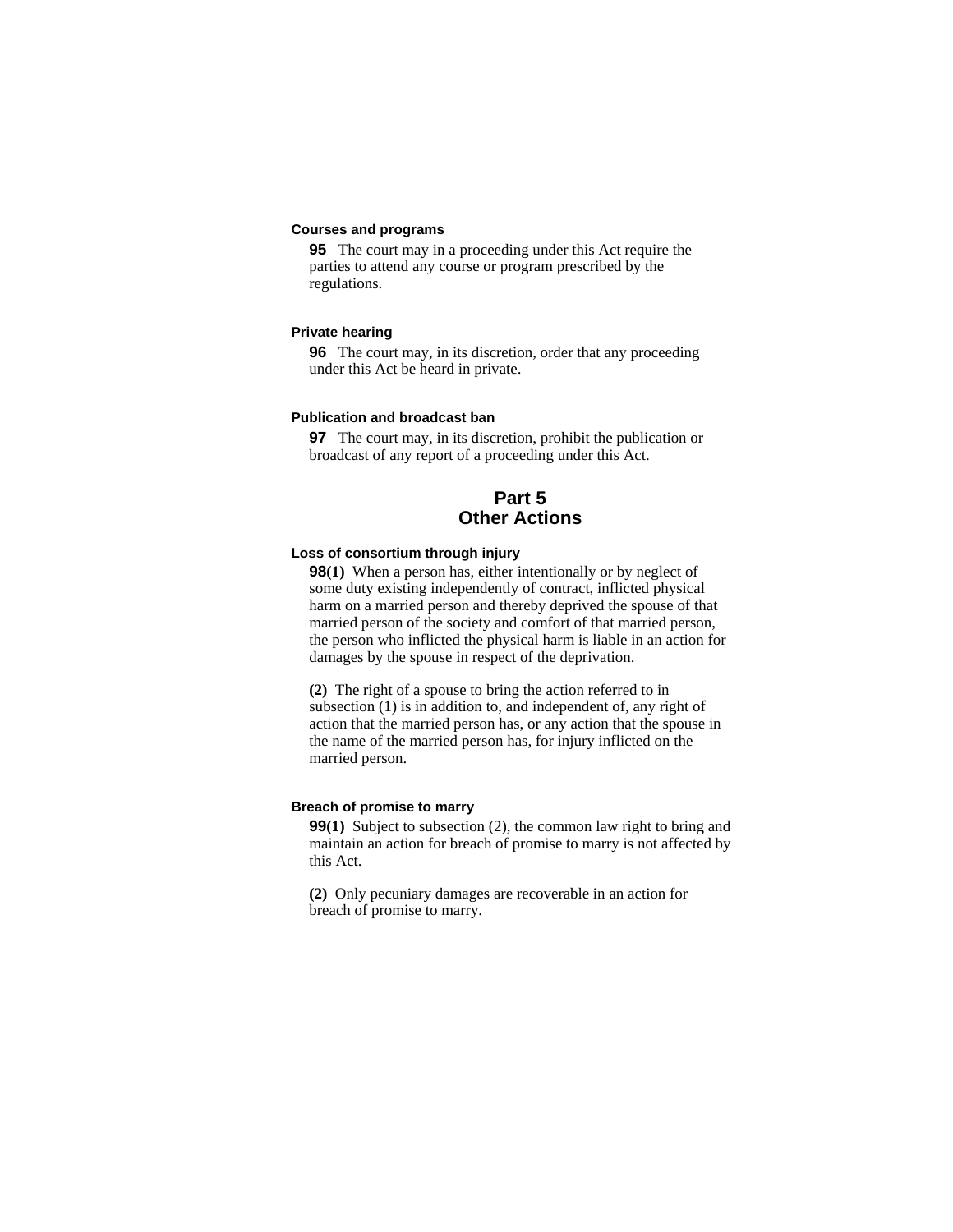## **Gifts in contemplation of marriage**

**100** If a person makes a gift to another person in contemplation of or conditional on their marriage to each other and the marriage fails to occur or is abandoned, the question of whether the failure or abandonment was the fault of the person making the gift shall not be considered in determining the right of that person to recover the gift.

## **Actions may not be brought or maintained**

**101(1)** An action may not be brought or maintained for

- (a) restitution of conjugal rights, or
- (b) jactitation of marriage.
- **(2)** An action may not be brought or maintained for damages for
	- (a) adultery, or
	- (b) loss of services of a spouse or child as a result of
		- (i) the enticement or harbouring of the spouse or child, or
		- (ii) the seduction of the child.

## **Unity of legal personality abolished**

**102(1)** Unless another enactment provides otherwise, a person has a legal personality that is independent, separate and distinct from that of the person's spouse.

**(2)** A married person shall be recognized as having legal capacity for all purposes and in all respects as if he or she were an unmarried person and, in particular, has the same right of action in tort against his or her spouse as if they were not married.

**(3)** Subsections (1) and (2) operate to make the same law apply, and apply equally, to married men and married women and to remove any difference in it resulting from any common law rule or doctrine.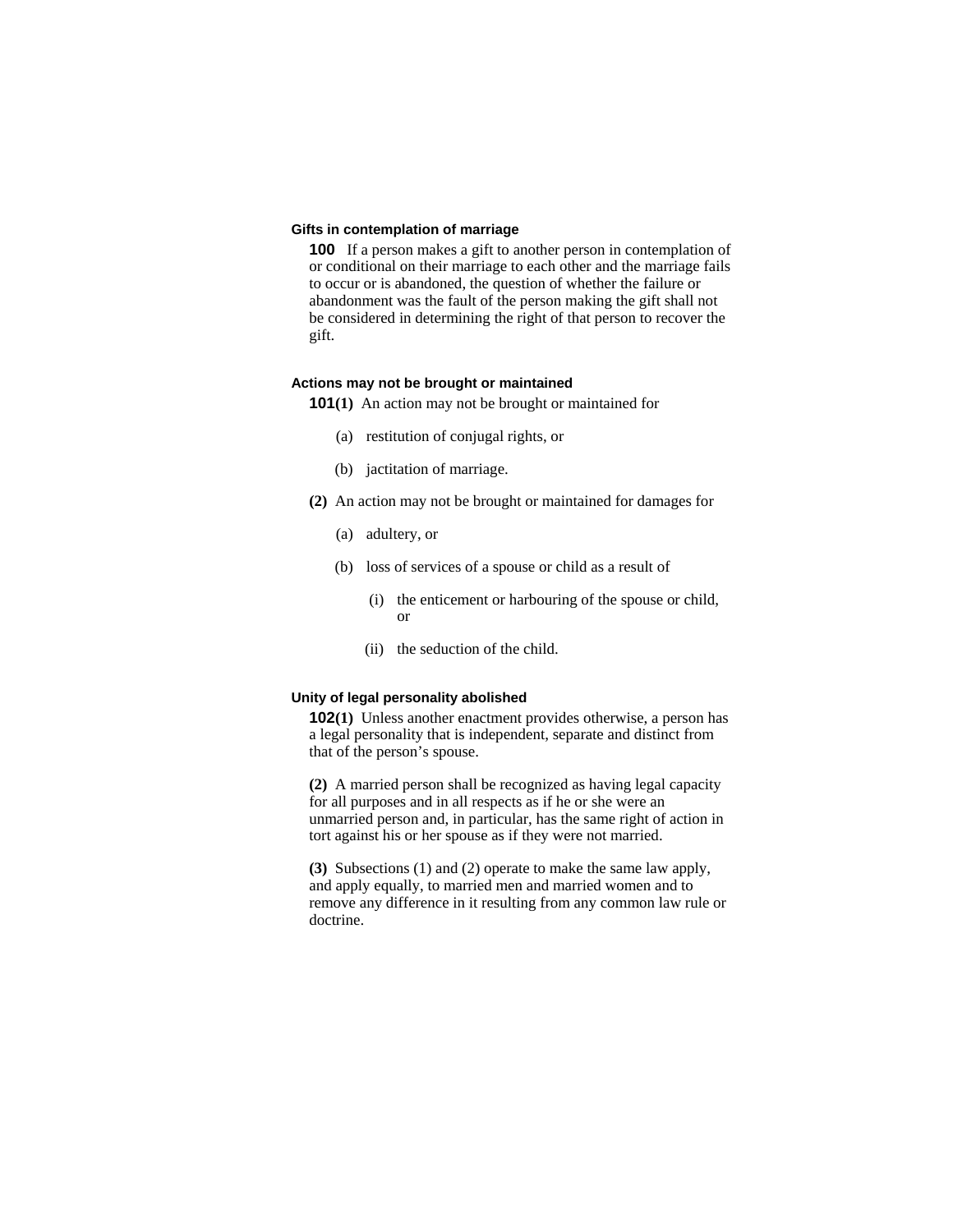## **Right to pledge credit abolished**

**103** A wife's common law right to pledge her husband's credit for necessaries after separation is abolished.

#### **Implied agency abolished**

**104** The common law presumption of implied agency of a wife to render her husband liable for necessaries supplied by a third party is abolished.

# **Part 6 Regulations**

#### **Regulations**

**105** The Lieutenant Governor in Council may make regulations

- (a) respecting the jurisdiction of the court or courts designated under section 3, including regulations respecting the proceedings that may be heard in each court if more than one court is designated under that section;
- (b) respecting the circumstances under which a lawyer is not required to present a statement to the court pursuant to section 4(2);
- (c) respecting the circumstances under which a declaration of parentage is not a declaration for all purposes of the law of Alberta;
- (d) respecting the circumstances in which the court may make a guardianship order pursuant to section 22(6);
- (e) designating persons or categories of persons for the purposes of section 38(1)(e)(iv);
- (f) respecting the report referred to in section 46;
- (g) respecting alternative methods of calculating child support for the purposes of section 52;
- (h) prescribing financial information to be provided under section 71;
- (i) respecting appeals under section 86;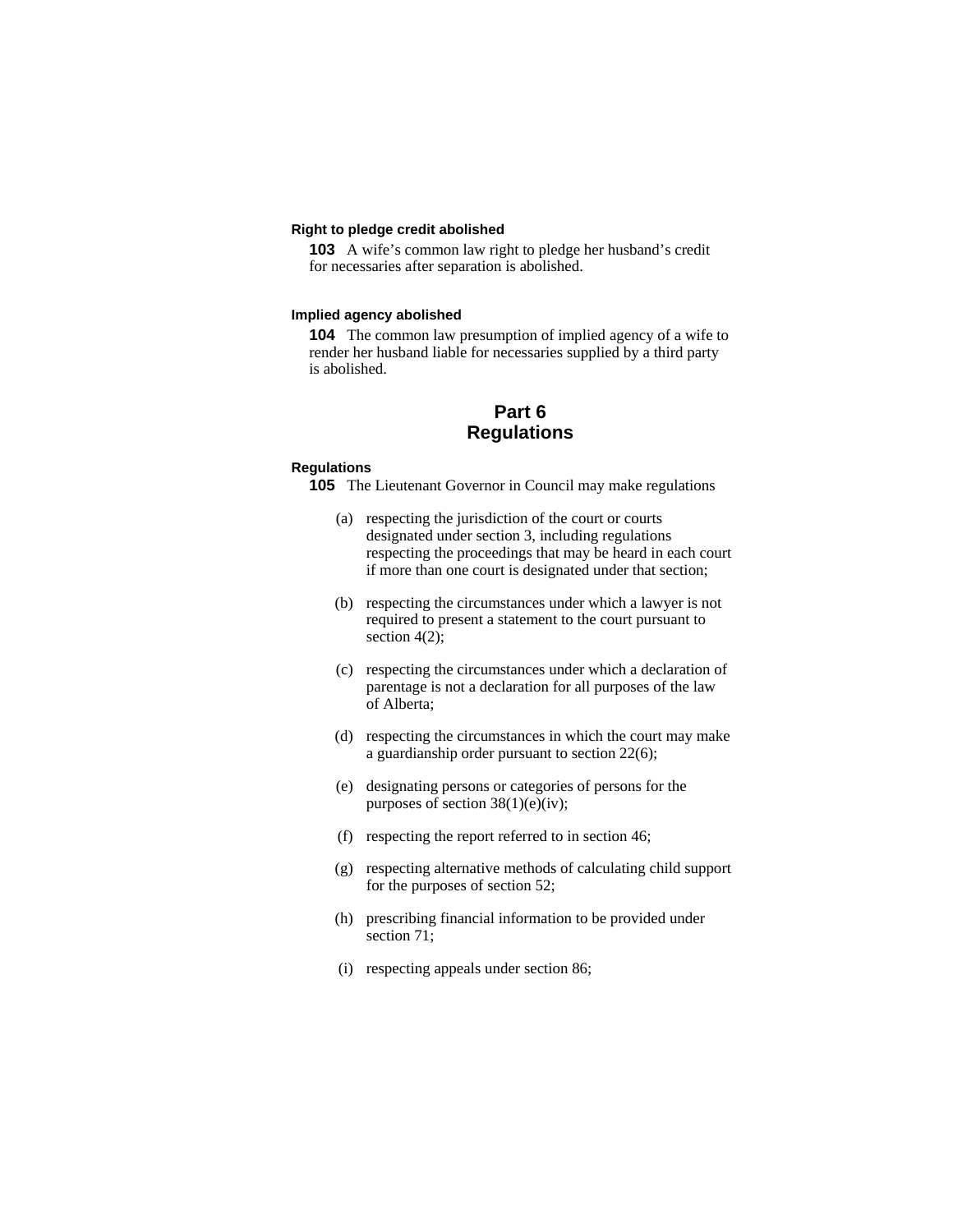- (j) respecting the courses and programs that a party must attend under section 95;
- (k) prescribing rules under which applications under this Act are to be made and heard and dealing generally with all matters of procedure under this Act;
- (l) respecting costs that may be awarded in respect of proceedings under this Act;
- (m) respecting the manner of serving notices of applications under this Act;
- (n) respecting the serving of copies of orders and other documents under this Act;
- (o) prescribing forms for the purposes of this Act and providing for their use;
- (p) defining any word or phrase that is not defined in this Act for the purposes of this Act or the regulations;
- (q) respecting any other matter or thing that the Lieutenant Governor in Council considers appropriate for the purposes of this Act.

# **Part 7 Transitional Provisions, Consequential Amendments, Repeals and Coming into Force**

#### **Transitional**

- **106(1)** In this section and section 107, "former Acts" means
	- (a) the *Domestic Relations Act*,
	- (b) the *Maintenance Order Act*,
	- (c) the *Parentage and Maintenance Act*, and
	- (d) Part 3 of the *Provincial Court Act*.

**(2)** In this section, "support" means support, maintenance or alimony payable for a person or a child of a person or both.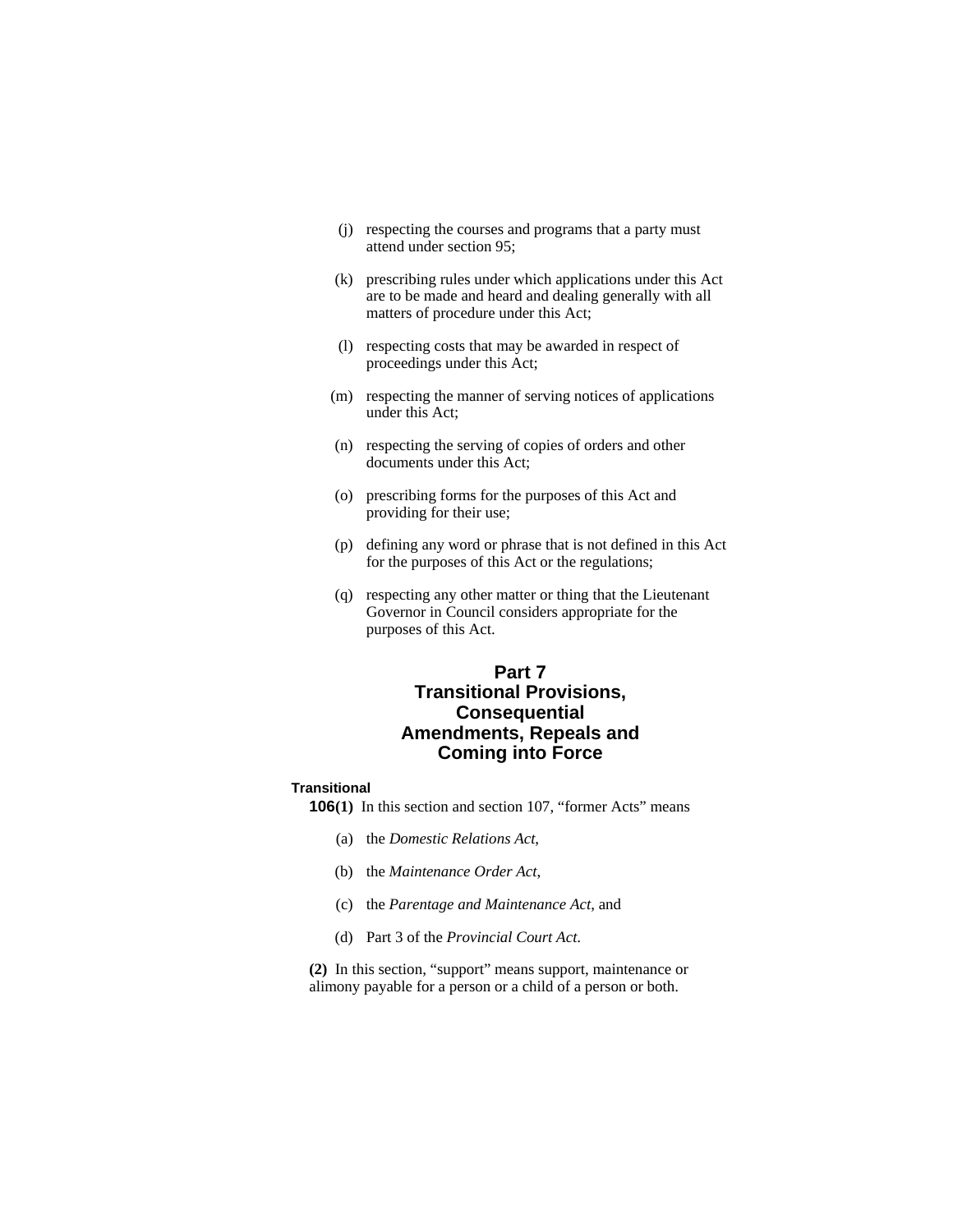**(3)** Despite the repeal of the former Acts, any proceedings commenced under a former Act that are not fully disposed of before the coming into force of this section shall be dealt with and disposed of under that former Act.

**(4)** Despite subsection (3),

- (a) an action for judicial separation commenced under Part 2 of the *Domestic Relations Act* that is not fully disposed of before the coming into force of this section shall be continued under this Act as if it were an application for a declaration of irreconcilability under section 80 of this Act;
- (b) a proceeding commenced under a former Act that is not fully disposed of before the coming into force of this section may, with the consent of the parties, be dealt with and disposed of under this Act.

**(5)** A declaration of parentage under the *Domestic Relations Act* continues in force according to its terms and may be enforced, varied or terminated as if the declaration of parentage were a declaration of parentage under this Act.

**(6)** A declaration of parentage under the *Parentage and Maintenance Act* continues in force according to its terms and may be enforced or set aside as if the declaration of parentage were a declaration of parentage under this Act.

**(7)** An access enforcement order under the *Domestic Relations Act* continues in force according to its terms and may be enforced, varied or terminated as if the order were an access enforcement order under this Act.

**(8)** An order respecting the custody of or access to a child made under section 58 or 59 of the *Domestic Relations Act* or section 18 of the *Provincial Court Act* continues in force and, subject to a written agreement of the parties or an order of the court, is deemed to be a parenting order and, unless a contrary intention appears in the order, the powers, responsibilities and entitlements of guardianship are allocated among the guardians as follows:

(a) in the case of an order under which one guardian has sole custody of the child (in this section referred to as the "custodial guardian"),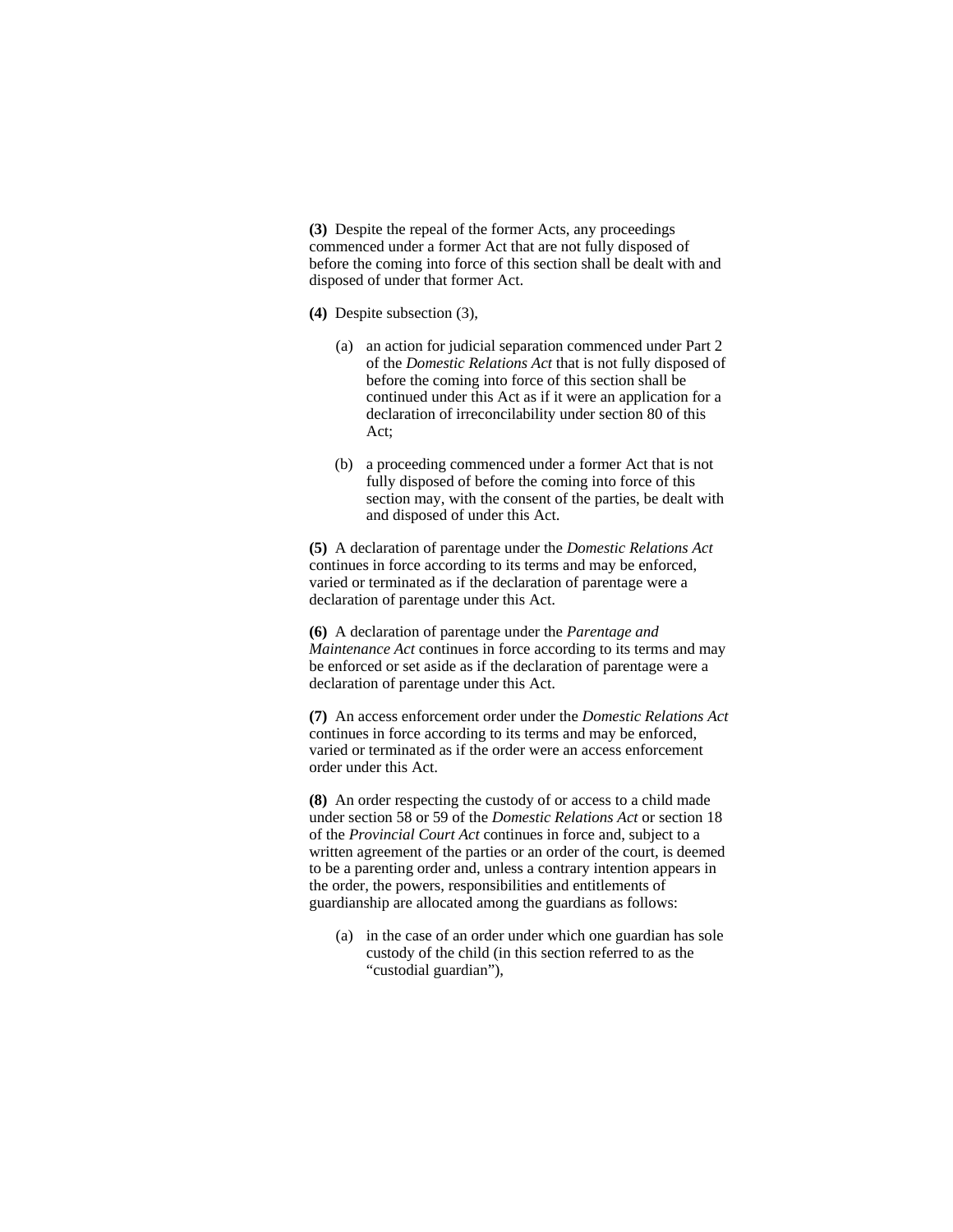- (i) the custodial guardian has the powers, responsibilities and entitlements of guardianship described in section  $20(4)$  and  $(5)(a)$  to  $(n)$ , and
- (ii) each non-custodial guardian or guardian with access
	- (A) has the powers and responsibilities of guardianship described in section 20(5)(a), (b) and  $(k)$ ,
	- (B) may discipline or control the child as is reasonable when the child is in the care of the guardian,
	- (C) is entitled to request and receive information about any significant matter that arises in connection with the exercise of the custodial guardian's exercise of the powers and responsibilities described in section 20(5)(c) to (n),
	- (D) may make urgent or emergency medical decisions for the child if the custodial guardian is not available at the time the decision has to be made,
	- (E) is entitled to reasonable contact with the child or such other contact as is specified in the order, and
	- (F) with the consent of the custodial guardian, may exercise any of the powers, responsibilities and entitlements allocated to the custodial guardian;
- (b) in the case of an order under which the guardians have joint or shared custody of the child,
	- (i) each guardian has the powers, responsibilities and entitlements of guardianship described in section  $20(4)$  and  $(5)(a)$ , (b) and (d) to (n), and
	- (ii) the guardian with whom the child is living has the power to make the day to day decisions affecting the child, including having the day to day care and control of the child and supervising the child's daily activities.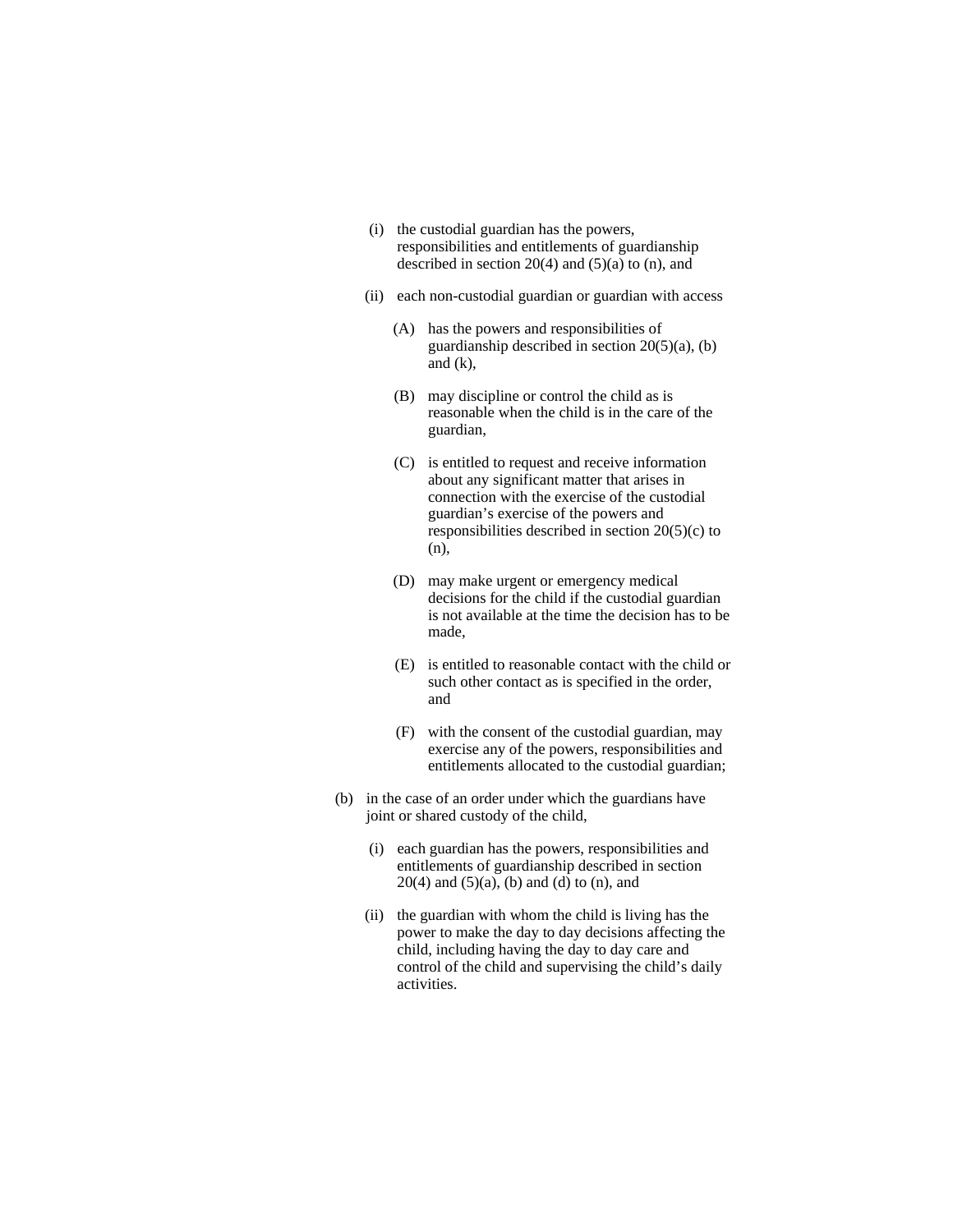**(9)** An order respecting the access to a child under section 19 of the *Provincial Court Act* continues in force according to its terms and may be enforced, varied, suspended or terminated as if the order were a parenting order or contact order, as the case may be.

**(10)** An order respecting

- (a) the support of a child, spouse or adult interdependent partner under the *Domestic Relations Act*,
- (b) the support of a child under the *Parentage and Maintenance Act*, or
- (c) the support of a child, spouse or other person under the *Maintenance Order Act*

continues in force according to its terms and may be enforced, varied, suspended or terminated as if the order were a support order under this Act.

**(11)** An agreement made under section 6 of the *Parentage and Maintenance Act* continues in force according to its terms and may be enforced, varied, suspended or terminated as if the agreement were made under this Act.

**(12)** A person who is a guardian under the *Domestic Relations Act* immediately before the coming into force of this section is deemed to be a guardian under Part 2 of this Act.

#### **Transitional regulations**

**107(1)** The Lieutenant Governor in Council may make regulations

- (a) respecting the transition to this Act of anything under the former Acts, including the interpretation of any transitional provision in this Act;
- (b) to remedy any confusion, difficulty, inconsistency or impossibility resulting from the transition to this Act from the former Acts.

**(2)** A regulation made under subsection (1) may be made retroactive to the extent set out in the regulation.

**(3)** A regulation made under subsection (1) is repealed on the earliest of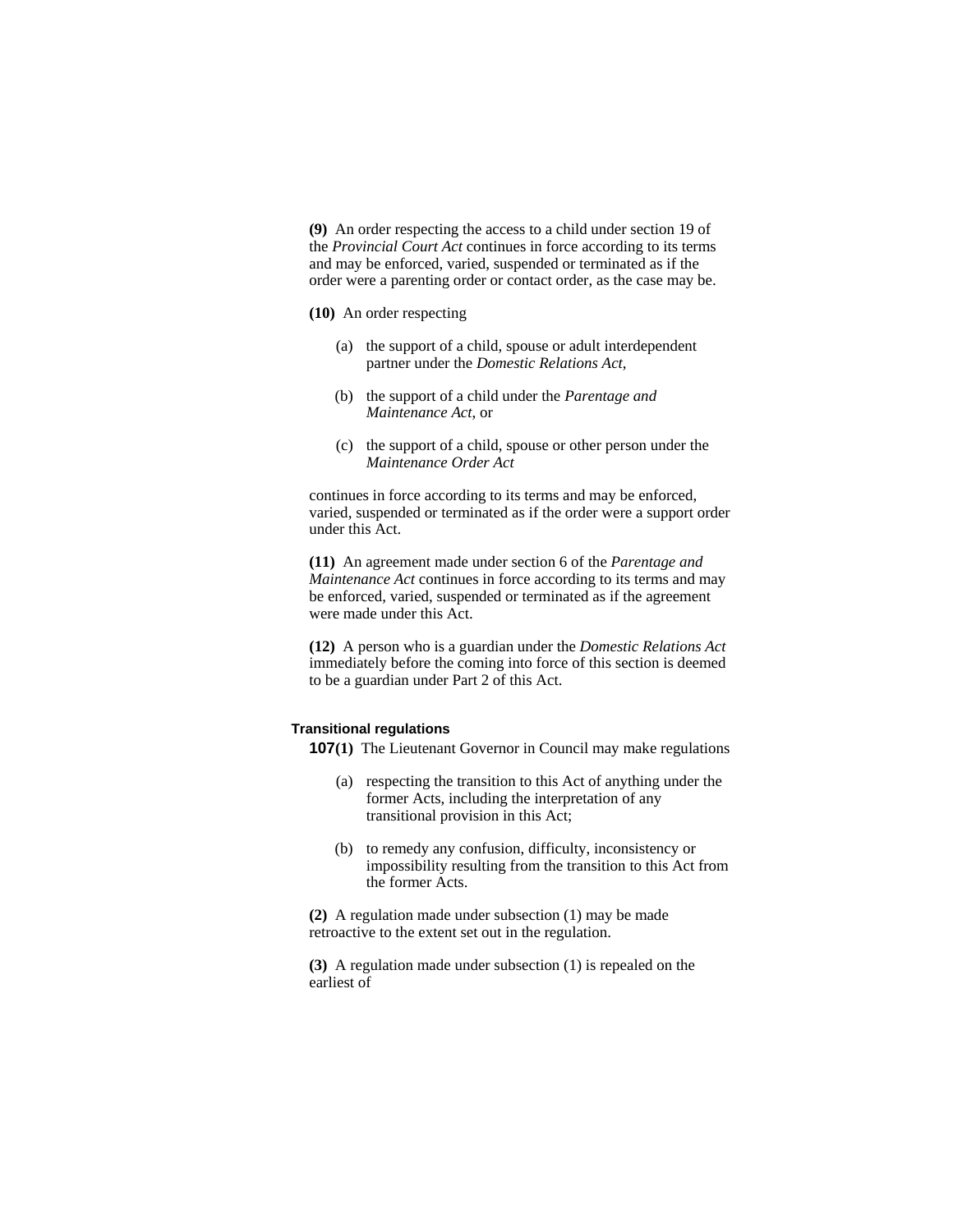- (a) the coming into force of an amendment that adds the subject-matter of the regulation to this Act,
- (b) the coming into force of a regulation that repeals the regulation made under subsection (1), and
- (c) 2 years after the regulation comes into force.

**(4)** The repeal of a regulation under subsection (3)(b) or (c) does not affect anything done, incurred or acquired under the authority of the regulation before the repeal of the regulation.

## **Amends RSA 2000 cA-2**

**108 The** *Administration of Estates Act* **is amended in section 1(e)(iv) by striking out** "person or estate, or both," **and substituting** "estate".

# **Amends RSA 2000 cC-12**

- **109(1) The** *Child Welfare Act* **is amended by this section.**
- **(2) Section 1 is amended** 
	- **(a) in subsection (1)(l)(i) by striking out** "Part 7 of the *Domestic Relations Act*" **and substituting** "Part 2 of the *Family Law Act*";
	- **(b) in subsection (4) by striking out** "*Domestic Relations Act*" **and substituting** "*Family Law Act*".

**(3) Section 57(1) and (2) are amended by striking out** "Part 7 of the *Domestic Relations Act*" **and substituting** "Part 2 of the *Family Law Act*".

## **Amends RSA 2000 cC-15**

**110(1) The** *Civil Enforcement Act* **is amended by this section.**

**(2) Section 81(1)(j) is amended by striking out** "alimony or maintenance" **and substituting** "support, maintenance or alimony".

**(3) Section 93(c) is amended by adding** "support," **before**  "maintenance".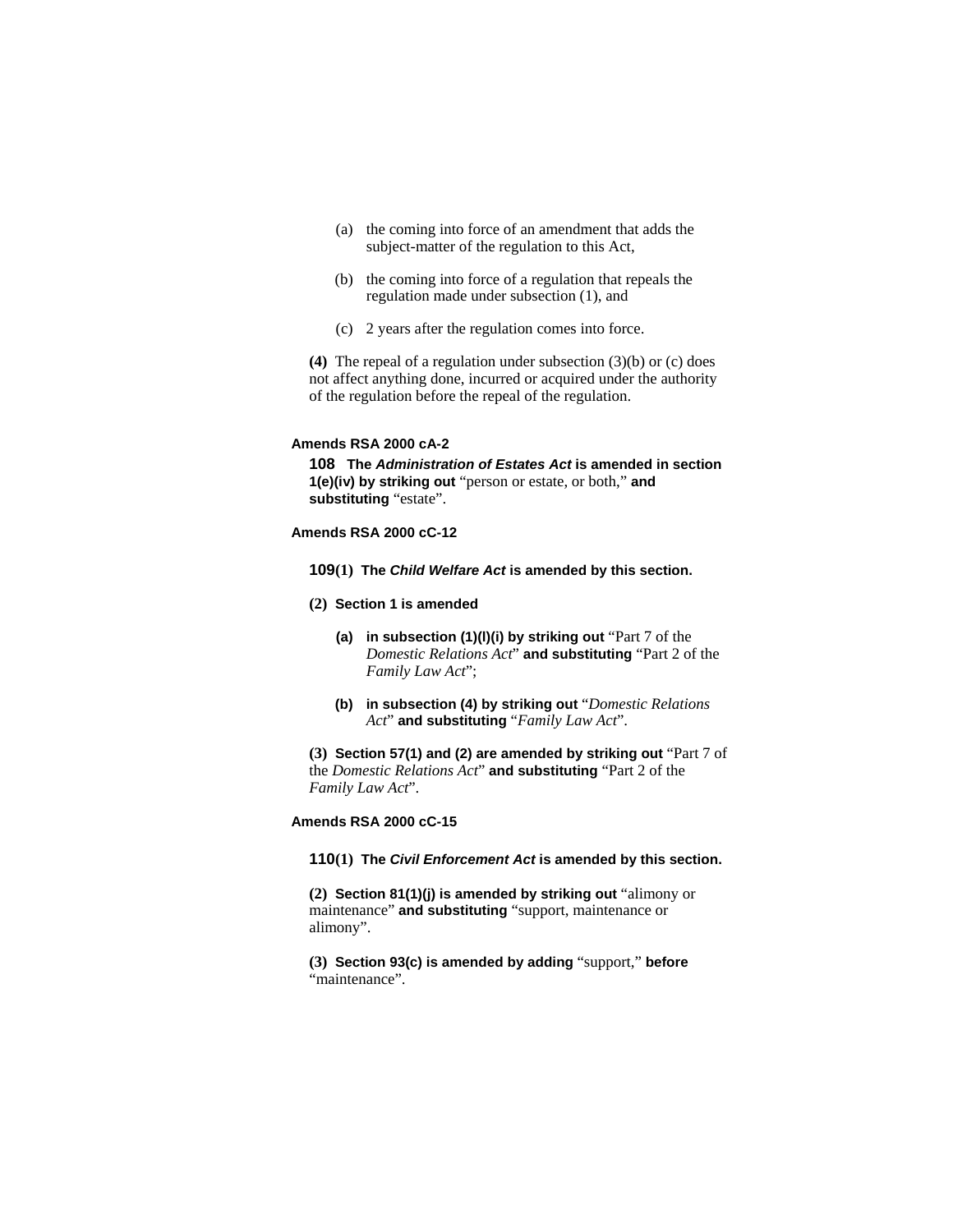## **Amends RSA 2000 cD-6**

**111(1) The** *Debtors' Assistance Act* **is amended by this section.**

**(2) Section 4(e) and (f) are amended by adding** "support," **before** "maintenance" **wherever it occurs**. **(3) Section 6(1) is amended by striking out** "alimony or maintenance" **and substituting** "support, maintenance or alimony".

## **Amends RSA 2000 cD-15**

## **112 The** *Dower Act* **is amended by repealing section 22 and substituting the following:**

#### **Order dispensing with consent**

**22** In a case where the deceased person while alive could have made an application for an order dispensing with the consent of the spouse to a disposition, the executor or administrator of the estate of the deceased married person may apply to the Court by notice of motion for an order dispensing with the consent of the surviving spouse to a disposition.

#### **Amends RSA 2000 cM-1**

## **113(1) The** *Maintenance Enforcement Act* **is amended by this section.**

#### **(2) The following is added after section 36:**

#### **Change in care and control**

**36.1(1)** Where a maintenance order provides that a payment for the support of a child shall be made to any person who assumes the care and control of the child notwithstanding that the person is not a party to the order, a person who assumes the care and control of the child shall, within 30 days of assuming the care and control of the child, notify the Director by registered mail of the change in care and control.

**(2)** The Director is not responsible for the repayment of any money disbursed by the Director after a change in the care and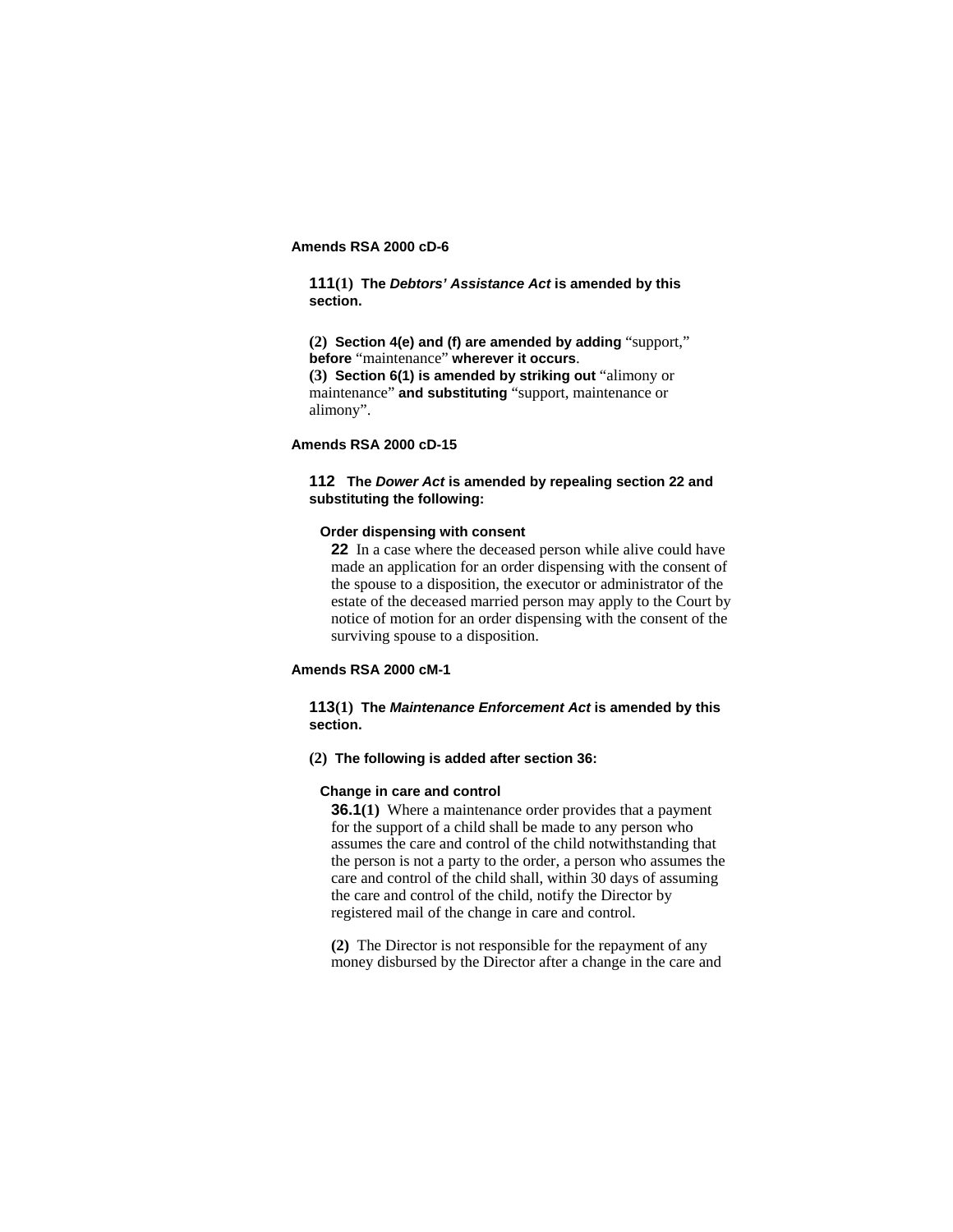control of a child of which the Director has not been notified under subsection (1).

## **(3) Section 46 is repealed.**

#### **Amends RSA 2000 cM-8**

**114(1) The** *Matrimonial Property Act* **is amended by this section.**

## **(2) Section 5(1) is amended**

- **(a) by adding the following after clause (b):** 
	- (b.1) if one or both of the spouses have obtained a declaration of irreconcilability under the *Family Law Act*,

## **(b) by repealing clause (c) and substituting the following:**

(c) if the Court is satisfied that the spouses have been living separate and apart for a continuous period of at least one year immediately prior to the commencement of the application,

**(3) Section 6(1)(a) is amended by striking out** "or judgment of judicial separation" **and substituting** ", a judgment of judicial separation or a declaration of irreconcilability under the *Family Law Act*".

**(4) Section 7(3)(c) is amended by striking out** "or a judgment of judicial separation" **and substituting** ", a judgment of judicial separation or a declaration of irreconcilability under the *Family Law Act*".

**(5) Section 20(d) is amended by adding** "support or" **before**  "maintenance".

**(6) Section 30(1)(c) is amended by striking out** "*Domestic Relations Act*" **and substituting** "*Family Law Act*".

# **Amends RSA 2000 cP-31**

**115(1) The** *Provincial Court Act* **is amended by this section.**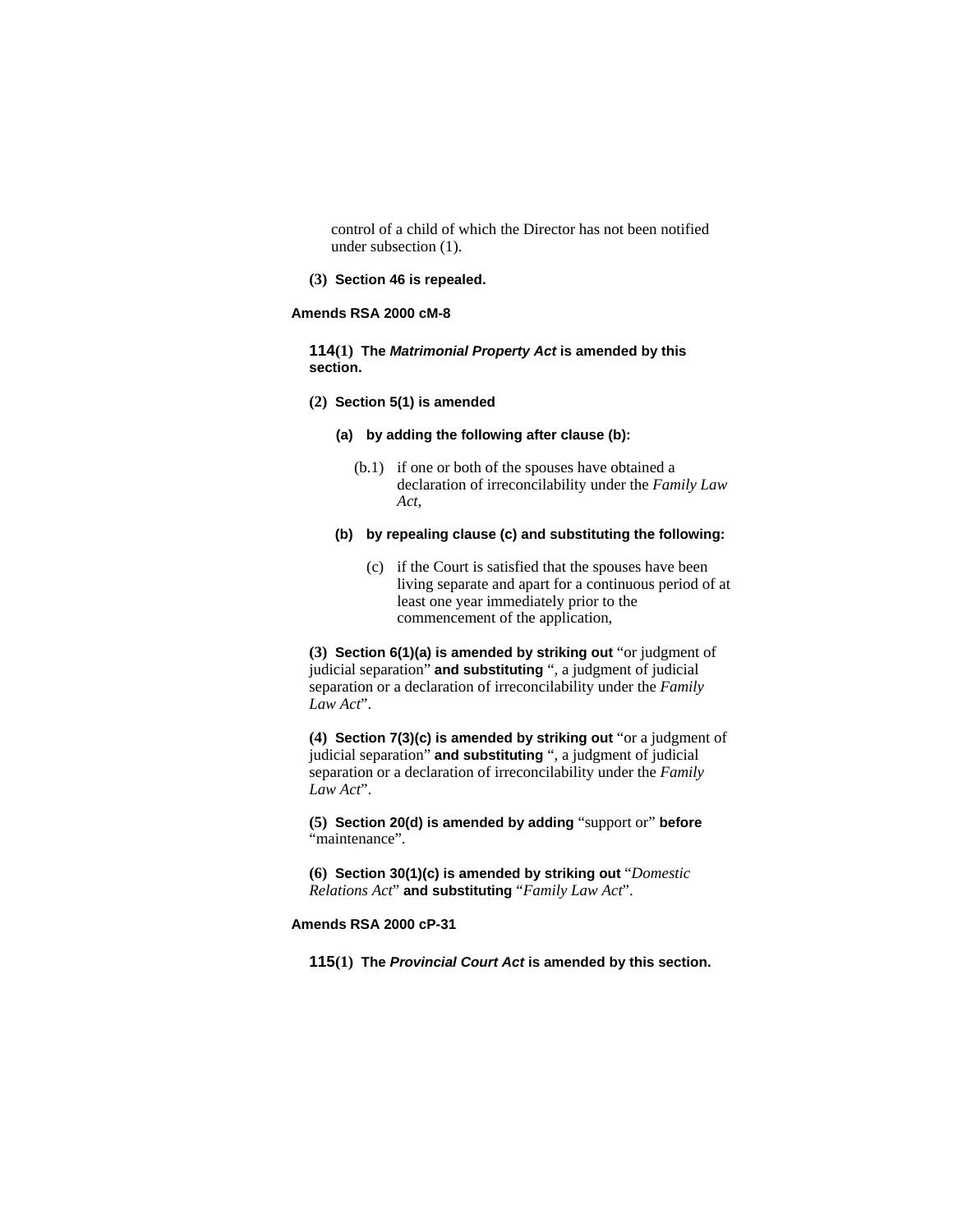**(2) Section 9.8(1) is amended by striking out** "3 or".

**(3) Part 3 is repealed.**

#### **Amends RSA 2000 cP-44**

**116(1) The** *Public Trustee Act* **is amended by this section.**

**(2) Section 7(1)(a)(ii) and (b)(i) are amended by striking out**  "lawful custody of" **and substituting** "authority to make significant decisions affecting".

## **Amends RSA 2000 cT-8**

**117 The** *Trustee Act* **is amended in section 34(1)(a) by striking out** "custody or control of" **and substituting** "authority to make significant decisions affecting".

## **Amends RSA 2000 cV-4**

**118 The** *Vital Statistics Act* **is amended in section 30(2)(a) by striking out** "the *Parentage and Maintenance Act*" **and substituting** "Part 1 of the *Family Law Act*".

## **Amends RSA 2000 cW-15**

**119 The** *Workers' Compensation Act* **is amended in section 49(b) by adding** "support or" **before** "maintenance".

#### **Repeals**

**120 The following Acts are repealed:**

- **(a)** *Domestic Relations Act*;
- **(b)** *Domestic Relations Amendment Act*, RSA 2000 c11(Supp);
- **(c)** *Maintenance Order Act*;
- **(d)** *Parentage and Maintenance Act*.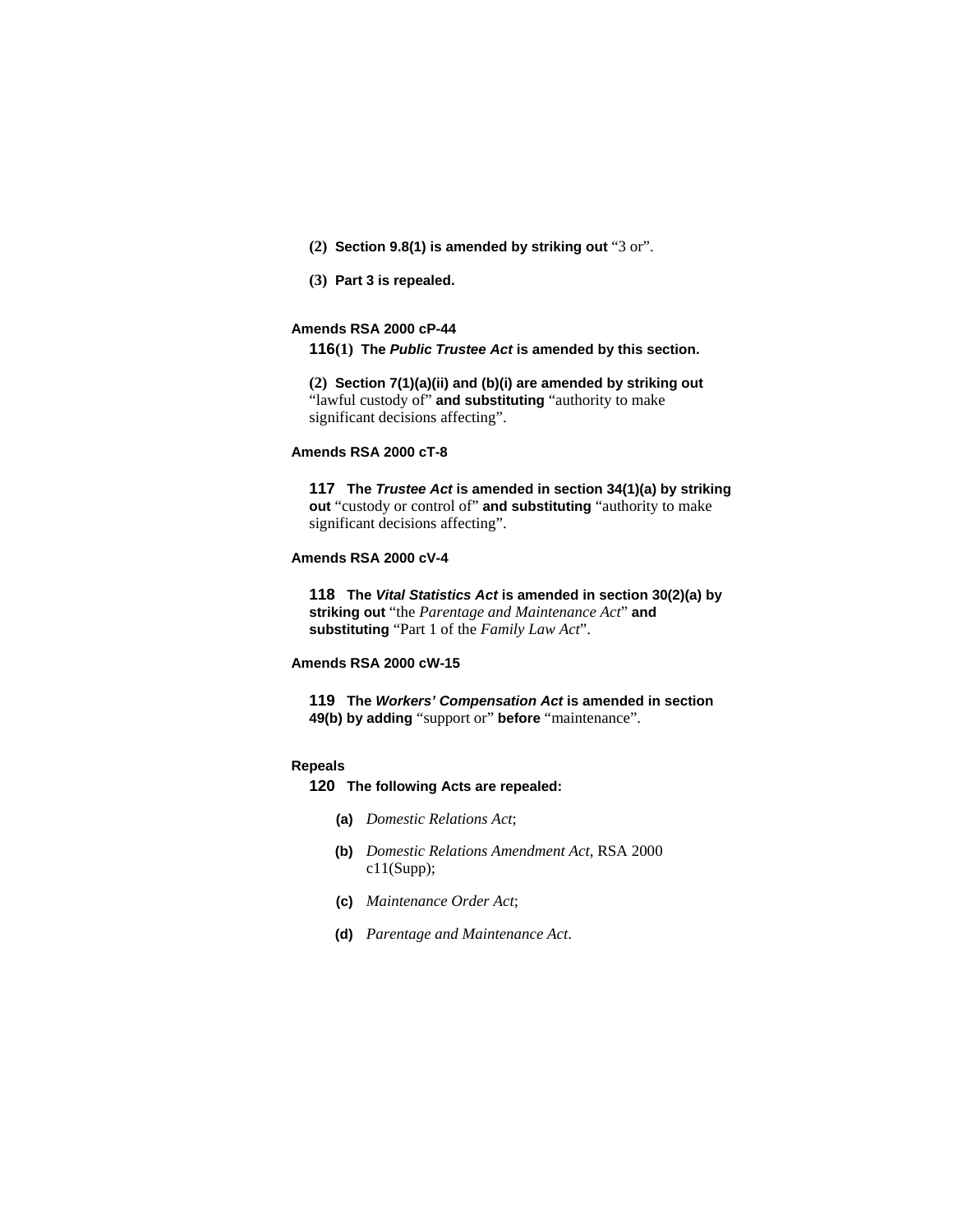## **Coming into force**

**121** This Act comes into force on Proclamation.

## **Explanatory Notes**

**108** Amends chapter A-2 of the Revised Statutes of Alberta 2000. Section 1(e)(iv) presently reads:

- *1 In this Act,*
- *(e) "grant" means* 
	- *(iv) a grant of letters of guardianship of the person or estate, or both, of a minor,*

 *issued by a district court before July 12, 1967 or by the Surrogate Court or Court of Queen's Bench;* 

**109**(1) Amends chapter C-12 of the Revised Statutes of Alberta 2000.

- (2) Section 1 presently reads in part:
	- *1(1) In this Act,* 
		- *(l) "guardian" means* 
			- *(i) a person who is or is appointed a guardian of the child under Part 7 of the Domestic Relations Act, or*
			- *(ii) a person who is a guardian of the child under an agreement or order made pursuant to this Act;*

*(4) Subject to this Act, a person who is a guardian of a child under an agreement or order made under this Act is a guardian under the Domestic Relations Act.* 

(3) Section 57(1) and (2) presently read: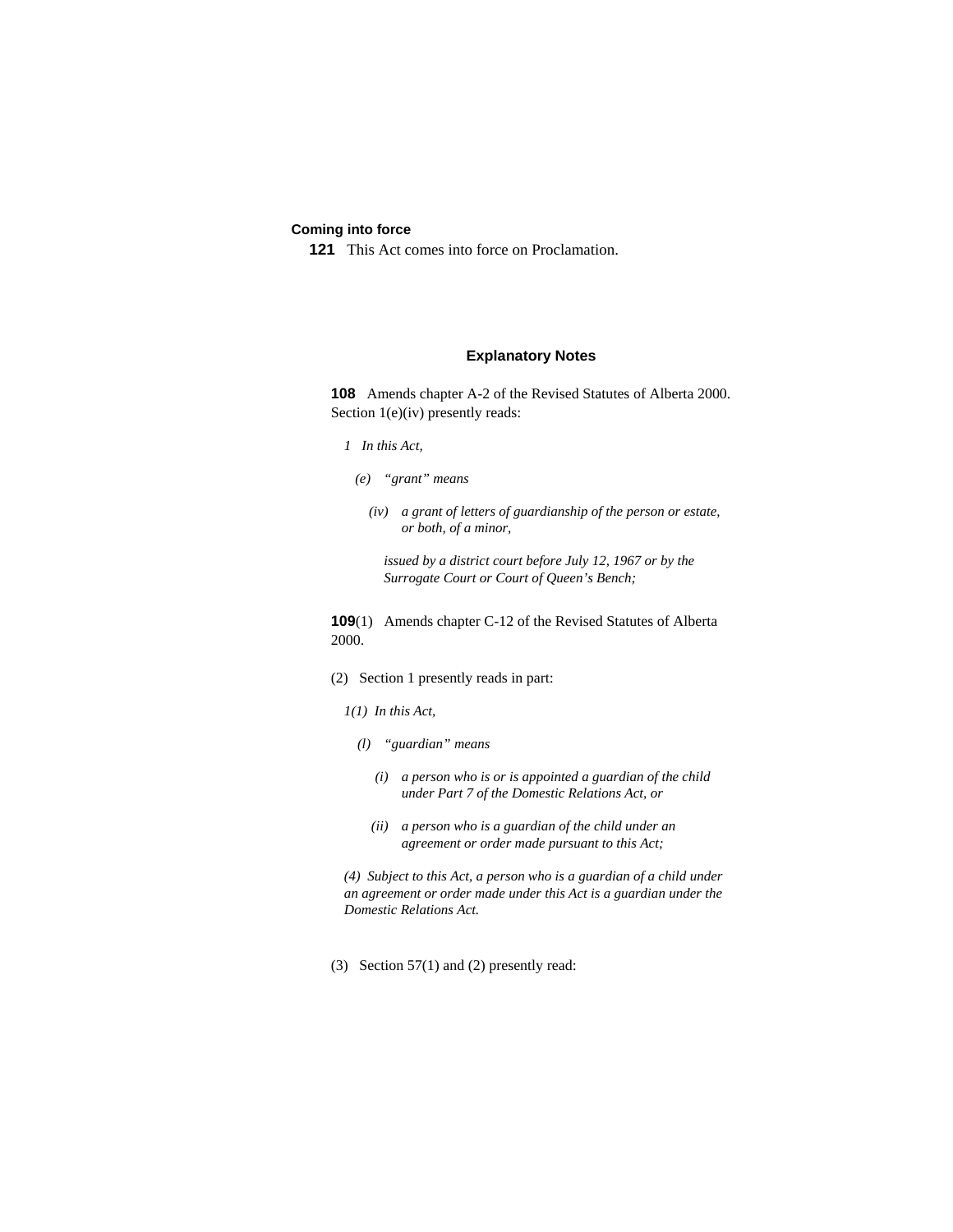*57(1) Notwithstanding Part 7 of the Domestic Relations Act, for all purposes when a private guardianship order is made the applicant is a guardian of the child.* 

*(2) Notwithstanding Part 7 of the Domestic Relations Act, if the Court makes a private guardianship order, it may make a further order terminating the guardianship of any other guardian of the child if* 

- *(a) the Court is satisfied that the other guardian of the child consents to the termination, or*
- *(b) for reasons that appear to it to be sufficient, the Court considers it necessary or desirable to do so.*

**110**(1) Amends chapter C-15 of the Revised Statutes of Alberta 2000.

(2) Section  $81(1)(j)$  presently reads:

*81(1) For the purposes of garnishing an enforcement debtor's employment earnings from the enforcement debtor's employer, the following applies:* 

- *(j) the portion of an enforcement debtor's employment earnings that is exempt from garnishment and the portion that is attached by a garnishee summons issued in respect of a judgment for the payment of alimony or maintenance must be determined in accordance with the Maintenance Enforcement Act;*
- (3) Section 93(c) presently reads:

*93 The exemptions set out in this Part do not apply to the following:* 

 *(c) to writ proceedings on a judgment for the payment of maintenance or alimony;* 

**111**(1) Amends chapter D-6 of the Revised Statutes of Alberta 2000.

(2) Section 4(e) and (f) presently read: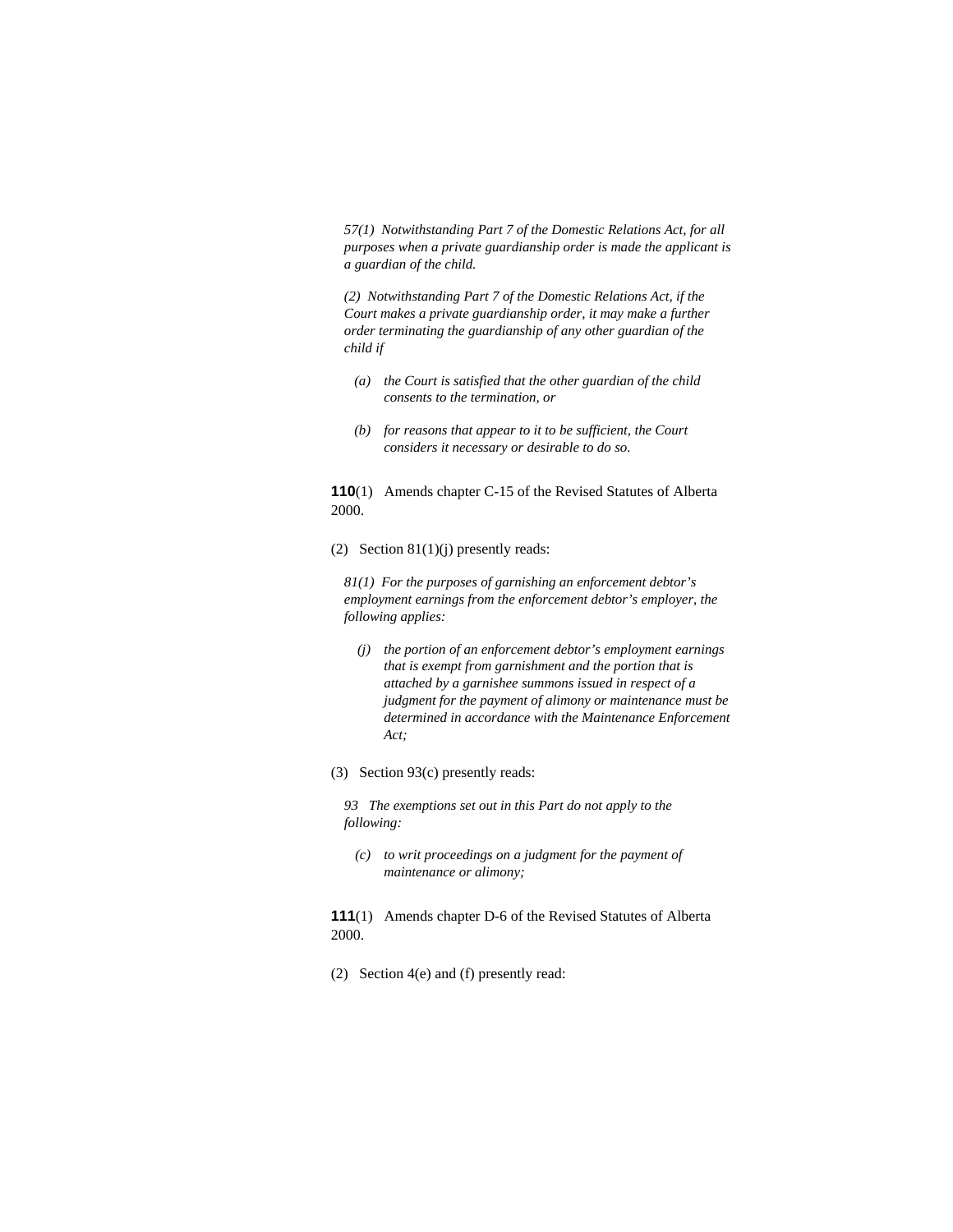- *4 The Board has the following powers, duties and functions:*
- *(e) to assist the parties to a proceeding in which maintenance or alimony is an issue in settling the amount of maintenance or alimony to be paid;*
- *(f) to provide a court, on its request, with a report as to the finances of the parties to a proceeding in which maintenance or alimony is an issue;*
- (3) Section 6(1) presently reads:

*6(1) If an application for an order, the variation of an order or the enforcement of an order directing the payment of alimony or maintenance is made under any other Act, the court to which the application is made may request the Board to inquire into the finances of the parties to the application and report its findings to the court.* 

**112** Amends chapter D-15 of the Revised Statutes of Alberta 2000. Section 22 presently reads:

*22(1) When at the time of the death of a married person the spouse of the married person is living apart from the married person under circumstances that would disentitle the spouse to alimony, no life estate vests in the spouse and the spouse takes no benefit under this Act.* 

*(2) In the case referred to in subsection (1) or in a case where the deceased person while alive could have made an application for an order dispensing with the consent of the spouse to a disposition, the executor or administrator of the estate of the deceased married person may apply to the Court by notice of motion for an order dispensing with the consent of the surviving spouse to a disposition.* 

**113**(1) Amends chapter M-1 of the Revised Statutes of Alberta 2000.

(2) Change in care and control.

(3) Section 46 presently reads: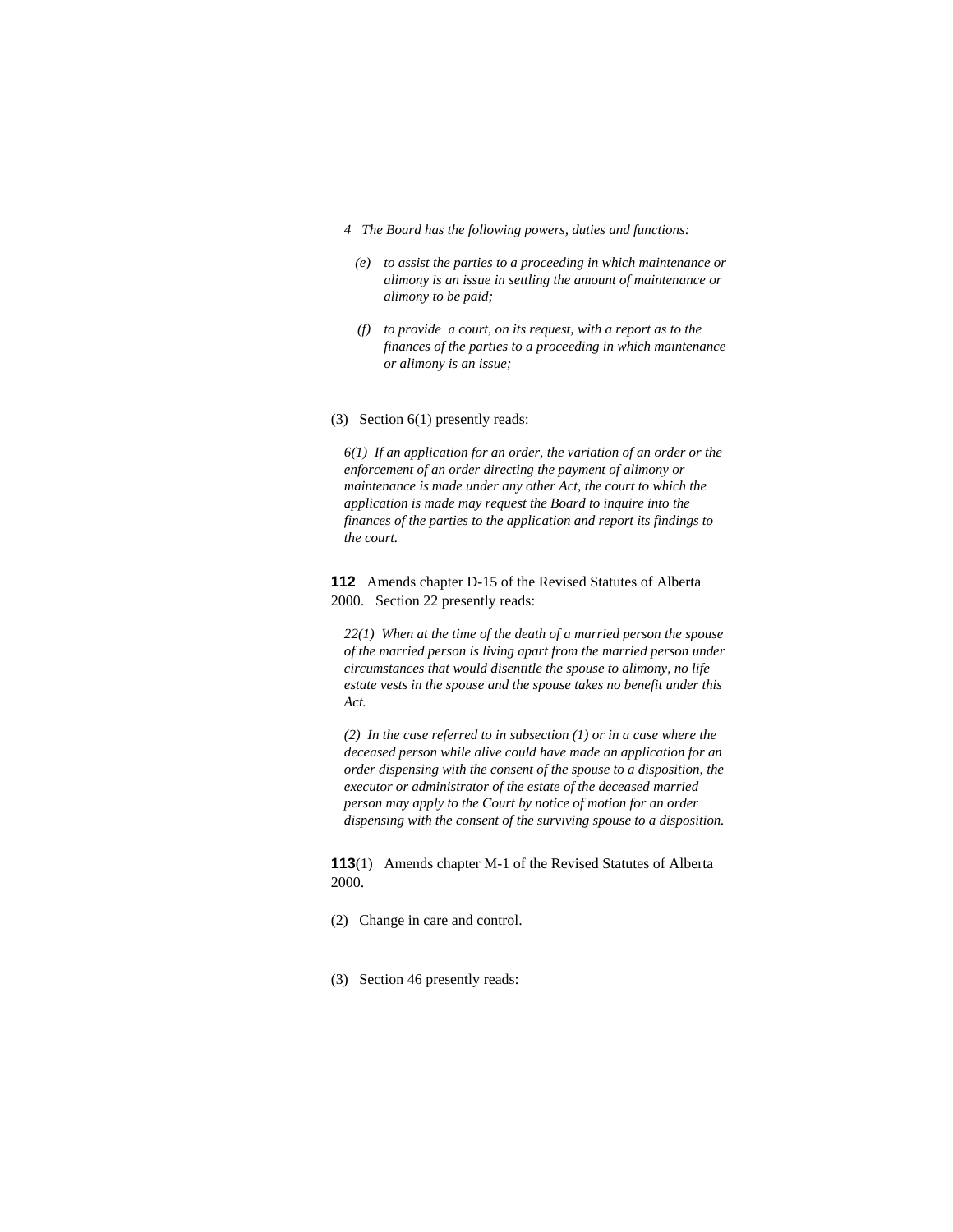*46 The Domestic Relations Act is amended by repealing sections 31 to 41.* 

## **114**(1) Amends chapter M-8 of the Revised Statutes of Alberta 2000.

- (2) Section 5(1)(c) presently reads:
	- *5(1) A matrimonial property order may only be made*
	- *(c) if the Court is satisfied that the spouses have been living separate and apart* 
		- *(i) for a continuous period of at least one year immediately prior to the commencement of an application, or*
		- *(ii) for a period of less than one year immediately prior to the commencement of an application if, in the opinion of the Court, there is no possibility of the reconciliation of the spouses,*
- (3) Section  $6(1)(a)$  presently reads:

*6(1) An application for a matrimonial property order to which section 5(1)(a) or (b) applies* 

- *(a) may, notwithstanding subsection (2), be commenced at or after the date proceedings are commenced for a decree of divorce, a declaration of nullity or judgment of judicial separation, but*
- (4) Section 7(3)(c) presently reads:

*(3) The Court shall, after taking the matters in section 8 into consideration, distribute the following in a manner that it considers just and equitable:* 

- *(c) property acquired by a spouse after a decree nisi of divorce, a declaration of nullity of marriage or a judgment of judicial separation is made in respect of the spouses;*
- (5) Section 20(d) presently reads: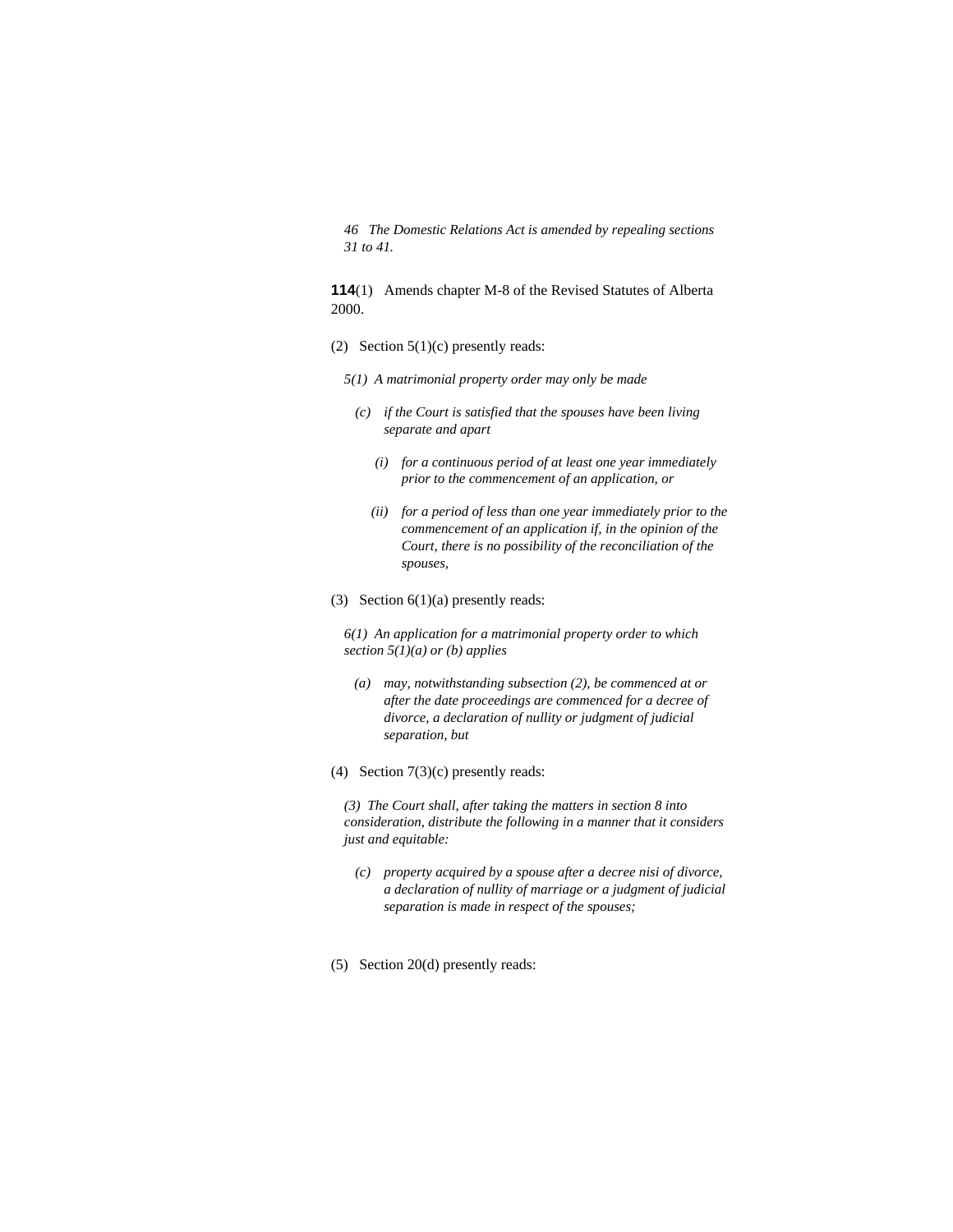*20 In exercising its powers under this Part, the Court shall have regard to* 

- *(d) any order made by a court with respect to the property or the maintenance of one or both of the spouses.*
- (6) Section  $30(1)(c)$  presently reads:
	- *30(1) An application under this Part*
	- *(c) may be made as an application in an action or proceeding between the spouses under the Domestic Relations Act or Part 1 of this Act.*

**115**(1) Amends chapter P-31 of the Revised Statutes of Alberta 2000.

(2) Section 9.8(1) presently reads:

*9.8(1) The Court may at any time in any proceeding before the Court and on any conditions that the Court considers proper award costs in respect of any matters coming under Part 3 or 4.* 

(3) Repeal of Part 3, which deals with family matters.

**116**(1) Amends chapter P-44 of the Revised Statutes of Alberta 2000.

(2) Section  $7(1)(a)$  and (b) presently read:

*7(1) When a minor is entitled to share in the estate of an intestate and the share has been paid or is to be paid to the Public Trustee as guardian of the estate of the minor or for the benefit of the minor, or when property is held or is to be held by the Public Trustee as trustee for a minor and the property is not subject to the terms of a will, trust deed or other instrument governing the trust,* 

- *(a) if the share or property of the minor exceeds \$75 000 in value, the Public Trustee may* 
	- *(i) apply the income from the share or property for or toward the maintenance or education of the minor, and*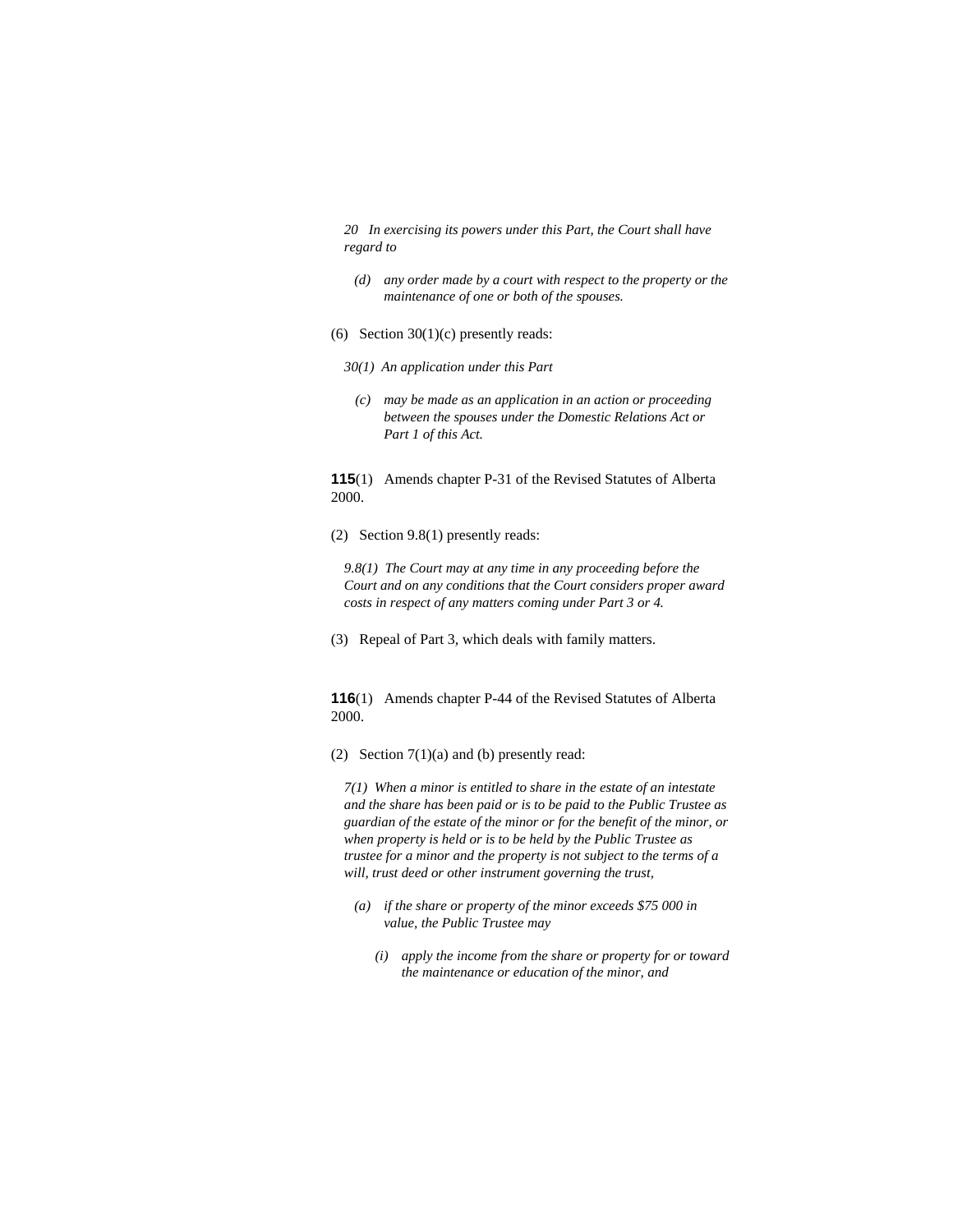- *(ii) from time to time apply to the Court of Queen's Bench on summary application for an order authorizing the Public Trustee to expend, or to advance to a person having lawful custody of the minor, so much of the share or property for or toward the maintenance or education of the minor as the Court considers proper;*
- *(b) if the share or property of the minor does not exceed \$75 000 in value but is greater than \$4000 in value, the Public Trustee may* 
	- *(i) from time to time expend, or advance to a person who has lawful custody of the minor, any sum the Public Trustee considers necessary for or toward the maintenance or education of the minor, and*
	- *(ii) for the purpose of subclause (i), resort to capital and sell or convert any of the real or personal property held on behalf of the minor;*

**117** Amends chapter T-8 of the Revised Statutes of Alberta 2000. Section 34(1)(a) presently reads:

*34(1) When property is held by a trustee in trust for a person for any interest whatever, whether contingent or vested either defeasibly or indefeasibly, the trustee may in the trustee's discretion,* 

 *(a) in the case of a beneficiary who is a minor, pay to the parent or guardian having custody or control of the minor, or pay on behalf of the beneficiary, or* 

**118** Amends chapter V-4 of the Revised Statutes of Alberta 2000. Section 30(2)(a) presently reads:

*(2) A certified copy or photographic print of the registration of a birth or of an extract from it may be issued only* 

 *(a) to a person who requires it to comply with the Child Welfare Act or the Parentage and Maintenance Act,* 

**119** Amends chapter W-15 of the Revised Statutes of Alberta 2000. Section 49(b) presently reads:

*49 If the Board is satisfied*